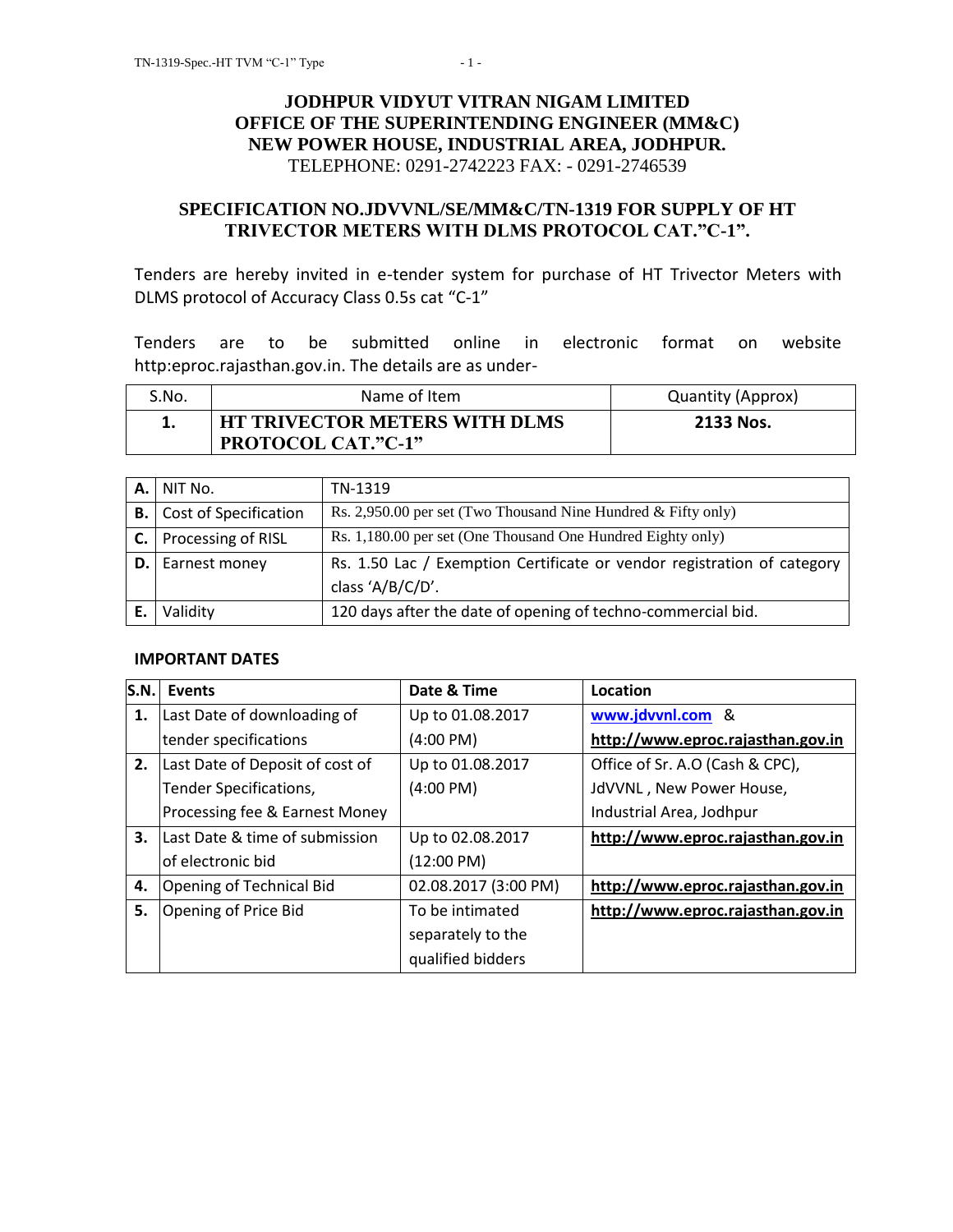# **INDEX**

|                | II\ <del>1</del> y1y                            |                                   |
|----------------|-------------------------------------------------|-----------------------------------|
| Section-I      | Instructions to bidders                         |                                   |
| Section-II     | <b>General Conditions of Contract</b>           |                                   |
| Section-III    | <b>Technical Specification for HT Trivector</b> |                                   |
|                | Meters 'C-1' Type with DLMS Protocol            |                                   |
| Schedule-I     | Schedule of Requirement                         |                                   |
| Schedule-II    | Prices                                          |                                   |
| Schedule-III   | Details of Standards.                           |                                   |
| Schedule-III A | Pre Qualification Requirement (PQR)             |                                   |
| Schedule-III B | Bank Guarantee in lieu of furnishing of         |                                   |
|                | Sample                                          |                                   |
| Schedule-IV    | <b>BOQ</b> (Price Schedule)                     | Online.                           |
| Schedule IV A  | Details of tendered quantity, quantity offered  | The Bidder is required to justify |
|                | along with justification with reference to      | quantity offered as per           |
|                | qualifying Requirement)                         | qualifying Requirement.           |
| Schedule V     | Departure from Guaranteed Technical             |                                   |
|                | Particulars.                                    |                                   |
| Schedule V A   | Guaranteed Technical Particulars of HT          |                                   |
|                | Trivector Meters 'C-1' Type with DLMS           |                                   |
|                | Protocol                                        |                                   |
| Schedule VI A  | Departure from the requirement of Technical     |                                   |
|                | Specification.                                  |                                   |
| Schedule VI B  | Departure from commercial terms &               |                                   |
|                | conditions of specification                     |                                   |
| Schedule VII   | List of Past supplies.                          |                                   |
| Schedule VIIA  | C.A. Certificate for Quantity Justification     |                                   |
| Schedule VIII  | Delivery schedule.                              |                                   |
| Schedule IX    | List of equipment & technical hands available   |                                   |
|                | with the biding firm.                           |                                   |
| Schedule X     | General Particulars about the bid in brief      |                                   |

## **TN-1319**

**Note: The bidders, in their own interest are requested to read very carefully Section-I (Instruction to Bidders), Section-II (General Condition of Contract) & Section-III (Technical Specification) before filling the bid. The Bid documents can be downloaded from website of Jodhpur Discom www.jdvvnl.com & http:eproc.rajasthan.gov.in & can be uploaded on the website http:eproc.rajasthan.gov.in. No hard copy of the bidding documents will be provided to the bidders through this office. In case of any discrepancy found in the bidding documents downloaded from the website and appended with the bid (as a bid document) and the original copy of such document available in the office of Superintending Engineer (MM&C), Jodhpur Discom, Jodhpur then the copy available with Superintending Engineer (MM&C), Jodhpur Discom, Jodhpur will be considered as final document for all purposes. The proof of depositing the cost of Bid document, EMD or Vendor registration certificate (if applicable) and tender processing fee be furnished upto 4:00 PM of one day prior to the date of tender opening in the manner prescribed in bid document.**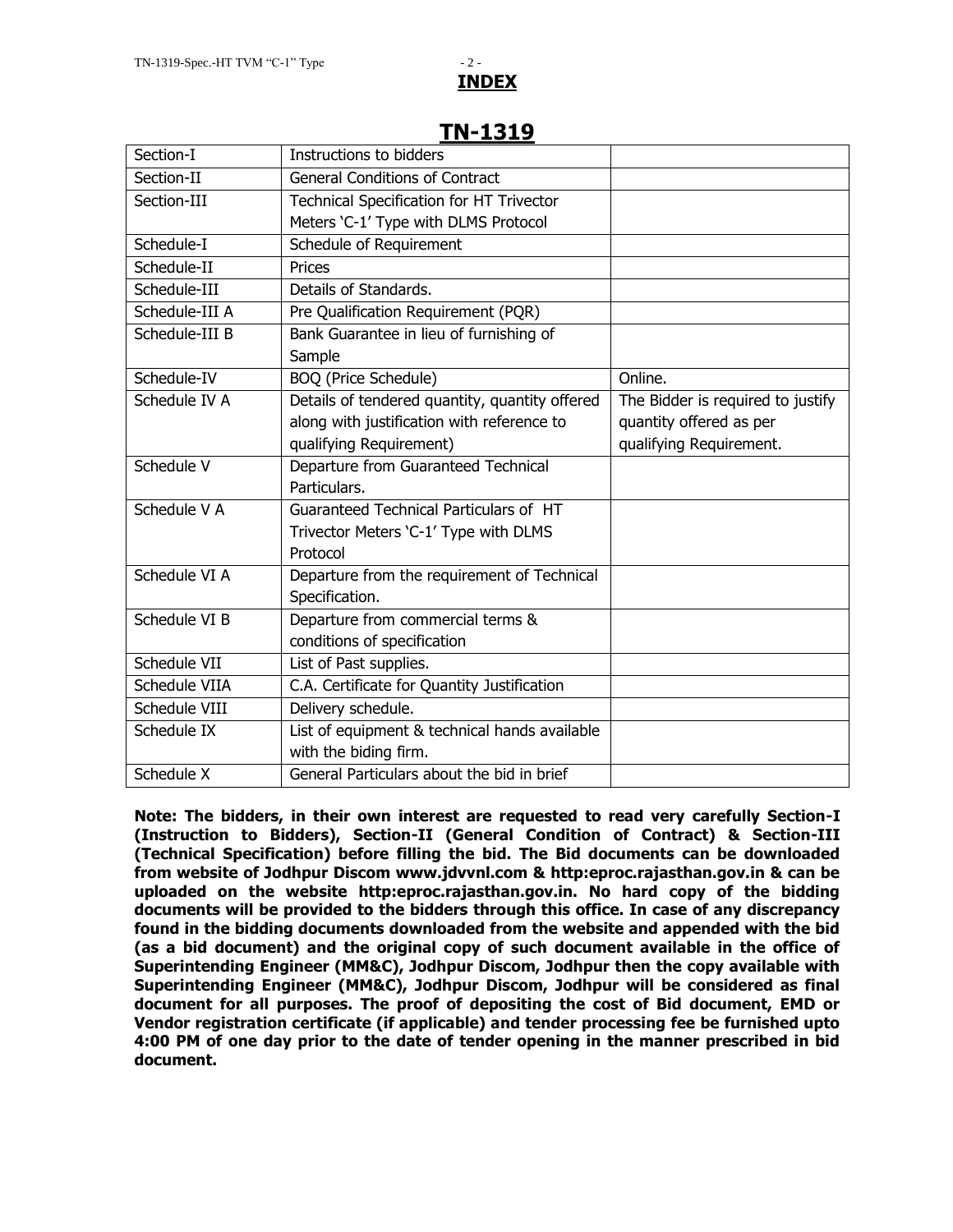

**SPECIFICATION**

## **SCHEDULE-III (Volume-A)**

## **TECHNICAL SPECIFICATION & SCHEDULE OF REQUIREMENT FOR SUPPLY OF 3 PHASE, 4 WIRE A.C. STATIC HT- TRIVECTOR ENERGY METER OF CLASS OF ACCURACY 0.5S WITH DLMS PROTOCOL AGAINST TN-1319.**

## **3.01 (A) SCOPE:**

i) This specification covers the design, Engineering, manufacture, assembly, inspection, testing at manufacturers works before despatch, supply and delivery at site/FOR destination anywhere in vicinity of Class **0.5S** accuracy static HT Tri-vector Meters with DLMS protocol for energy accounting, audit metering, boundary & tariff purpose along with software and interface cable as per requirement given in this specification. The HT Tri-vector meter should be 3-phase 4-wire type suitable for connection to a 3 phase 4 wires as well as 3-phase 3 wire system. The meter should be capable to record and display KWh, KVArh, KVAh and maximum demand in KVA for 3 phase 4 wire as well as 3 phase 3 wire AC balanced/unbalanced loads for a power factor range of zero (lagging) through unity up to zero (leading) as per requirement given in this specification.

(ii) It is not the intent to specify completely herein all the details of the design and construction of material. The material shall, however, conform in all respects to high standards of engineering, design and workmanship and shall be capable of performing for continuous commercial operation in a manner acceptable to the purchaser, who will interpret the meanings of drawings and specification and shall have the power to reject any work or material which in his judgment is not in accordance therewith. The offered HT TVM shall be complete with all accessories, software and components necessary for their effective and trouble free operation. Such components shall be deemed to be within the scope of Bidder's supply irrespective of whether those are specifically brought out in this specification and/or the commercial order or not.

(iii) The meter shall be ISI mark & bidder shall furnish the details of ISI license at the time of bid or within 60 days from the date of opening of bid.

## **B) REQUIREMENT**

**HT TVM 0.5S, with DLMS Protocol category "C-1" for consumer Metering: - 2133 Nos.**

## **3.02 STANDARDS APPLICABLE:**

Unless otherwise specified elsewhere in this specification, the performance and testing of the meters shall conform to the following Indian/International Standards and all related Indian/International standards to be read with up to date and latest amendments/revisions thereof: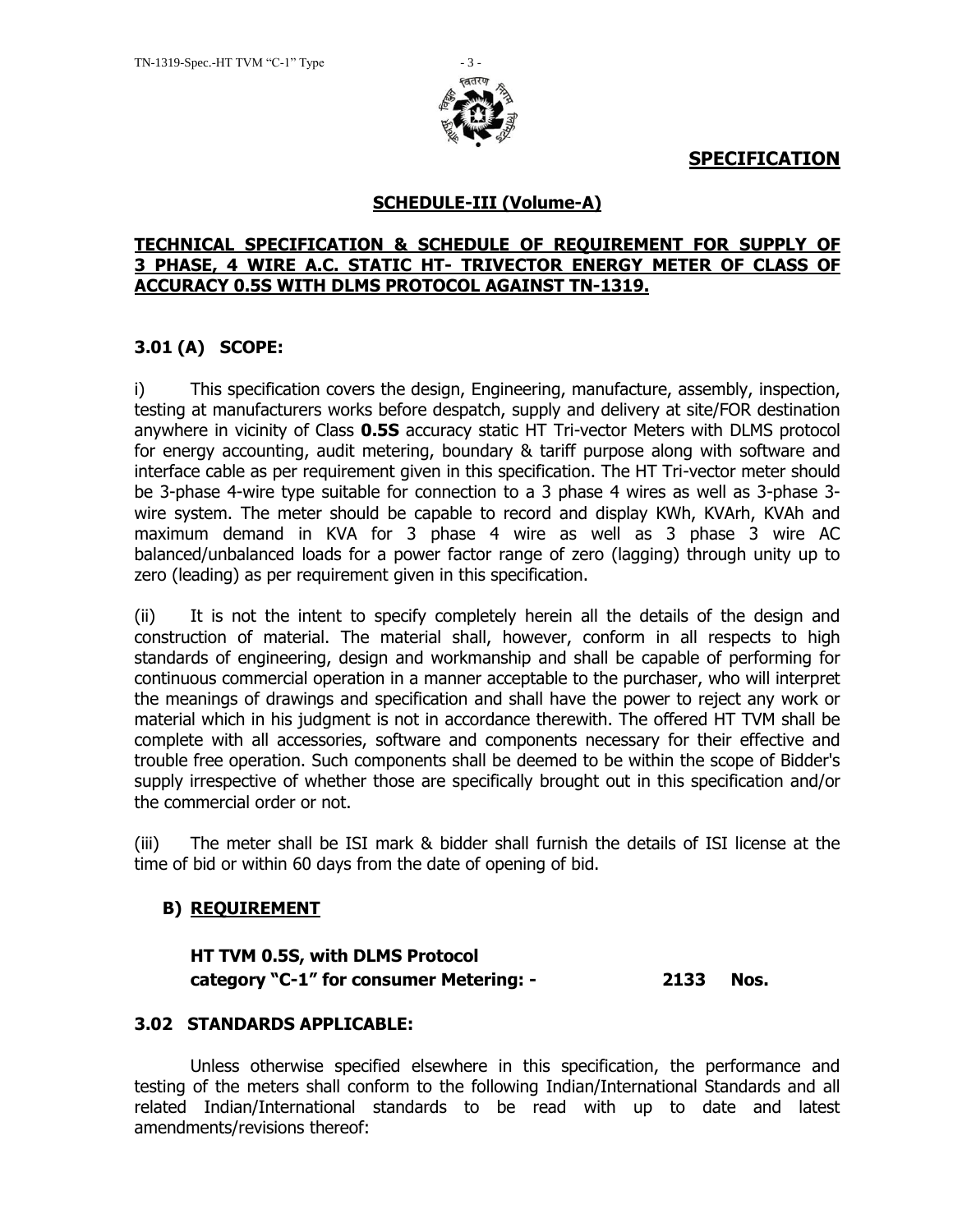|       | TN-1319-Spec.-HT TVM "C-1" Type                         | $-4-$  |                                                                                                                |
|-------|---------------------------------------------------------|--------|----------------------------------------------------------------------------------------------------------------|
| S.No. | Standard No.                                            |        | Title                                                                                                          |
| 1.    | IS 14697-1999<br>(With latest amendments)               |        | : Specifications for AC Static Transformer<br>Operated Watt-hour and<br>VAR-Hour<br>Meters, class 0.2S & 0.5S. |
| 2.    | CBIP technical report No. 325.                          |        | : Specification for AC Static Electrical<br>Energy Meters. With latest amendments.                             |
| 3.    | IEC 62053-22-2003<br>IEC 62052-11-2003                  |        | : AC Static Watt-hour Meters for Active<br>Energy, class $0.2S$ & $0.5S$                                       |
| 4.    | Technical<br><b>CBIP</b><br>Report<br>Revised July 1996 | No.111 | : Specification for Common Meter Reading<br>Instrument.                                                        |
| 5.    | IS: 9000                                                |        | : Basic Environmental Testing Procedures<br>for Electronic & Electrical items.                                 |
| 6.    | IEC 62056(DLMS/ COSEM)                                  |        | :Open protocol standard for communication<br>of meter data.                                                    |
| 7.    | IS: 15707                                               |        | :Testing, Evaluation, Installation and maintenance<br>of AC Electricity meters- Code of Practice               |
| 8.    | IS: ETD 13(6211)                                        |        | : Data Exchange for electricity meter<br>reading, tariff and load control-<br>companion specification.         |

Meters matching with requirements of other national or international standards, which ensure equal or better performance than the standards mentioned above, shall also be considered. When the equipment offered by the tenderer conforms to standards other than those specified above, salient points of difference between standards adopted and the standards specified in this specification shall be clearly brought out in the relevant schedule and copy of such standards along with their English translation shall invariably be furnished along with the offer.

#### **3.03 CLIMATIC CONDITIONS:**

The meters to be supplied against this specification should be capable of performing and maintaining required accuracy under extreme hot, cold, tropical and dusty climate and solar radiation typically existing in the state of Rajasthan (India). The meter shall be required to operate satisfactorily and continuously under the following tropical climate conditions: -

| $:55^{\circ}$ C       |
|-----------------------|
| $:45^{\circ}$ C       |
| $:60^{\circ}$ C       |
| : (-) $5^{\circ}$ C   |
| : 40 $^{\circ}$ C     |
| $: 95\%$ .            |
| : 4 Months.           |
| : 1000 Meters.        |
| $: 10 - 100$ cms.     |
| $: 200Kq/$ Sq. meter. |
| :40                   |
| $: 0.30$ g.           |
| : 45 db.              |
|                       |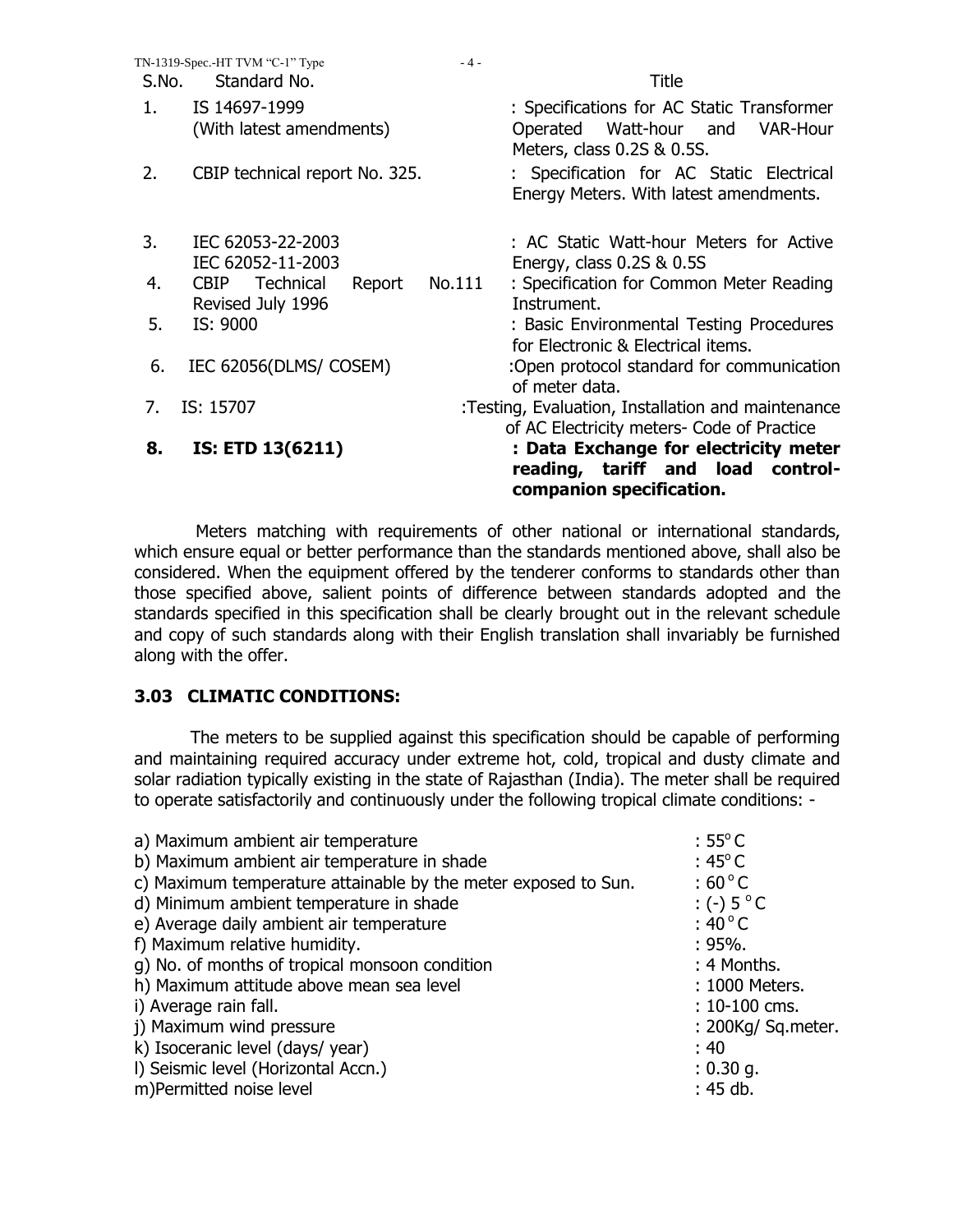| Rated Voltage (Vref)<br>(For HT TVM) | 3 x 63.5 V - Phase to Neutral (3 phase 4 wire system)                          |
|--------------------------------------|--------------------------------------------------------------------------------|
| (Through PT)                         | 3 x 110 V - Phase to Phase<br>Meter shall be programmed for PT ratio 11KV/110V |
| (Ph.to Ph.)                          |                                                                                |

Rated current (Ib) 3 x -/5 Amps (Connected through CT)

Multiplying factor to arrive at actual primary values wherever applicable shall be calculated from the CT and PT ratio of the installed CTs and PTs/CT ratio of the installed  $CT's.$ 

#### **3.05 POWER FACTOR RANGE:**

The meter shall be suitable for full power factor range from zero (lagging) through unity to zero (leading). The meter should work as an active energy and reactive (lag and lead) energy meter.

#### **3.06 POWER SUPPLY VARIATION:**

The supply system shall be 3x110V Phase to Phase, 3 phase 4 wires. The extreme power supply variations for which an operating meter should withstand without damage and without degradation of its meteorological characterstatics when it is subsequently operated under its normal operating conditions shall be as follows: -

| Specified operating range -  |   | $0.8$ to 1.15 V ref. |
|------------------------------|---|----------------------|
| Limit range of operation $-$ |   | 0.7 to 1.20 V ref.   |
| Frequency                    | - | 50 Hz. $+/-$ 5%      |

However, the bidder can offer meter, which can withstand higher variations. The limit of power supply variations should be as per IS: 14697-1999.

## **3.07 ACCURACY:**

Class of accuracy of the meter shall be 0.5S. The accuracy should not drift with time.

#### **3.08 POWER CONSUMPTION:**

**(i) Voltage circuit:** The active and apparent power consumption in each voltage circuit including the power supply of meter at reference voltage, reference temperature and reference frequency shall not exceed 1.0 Watt per phase and 8 VA per phase respectively.

**(ii) Current circuit:** The apparent power taken by each current circuit at basic current, reference frequency and reference temperature shall not exceed 1 VA per phase.

#### **3.09 STARTING CURRENT:**

The meter should start registering the energy at 0.1% Ib and unity power factor.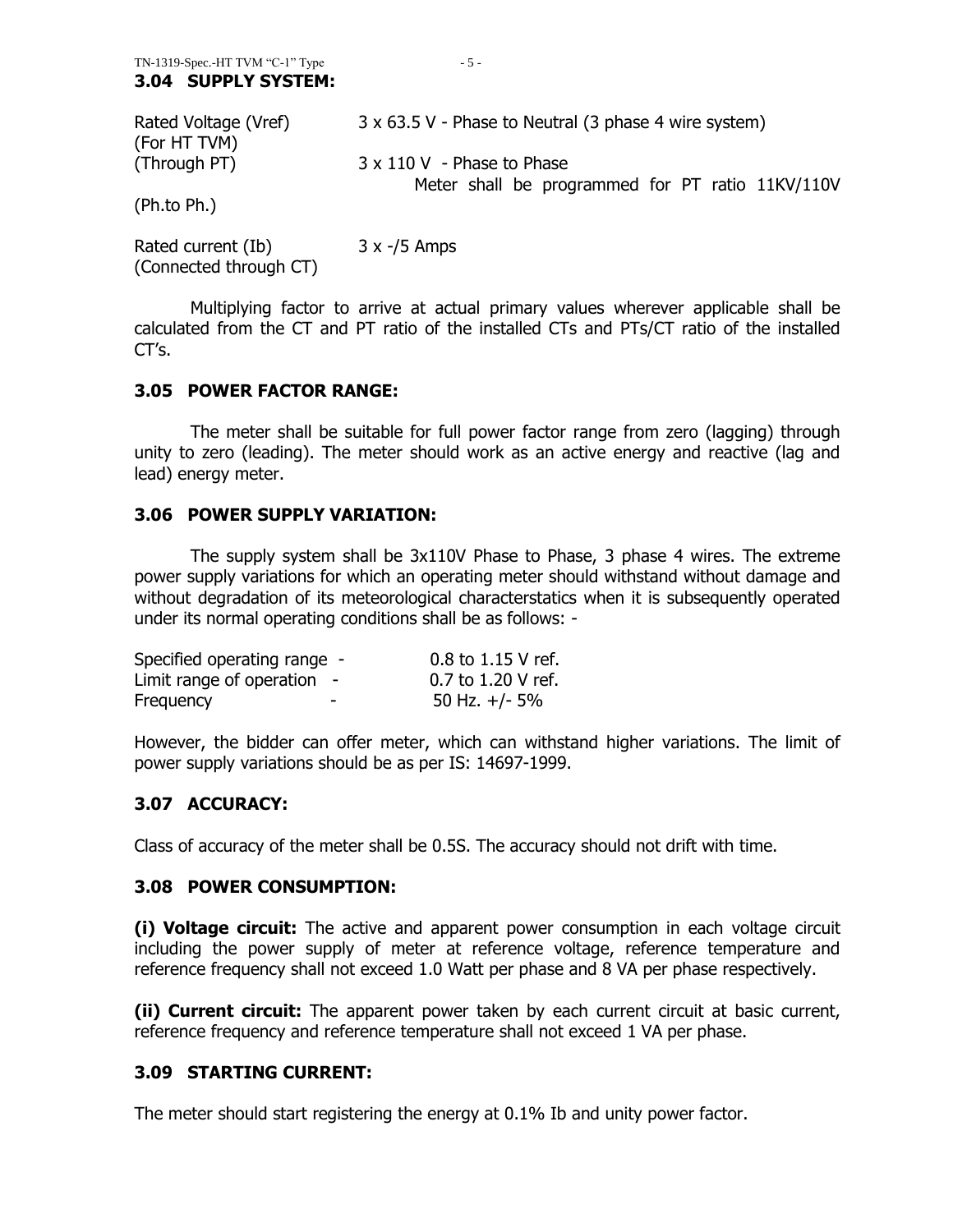## **3.10 MAXIMUM CURRENT:**

The rated maximum current of the meter shall be 200% Ib.

## **3.11 GENERAL AND CONSTRUCTIONAL REQUIREMENTS:**

i) Meters shall be designed and constructed in such a way so as to avoid causing any danger during use and under normal conditions. However, the following should be ensured: -

- a) Personnel safety against electric shock
- b) Personnel safety against effects of excessive temperature.
- c) Protection against spread of fire.
- d) Protection against penetration of solid objects, dust and water.
- e) Protection against fraud.
- f) Protection against Pilferage.

ii) All the materials and electronic power components used in the manufacture of the meter shall be of highest quality and reputed make to ensure higher reliability, longer life and sustained accuracy.

iii) (a) The manufacturer should use application specific integrated circuit (ASIC) for metering functions.

(b) The meter should not have any form of mechanical adjustment such as trim-pots, potentiometer etc. for calibration. The meter shall be factory calibrated and no adjustment of calibration shall be possible at site by any means.

(c) The electronic components shall be mounted on the printed circuit board using latest Surface Mount Technology (SMT). The PCB material should be made of glass epoxy FR-4 grade conforming to relevant standards or better grade.

iv) All insulating materials used in the construction of meters shall be non-hygroscopic, nonageing and of tested quality. All parts that are likely to develop corrosion shall be effectively protected against corrosion by providing suitable protective coating.

v) The meter shall have test output device in the form of calibrating LED accessible from the front and capable of being monitored conveniently with suitable testing equipment.

vi) The meter shall conform to the degree of protection IP 51 of IS: 12063/IEC: 60529 for protection against ingress of dust, moisture and vermin.

vii) The meter shall either remain immune to tamper through application of external magnetic field (AC electro magnet or DC magnet) as per value specified in CBIP 325 or if the metering gets affected then meter shall record energy at Imax, rated voltage and unity P.F. as per CBIP 325 and same should also be logged as event.

viii) The meter should continue to function even if any spurious signals are injected on the neutral of the meter such as D.C signals through diodes etc. and /or High Frequency Signals.

ix) The meter shall be supplied with a transparent extended terminal-block cover (ETBC).

x) The meter shall have two push buttons, one for forward scrolling and other for reverse scrolling of different parameters available in push button mode.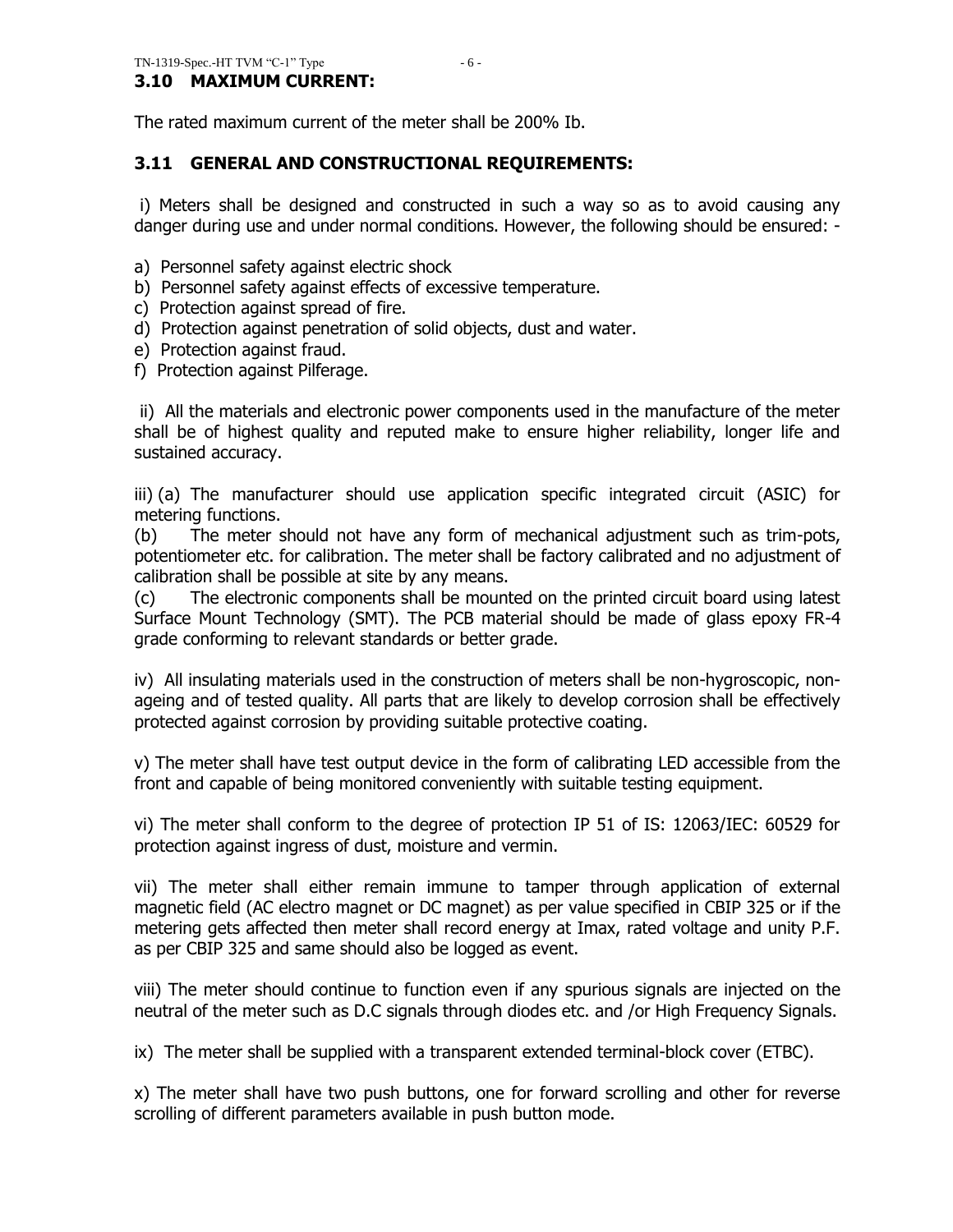- (a) The meter -base, meter cover; terminal block and ETBC shall be made of unbreakable, high grade, flame retardant polycarbonate with thickness more than 2.0 mm, and of good dielectric and mechanical strength. The material of meter base & terminal block shall be glass reinforced.
- (b) Meter cover and extended terminal block cover (ETBC) should be injection moulded in UV stabilized polycarbonate in natural colour. The ETBC shall be kept fully transparent and the meter cover except the window portion shall be semi-transparent / non-transparent/corrugated. The moulded meter case and terminal cover(s) should not change in colour, shape, size, and dimensions, when subjected to 200 hours on UV ageing test. It should withstand 650 deg. C glow wire test and heat deflection test as per ISO 75.
- (c) The manufacturer shall emboss/**engraved/screen printed** on the base/cover(s), the name of the material they have used in an abbreviated form e.g. PCFR 10 GF (to denote that they have used polycarbonate flame retardant 10 % glass filled polycarbonate).
- (d) The window portion shall be of transparent, unbreakable, silicon coated, scratch resistant surface UV stabilized polycarbonate material for easily reading all the displayed values/parameters, nameplate details and calibrating LED. It should not fade in course of time and become opaque causing inconvenience in reading. The window portion shall be ultrasonically welded with the meter cover such that it cannot be removed undamaged without breaking the cover.
- (e) The meter cover shall be ultrasonically welded with the meter base. The sample meter to be sent along with bid may not be ultrasonically welded with the meter base, as at the time of sample testing it has to be opened to ascertain conformity of meter as per specification. However, before commencement of supply, sample has to be got approved with ultrasonically welded meter by the successful bidder

## xiii) **Terminal Block**:

(a) The detachable terminal block shall be moulded type made of non-hygroscopic, flame retardant material having good dielectric and mechanical strength. The moulded terminal block shall be made from best quality phenol formaldehyde or 10-20% glass filled polycarbonate material or any equivalent/better material conforming to FH-1 of IS 11731 (Part-I) having adequate insulating properties and mechanical strength with brass inserts for connecting terminals.

 The terminal block should satisfy all the conditions specified in IEC- 62052 & IS-14697 and shall be made from best quality phenol formaldehyde or 10-20% glass filled polycarbonate material or any equivalent/better material. The glass filled polycarbonate should fulfill the requirement of following tests

- (i) The flame retardant rating of VO as per UL94 testing.
- (ii) The glow wire temperature of 960 deg. C as per IS-11000 (part-2/Sec-1) or IEC 695-2-1.
- (iii) Heat deflection temperature (HDT) test of 135 deg. C.
- (iv)Ball pressure test at 125 deg. C.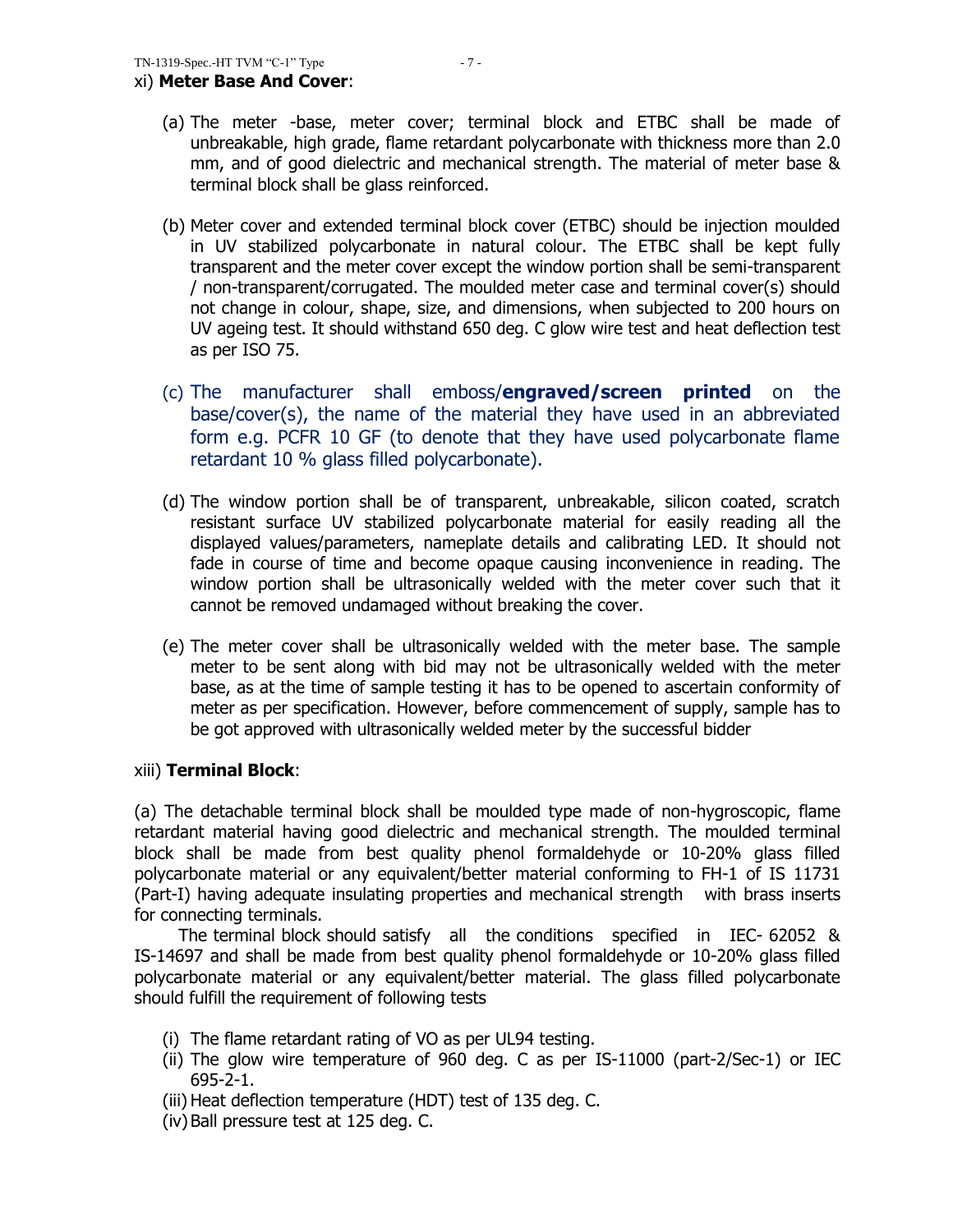(b) The terminal block, the ETBC and the meter case shall ensure reasonable safety against the spread of fire and shall not be ignited by the thermic overload of live parts in contact with them

c) The current circuit conductors of a meter shall be connected to its current terminals inside the meter terminal block adopting procedure prescribed either B-1 or B-2 of the recommended methods under Clause 6.4-Annexure-B of IS 14697. Any other method which meets this requirement in a better manner/way shall also be considered. The bidder should elaborate the arrangement adopted.

(d) The meter terminal block shall have tin- plated brass terminals/ Nickel plated.

The terminals shall have suitable construction with barriers and transparent cover to provide firm and safe connections of incoming and out going leads. The terminal screws shall have flat bottom so as not to pierce in the external conductors. The terminals shall be of suitable rating to carry continuously Imax current and made of electroplated (or tinned) brass / Nickel plated and shall be of non-replaceable type. Any other provision which meets this requirement in a better manner/ way shall also be considered. The bidder should elaborate the procedure adopted.

(e) (i) The manner of fixing the external conductors to the terminal block shall ensure adequate and durable contact such that there is no risk of loosening or undue heating. Screw connections transmitting contact force and screw fixings, which may be tightened and loosened several times during the life of the meter, shall screw into the body of brass terminal.

All parts of each terminal shall be such that the risk of corrosion is minimized. Two screws shall be provided in each current terminal for effectively clamping the external leads or thimbles. Each clamping screw shall engage a minimum of three threads in the terminal. The ends of screws shall not pierce and cut the conductors used. Electrical connection shall be so designed that contact pressure shall not be transmitted through insulating materials. If the manner of fixing of terminals is through thimbles/ lugs/ reducer type terminals. The supplier shall supply a set of the same along with each meter.

(ii) The internal diameter of the terminal hole shall be minimum 4.0mm. The holes in the insulation material of the terminal block, which form an extension of the terminal holes, shall be of sufficient size to accommodate the insulation of the conductors also. The clearance and creepage distance shall not be less than the values specified in clause 6.6 of IS 14697:1999.

Further, the supporting webs between two terminals of the terminal block should be sufficiently high to ensure that dust does not bridge the two neighboring terminals or a flash over does not take place.

f) The fixing screw(s) used on the ETBC for fixing and sealing of extended terminal cover shall be held captive on the terminal cover.

 g) To facilitate sealing, a raised support arrangement with minimum 2 mm hole nearby sealing screws, which shall constitute an integral part of the terminal cover or a slot type arrangement underneath/alongside the sealing screw shall be provided.

 xiv) The termination of current circuit wires inside the meter (i.e. CT primary conductor) on the terminal block shall be through lugs and washers of proper size. The loop length of the primary current circuit should be kept minimum. Alternatively the CT primary conductor may be flattened to form a "lug" like shape for proper termination on terminal block without using lug or any other better arrangement may also be provided.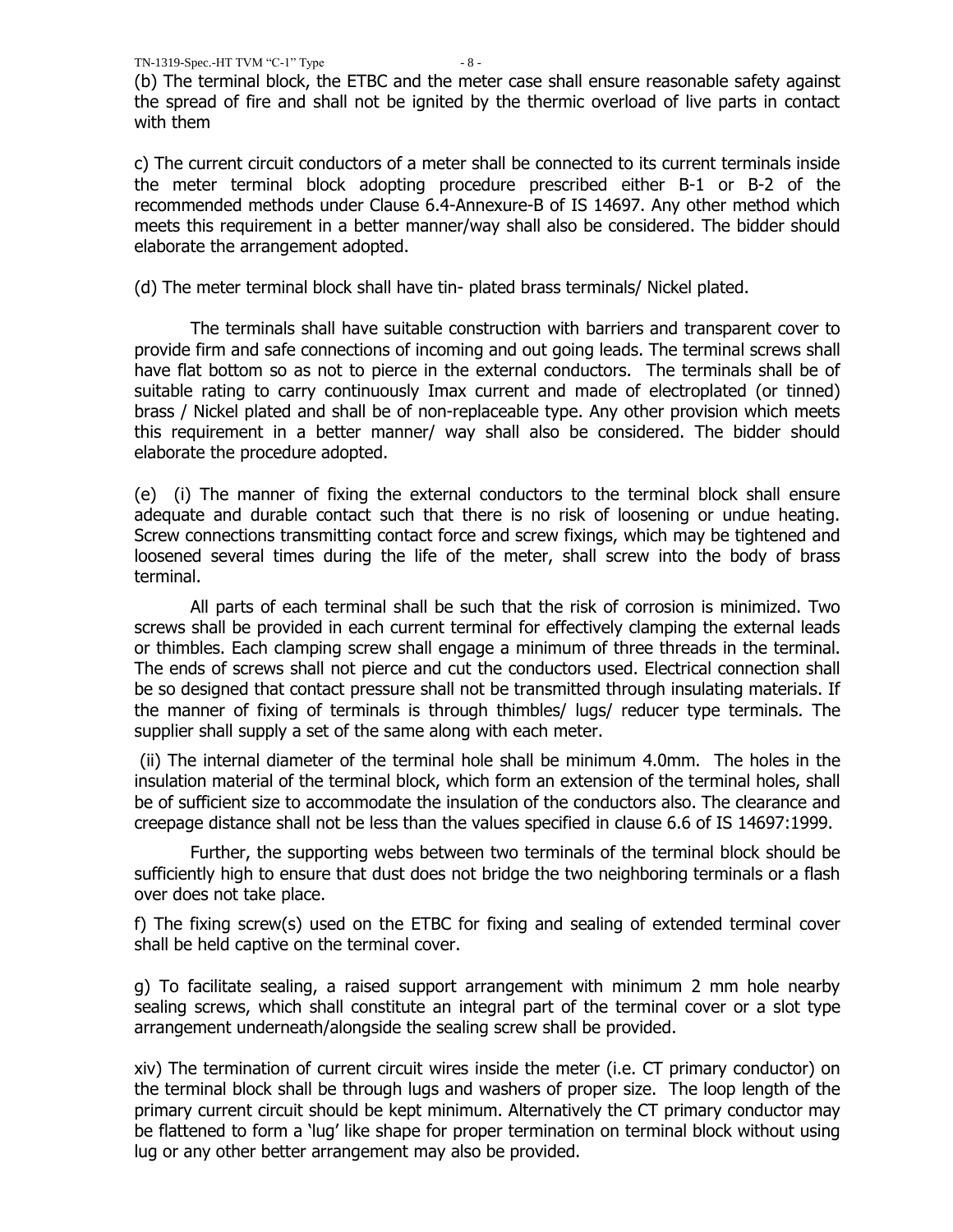xv) The meter shall have minimum three fixing holes, one at the top and other two inside the terminal block. The top hole shall be key-hole type on the back of the meter base so that the hanging-screw is not accessible after fixing of the meter and it shall not be possible to remove the meter from the hanging-screw without removing the terminal cover and screw(s) from the terminal block. Any alternate better arrangement shall also be considered for acceptance.

The lower fixing holes shall be provided under the extended terminal cover. A set of fixing screws shall be supplied with each meter.

xvi) Extended terminal block cover shall be provided to ensure that the internal parts are not accessible for tampering etc. without breaking the seals. The ETBC shall be extended by Minimum 30 mm below the terminal block. A firm connection shall be established with in the meter case to energies the voltage circuit.

Arrangement for display, optical port, auxiliary supply source, push buttons for manual mode, meter nameplate and display sequence should be made in such a manner that it is accommodated in size of 170mm (W)  $\times$  140 mm (H) from opposite side of ETBC. This is required for facilitating of fixing of the HT /LT Tri-vector meter in HT panel box.

## **3.12 MANUFACTURING ACTIVITIES**:

 **All the material, electronics and power components, ICs used in the manufacture of the meter shall be of highest quality and repudiated make (as per Annexure-B) to ensure higher reliability, longer life and sustained accuracy**. **The verification of the components shall be carried out at manufacturer"s works before offering material before inspection.** 

i) The meter should employ latest technology such as Application Specific Integration Circuit (ASIC) to ensure reliable performance. The mounting of component on the PCB (Printed Circuit Board) must be SMT (Surface Mounted Technology) type by deploying the automatic SMT pick and place machine and reflow soldering process. The electronic component used in the meter shall be of high quality such that the meter shall remain in the accuracy class for at least up to 10 years. Further, the Bidder should own or have assured access (through hire, lease or subcontract) of above facilities.

ii) Quality should be ensured at the following stages:

a) At PCB manufacturing stage, each board shall be subjected to computerized bare board testing.

b) At insertion stage, all components should undergo computerized testing for conforming to design parameters and orientation.

c) Complete assembled and soldered PCB should undergo functional testing using Automatic Test Equipments (Testing Jig)

d) Prior to final testing and calibration, all electronic components of the meter shall be subjected to accelerated ageing test to eliminate infant mortality.

iii) The calibration of meters shall be done in house.

iv) The bidders should submit the list of all major components used in meter along with the offer.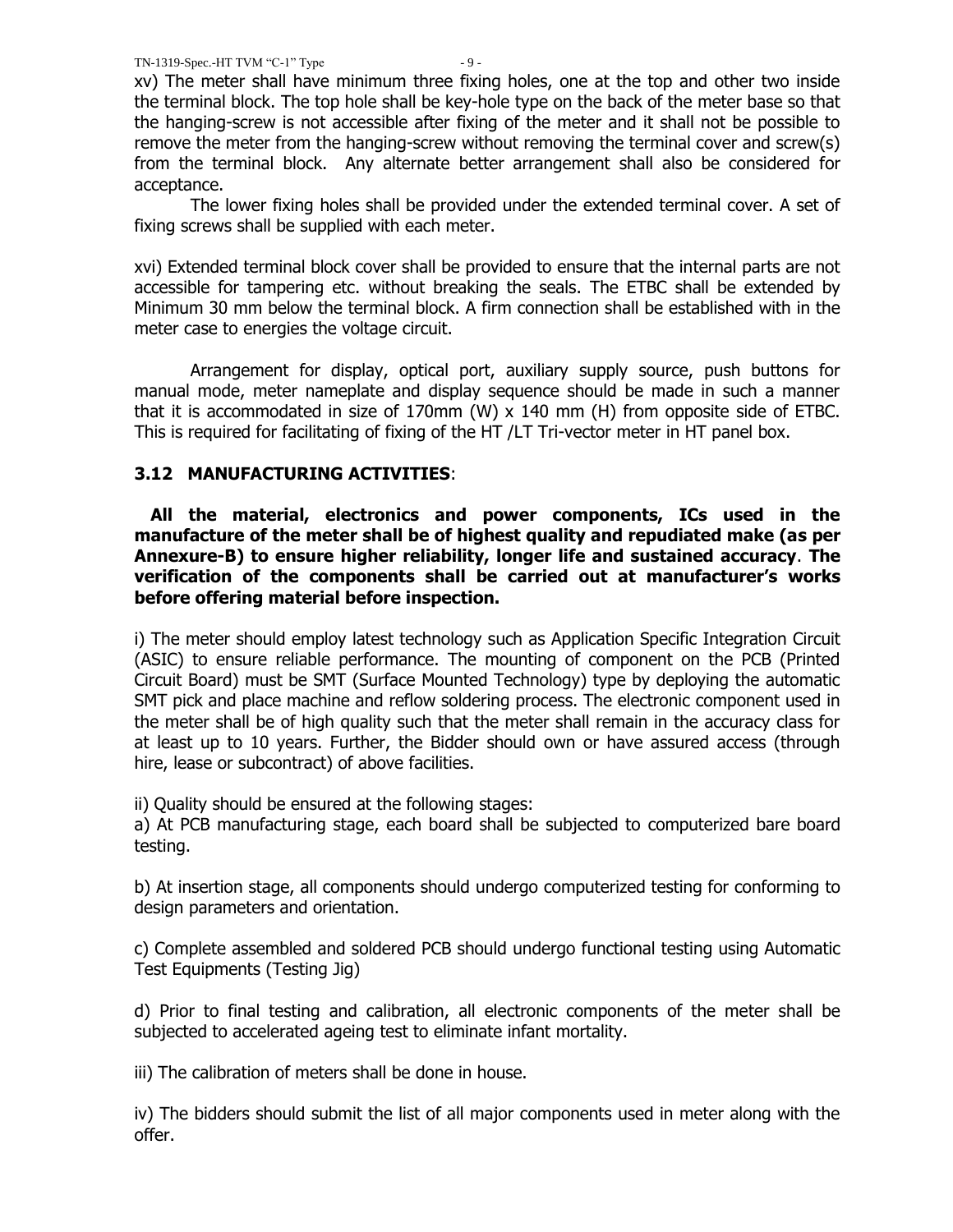v) A detailed list of bought-out items, which are used in the manufacture of the meter, should be furnished indicating the name of firms from whom these items are procured. The bidder shall also give the details of quality assurance procedures followed by him in respect of the bought-out items.

## **3.13 SEALING ARRANGEMENT OF THE METER:**

At least two sealing screws shall be provided for proper fixing of meter cover so that access to the working parts shall not be possible without breaking the seals. One screw provided on left side shall be used by manufacturer to provide his own sealing with high quality double anchor polycarbonate seal bearing laser etched monogram of JdVVNL along with meter serial number and other provided on right side by purchaser, which should be left unsealed. Provision shall also be kept for one no. seal on terminal cover. All the sealing screws shall be captive type so that they cannot be detached when they are in open condition. The holes in the head of sealing screw shall be of min. 2mm dia. The sealing screws for meter base and cover shall be unidirectional and slot less (2 No.) .Two No. tamper indicative paper seal(s) on either side of the meter case shall be provided by the manufacturer. For this, at least two (2) Nos. seals on meter body and provision for, one (1) no. seal on meter terminal cover and one (1) no. seal on communication port shall be provided.

For the above sealing arrangement for the purchaser, the manufacturer shall provide at least one seal on the meter body at the factory after calibration and testing. Provision for all the seals should be provided on front side only. Rear side sealing arrangement will not be accepted. The Suppliers in their offer should explain the sealing arrangement.

## **3.14 MARKING OF METER:**

The meter terminal marking and mounting arrangement should be as per Indian installation practices. The marking on every meter shall be in accordance with Table 30 of ETD13 (6211).

Every meter shall have nameplate beneath the meter cover such that the nameplate cannot be accessed without opening the meter cover and without breaking the seals of the meter cover and the nameplate shall be marked indelibly. The nameplate marking should not fade or otherwise be adversely affected by UV exposure with lapse of time.

**The TVMs shall have also marking of "DLMS meter on name plate.**

## **3.15 CONNECTION DIAGRAM & TERMINAL MARKINGS:**

The connection diagram of the meter shall be clearly shown for 3 phase 4 wire system as well as 3 phase 3 wire system, on inside portion of the terminal cover and shall be of permanent nature. The meter terminals shall also be marked and this marking should appear in the above diagram.

## **3.16 SOFTWARES AND INTERFACE BETWEEN METER & HHU:**

Adequate number of licensed copies of the following software shall be made available and shall be installed in HHU and Base Computer System (BCS) by the Supplier without extra cost. The Supplier shall impart necessary training regarding installation and use of the above softwares. The exact quantity of each type of software to be so supplied shall be intimated to the Supplier prior to/at the time of ordering subject to maximum 30 Nos./sets.

i) Software for reading, down loading meter data, as well as configuration change activity in meter shall be as per Table 31 of ETD13(6211), normally resident in the Hand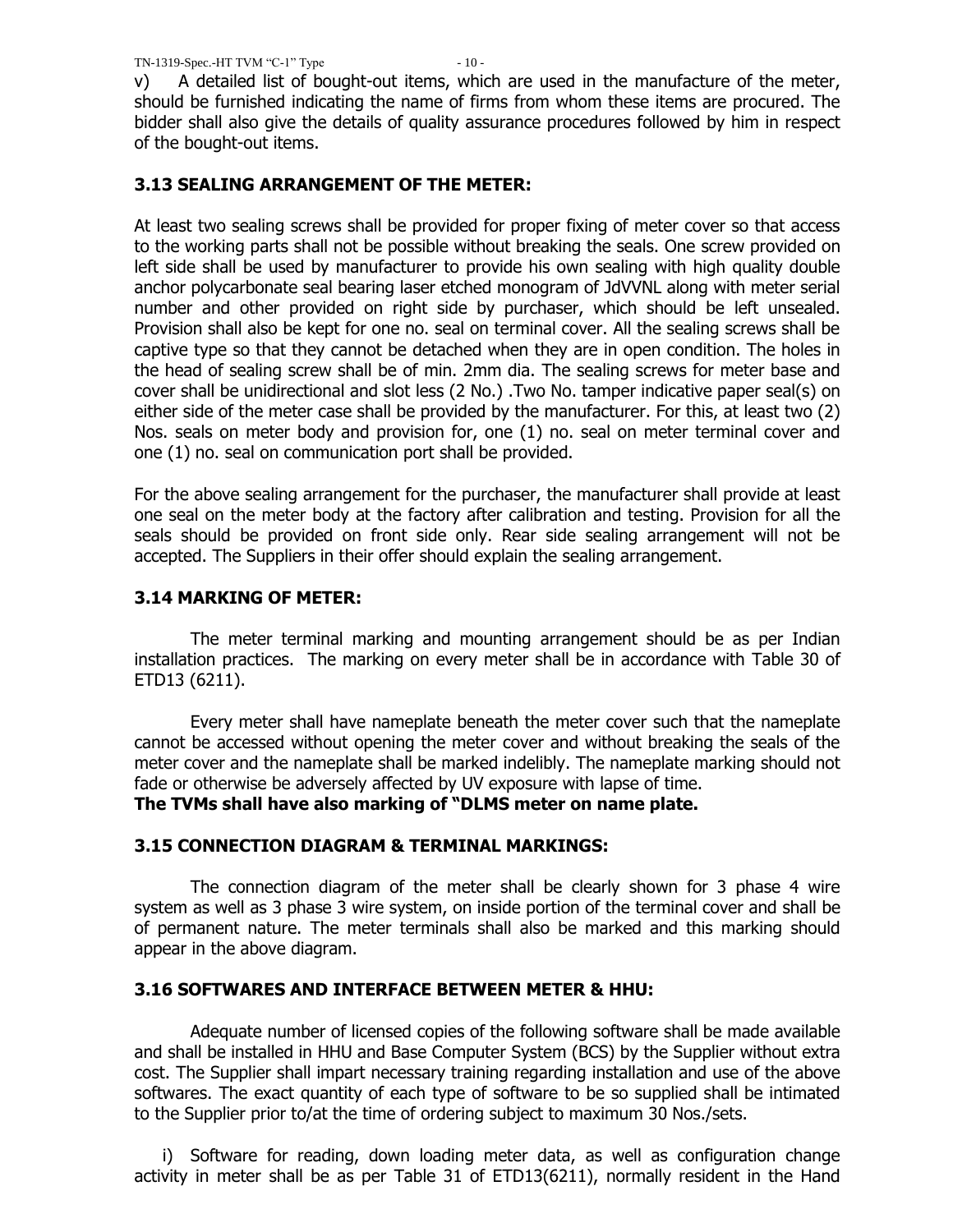Held Unit (HHU); Software suitable for MS Window XP or higher version. The software shall be installed in and be compatible to all makes of the HHUs (Analogic/Sands/any other make) and PC/Laptop as well as supplied separately in the form of floppies/CDs.

## **Presently following TOD time-zones are required in HT TVMS of Category "C-1" for consumer Metering: -**

- **i) 05.00 Hours to 06.00 Hours**
- **ii) 06.00 Hours to 09.00 Hours.**
- **iii) 09.00 Hours to 18.00 Hours**
- **iv) 18.00 Hours to 23 .00 Hours.**
- **v) 23.00 Hours to 05.00 Hours**

ii) Configuration change activity (programming) should be enabled at BCS under multilevel password protected security system for specified/selected meter(s) identified by the meter serial number(s). Configuration change activity can only be possible after written consent of SE (M&P), JdVVNL, Jodhpur and a password available with SE(M&P) Jodhpur is to be entered first for enabling any configuration change activity. Without entering the password provided by SE (M&P) Jodhpur, configuration change activity shall not at all possible. Such configuration change in the meter shall be preceded by meter-data reading such that entire meter data prior to change is downloaded from the meter before the change is effected in the meter. Details of minimum 10 such change/s (event/s) made in the meter shall be logged in the meter memory, each with date and time-stamp, and shall be capable of downloading through HHU and shall be available for viewing at the BCS end. The logging shall be roll-over type on first-in, first-out basis.

## iii) The meter data should download **with the speed of 9600BPS**.

Any future up gradation made by the supplier in any of the above software's shall also be provided free of cost.

## **(a) Platform:**

 The BCS should be executable on MS WINDOWS 95/98/2000/XP/VISTA or higher operating system. The BCS shall be suitable to run on IBM PC or compatible hardware platform.

## **(b) Meter Data Display:**

i) The BCS should show electrical conditions existing at the time of reading the meter in tabular forms as well as in graphical format (Phasor diagram).

ii) All the information about energy, maximum demand and their respective TOD register readings, billing register readings and billing history readings should be shown in a manner which user can understand quickly, preferably in tabular format.

iii) All the load survey data should be available in numerical as well as graphical format. It should also be possible to view this data in daily, weekly and monthly formats. The load survey graph should show values where the cursor/pointer is placed for the selected or all parameters.

iv) All the information about tamper events should be accompanied with date and time stamping along with the "snap-shots" (details) of the respective electrical conditions. This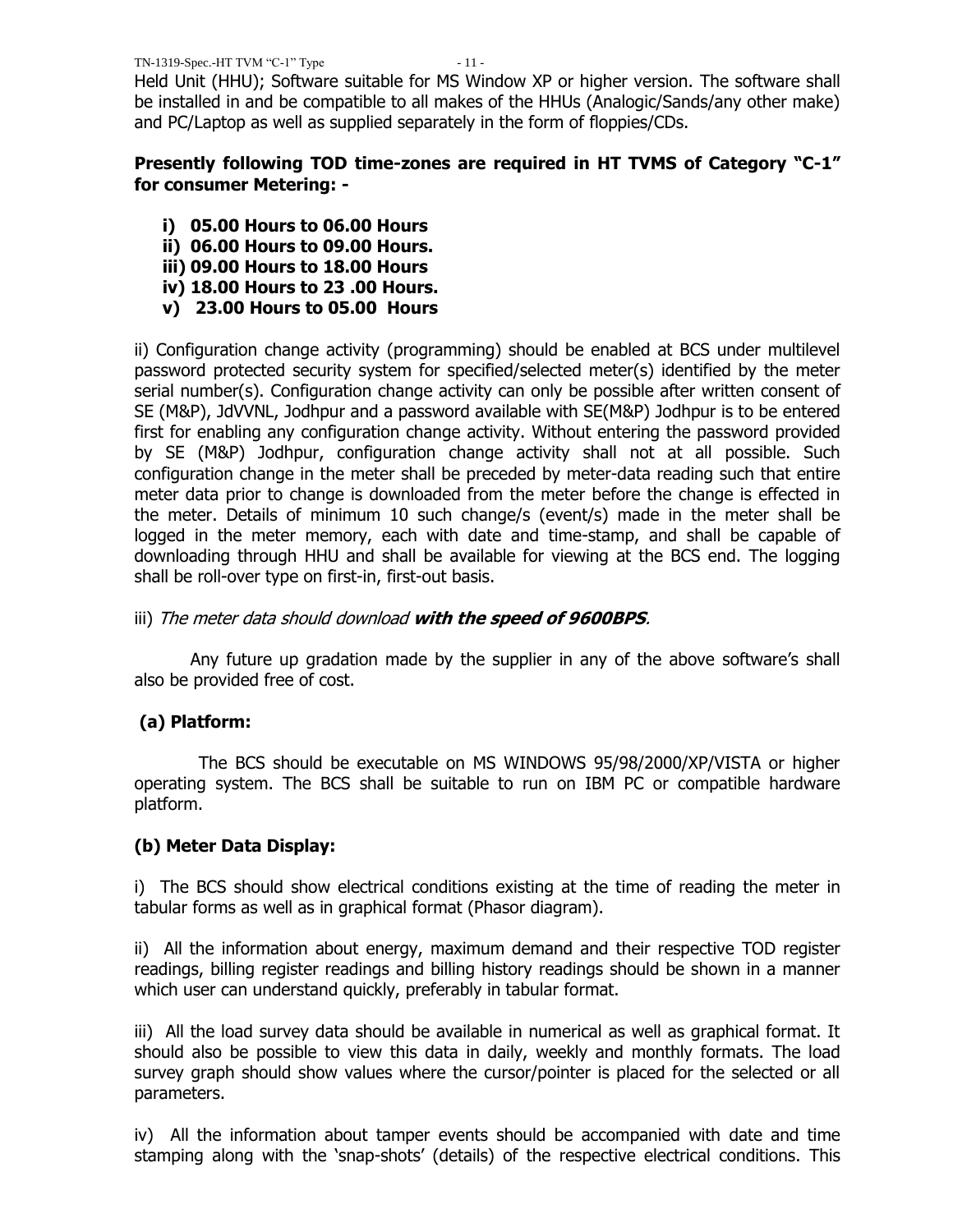information should be displayed in the sequence in which it happened, in cumulative format as well as in summary format. The cumulative format should segregate a particular tamper Information and summary report shall show count of tamper occurrence and the duration for which meter has remained under tamper condition.

v) The BCS should be capable of preparing *all available makes of HHUs* to read the meter information or for Configuration Change activity in the meter after entering the password provided by SE (M&P) Jodhpur, as per Table 31 of ETD13 (6211).

## **(c) Support Display:**

There should be "user friendly" approach for viewing meter data for the reading collected now or for the reading collected in the past. All information about a particular consumer should be segregated and available at one place so that locating any consumer's past data is easy. It should be possible to locate/retrieve data on the basis of one of the following particulars:

- i) Consumer ID/Number.
- ii) Meter Sr. No.
- iii) Date of meter reading.
- iv) Location.

## **(d) The Data Transfer:**

It should be possible to transfer the data to and from HHU through serial interface/port. The data transfer shall be in the desired format, which suits to billing software of the Nigam.

## **(f) Security:**

The BCS shall have multi level password for data protection and security. The first level shall allow the user to enter the system. The different software features shall be protected by different passwords. The configuration of passwords shall be user definable. The software installed on one PC shall not be copiable on to another PC.

## **3.17 SALIENT FEATURES:**

The meter shall have the following additional salient features:

**i)** It should be possible to check the healthiness of phase voltages by displaying all the voltages on the meter display.

**ii)** The meter display shall have phase indicators to indicate the status of phase voltages, which shall keep coming with every display.

**iii)** The meter should work accurately irrespective of phase sequence of the mains supply.

**iv)** It should be possible to check the correctness of connections of CT and PT to the meter with proper polarity. This shall be made available on HHU by displaying phasor diagram. For this purpose, a suitable software for field diagnosis of meter connections with the help of meter and HHU should be supplied as per Annex G15 of IS 14697/ 1999.

**v)** The meter should remain powered up and functional even when either of any two phases or any one-phase along with neutral is available to the meter.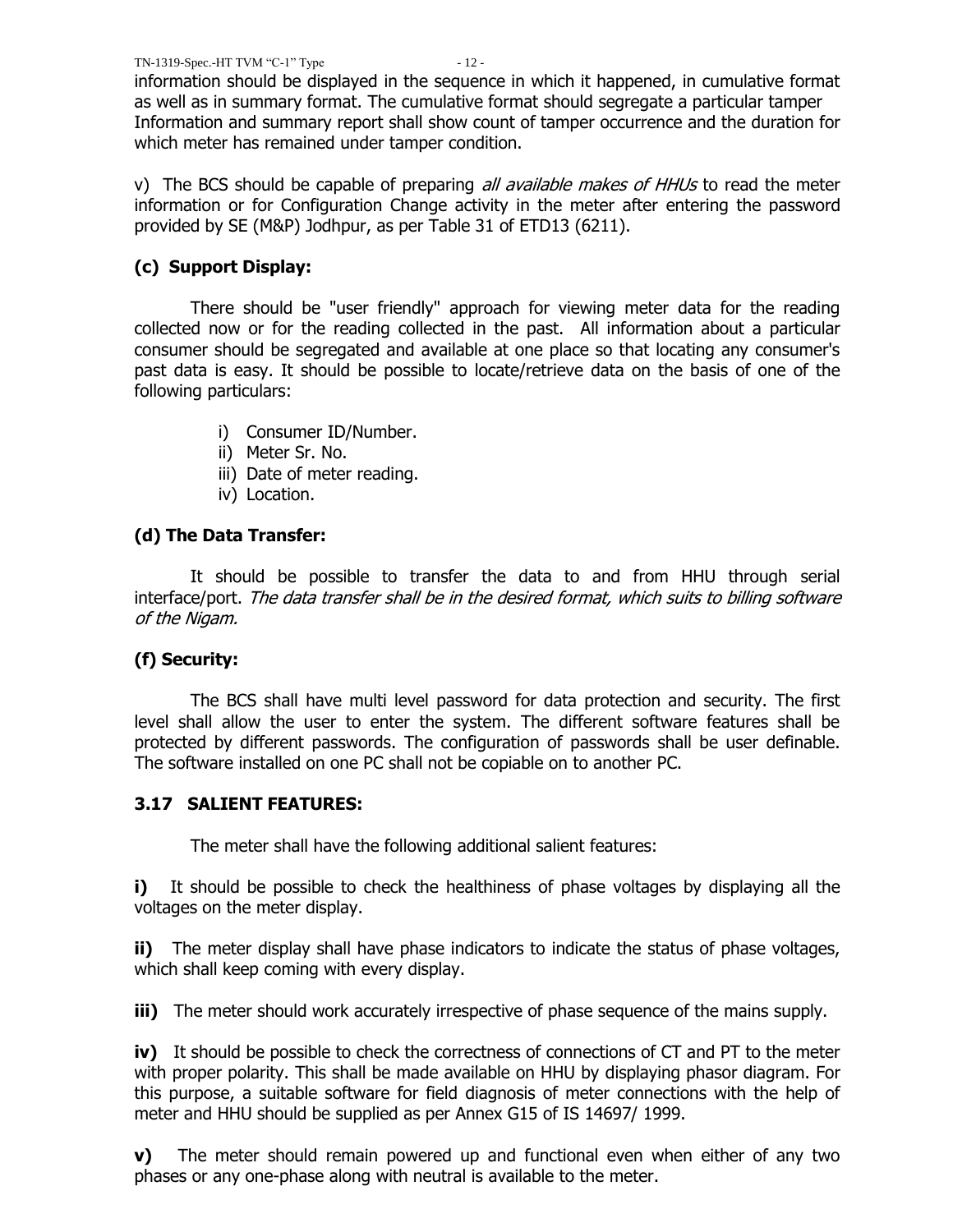**vi)** The meter should continue to record accurately as per prevailing electrical conditions even if the neutral of potential supply gets disconnected.

**vii)** In power on mode, meter shall have Scroll Lock facility to display any one desired parameter continuously from display parameter for 30 minutes, which will keep on displaying for 30 minutes or till the lock is released. Any parameters can be locked/ unlocked by continuous pressing of forward & reverse Push button for 5 seconds.

**viii)** The meter should continue to function even if any spurious signals are injected on the neutral of the meter, such as D.C signals through diodes etc.

**ix)** The meter reading count should increase by one digit every time the meter is read successfully through HHU or computer or any other device and should be available at BCS end.

**x**) Cumulative Programmable Count: Meter should be capable to display the Cumulative Programmable Count. This count should increase by one digit whenever there is any programmed or meter data change in the meter through HHU or computer or any other device and be available at BCS end as well as on meter display. This count should not increment on any data read-only communication.

**xi**) The meter shall be capable of detecting condition of power-off if mains supply is not present. It shall record such occurrence and restoration of power failures as separate events in the meter memory with date and time stamp.

Meter shall record minimum **200 Nos.** of events of power failure for more than 5 minutes. Snapshot of electrical parameters is not necessary during this condition.

**xii)** The meter shall have provision to be read in the absence of power through an external /internal source as per provision of Annex G14 of IS 14697/1999 such that it should not be possible to damage the internal circuitry of the meter by applying any voltage on /through the device /port provided for powering up the meter in the absence of power supply. The bidder should explain the method adopted by them for this purpose in their offer.

 Minimum 20 such events (either off or on) shall be logged in meter memory and be available for downloading through a CMRI for viewing at the BCS end. These events shall be logged in a separate compartment on roll-over, first-in, first-out basis. Electrical values snap shots shall not be required for the logging of Power -off / Power - on events.

**xiii)** The meter should be compatible to GSM/GPRS/CDMA technology for remote metering.

**xiv)** The meter should be compatible to data exchange for electricity reading/tariff/load control **as per IS: 15959**.

# **3.18 DISPLAY OF MEASURED VALUES:**

The measured value(s) shall be displayed on seven segments, seven digits Liquid Crystal Display (LCD) display unit/register; having minimum character height of 8 mm. LCD to be of "STN" (super tested kneumatics) type construction suitable for temperature 70 Deg.C continuously.

The data should not be lost in the event of power failure and should be stored in non-volatile memory. The non-volatile memory should retain data for a period of not less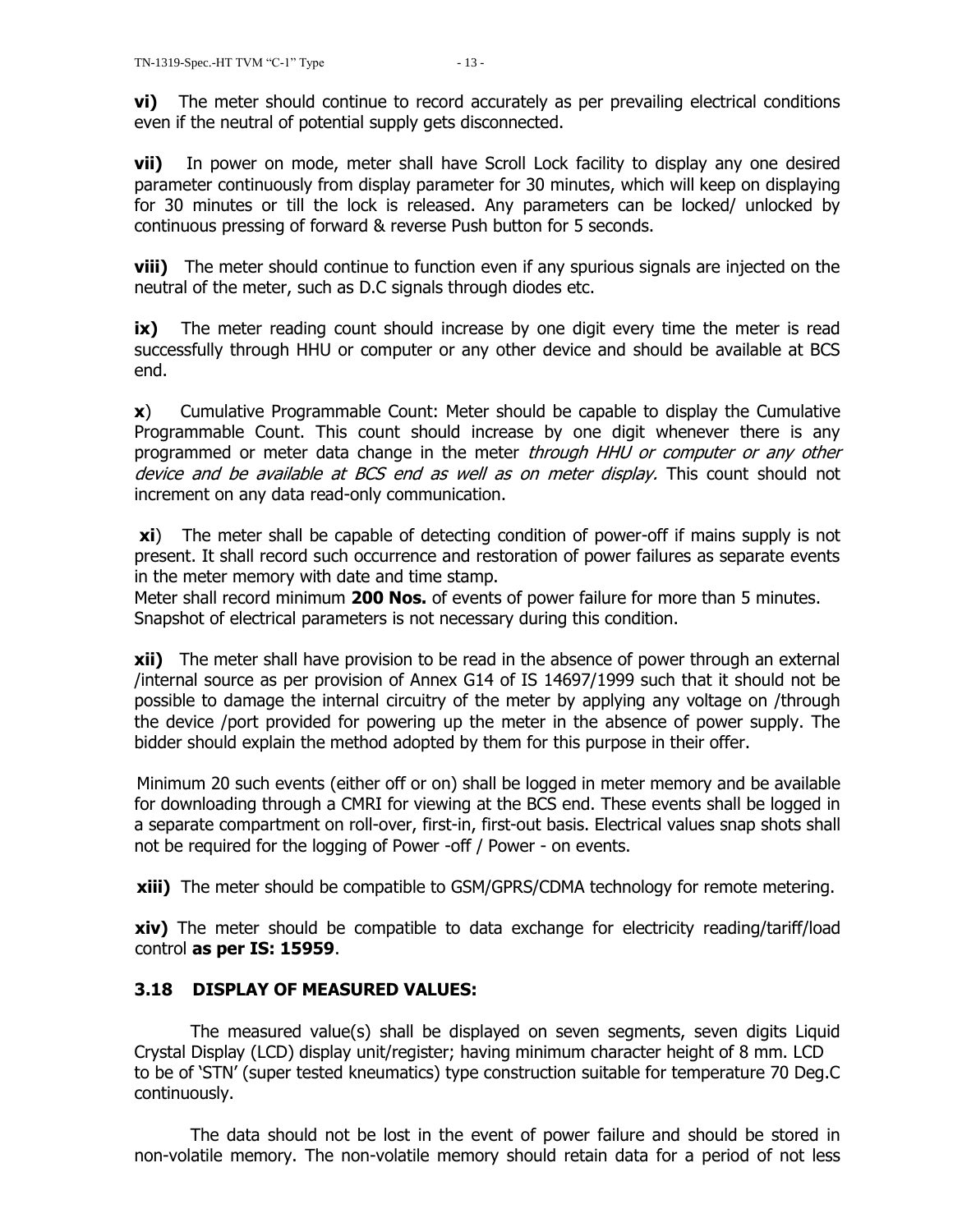than 10 years under un-powered condition i.e. the non-volatile memory shall have a storage life (without use) of ten (10) years. Battery backup memory will not be considered as NVM.

It should be possible to easily identify the single or multiple displayed parameters through symbols/legend on the meter display itself or through display annunciator along with a separate legend plate fixed on the front face of the meter cover.

 The register shall be able to record and display starting from zero, for a minimum of 1500 hours, the energy corresponding to rated maximum current at reference voltage and unity power factor. The register should not roll over in between this duration.

## **3.19 METER SERIAL NUMBER:**

In addition to providing serial number of the meter on the display plate, the meter serial number shall also be programmed into meter memory for identification through HHU/meter reading print out. Serial No. of meter will be as under:-

| Sr. No. |  |  |  |  |  |
|---------|--|--|--|--|--|

## **3.20 DISPLAY SEQUENCE:**

The meter shall display the required parameters **as per Table No. 22 & 27 of IS: ETD 13(6211): 2010 for category C-1.**

## **(A) QUANTITIES TO BE MEASURED & DISPLAYED**

 The meter shall be capable of measuring and displaying the following electrical quantities within specified accuracy limits for poly phase balanced or unbalanced loads:

- a) Instantaneous Parameters as per IS:ETD13(6211), such as phase and line voltages, currents, power factors, overall kVA, kW, kVAr, power factor, frequency etc as per details given in the table below and enclosed annexure.
- b) Block Load Profile Parameters such as kVAh/kWh/kVArh (lag/lead)/Maximum Demand (MD) in kW/kVA/power factor/phase and line voltages/currents etc (minimum 5 parameters) as per details given in the table below and enclosed annexure.
- c) Daily Load Profile Parameters such as cumulative energy kWh (import/export)/cumulative kVAh (while kW- import/export)/cumulative energy kVArh as per details given in the table below and enclosed annexure.

In addition to above the meter shall also record the Name plate details, programmable parameters (readable as profile), occurrence and restoration of tamper events along with the parameters as per Clause No. 3.28 of this Specification.

Detail of category wise parameters requirement suitable for specific location such as feeder/DT metering, interface points/boundary points is given in following tables of guidelines document enclosed as annexure: (**as per IS: ETD 13(6211): 2010**).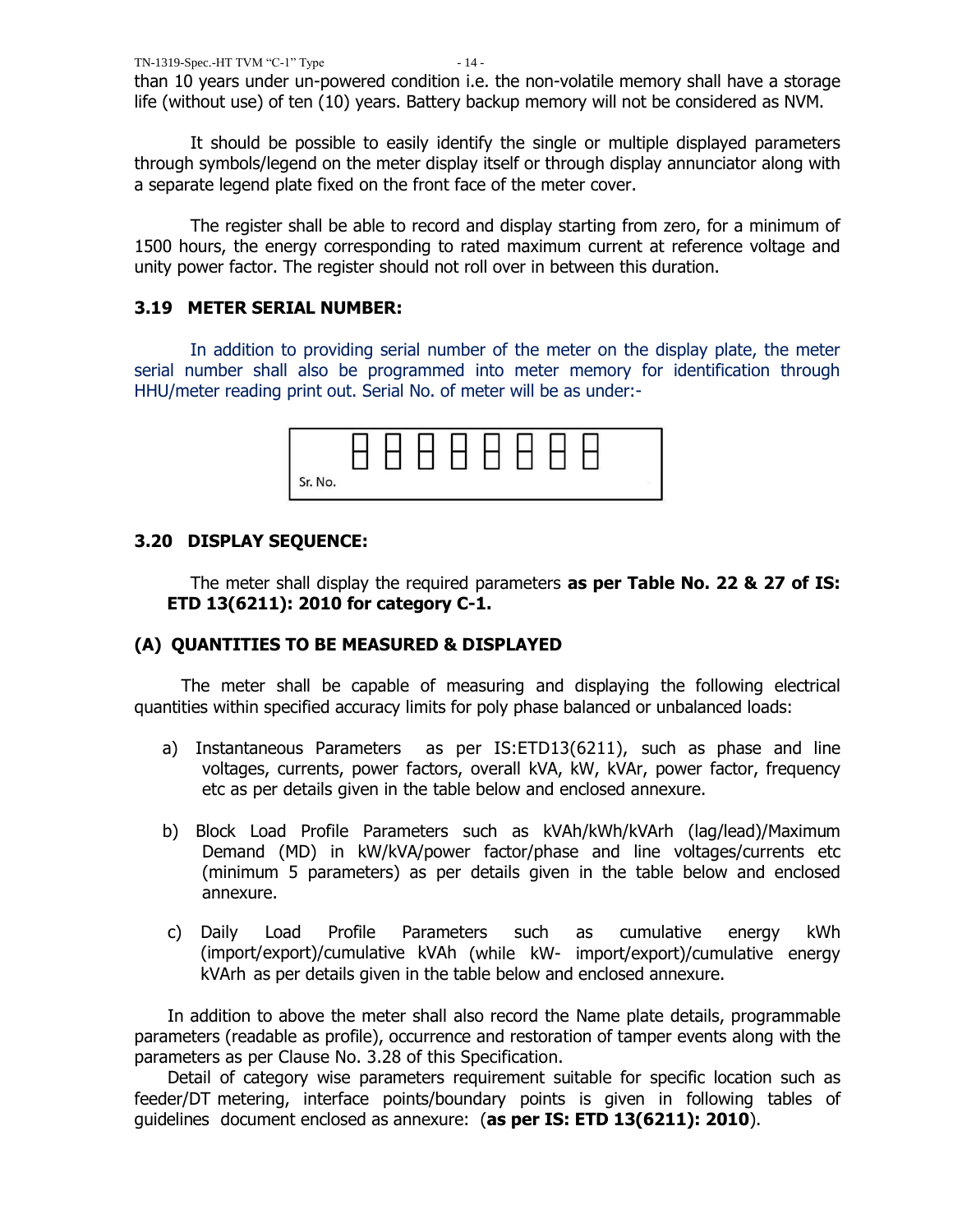|                         | <b>Category Metering</b>              | <b>Parameter group</b>                        | <b>Annexure (Table</b> |
|-------------------------|---------------------------------------|-----------------------------------------------|------------------------|
|                         | Nomenclature/Purpose                  |                                               | No.) of IS: ETD        |
|                         |                                       |                                               | 13(6211): 2010         |
| A                       | <b>Substation Feeder/</b>             | Instantaneous parameters (C (22)              |                        |
|                         | <b>Distribution</b>                   | <b>Auto scroll and push button</b>            |                        |
|                         | <b>Transformer meter</b>              | mode)                                         |                        |
|                         |                                       | <b>Block Load Profile</b><br>parameters       | C(23)                  |
|                         |                                       |                                               |                        |
| B                       | <b>Boundary/Ring</b>                  | Instantaneous parameters(D(24)                |                        |
|                         | fencing/Interface                     | <b>Auto scroll and push button</b>            |                        |
|                         | <b>Meters</b>                         | mode)                                         |                        |
|                         |                                       | <b>Block Load Profile</b>                     | D (25)                 |
|                         |                                       | <b>Daily Load Profile</b>                     | D (26)                 |
| $\overline{\mathbf{C}}$ | <b>HT Consumer Meters</b>             | Instantaneous parameters(E (27)               |                        |
|                         |                                       | <b>Auto scroll and push button</b>            |                        |
|                         |                                       | mode)                                         |                        |
|                         |                                       | <b>Block Load Profile</b>                     | E (28)                 |
|                         |                                       | <b>Billing Profile parameters</b>             | E (29)                 |
| <b>A,B&amp;C</b>        | <b>Substation Feeder/</b>             | Name Plate details                            | F (30)                 |
|                         | <b>Distribution</b>                   | <b>Programmable Parameters</b>                | F(31)                  |
|                         | Transformer/Boundary/Event Conditions |                                               | G (32,                 |
|                         | Ring                                  |                                               | 33,34,35,36, 37&       |
| <b>A,B&amp;C</b>        | each of the                           | Logging parameters for Capture parameters for | G (39)                 |
|                         |                                       | event                                         |                        |
|                         | event condition                       | as applicable (Event Log<br><b>Profile</b> )  |                        |
|                         |                                       |                                               |                        |
|                         |                                       |                                               |                        |

## **(B) DEMAND INTEGRATION PERIOD**

The maximum demand integration period may be set at **30 minute**. **Meter shall be programmable for integration period of 15minutes also**.

## **(C) MD RESET**

It should be possible to reset MD by the following:

a) Auto reset at 24:00 hrs at the end of each billing cycle.

## **(D) COMMUNICATION CAPABILITY**

The meter shall be provided with two ports for communication of the measured/collected data as per guideline document enclosed in the annexure, i.e. a hardware port compatible with RS 232 or RS 485 specifications which shall be used for remote access through suitable Modem GPRS/CDMA) and an Optical port complying with hardware specifications detailed in IEC-62056-21. This shall be used for local data downloading through a DLMS compliant HHU.

The RS 485 port shall be used at Substations suitable for multi-drop connections of the meter for exporting data to sub-station data logger/DCU/Computer and the remote end server. The RS 232 port shall be used at boundary points meters and Distribution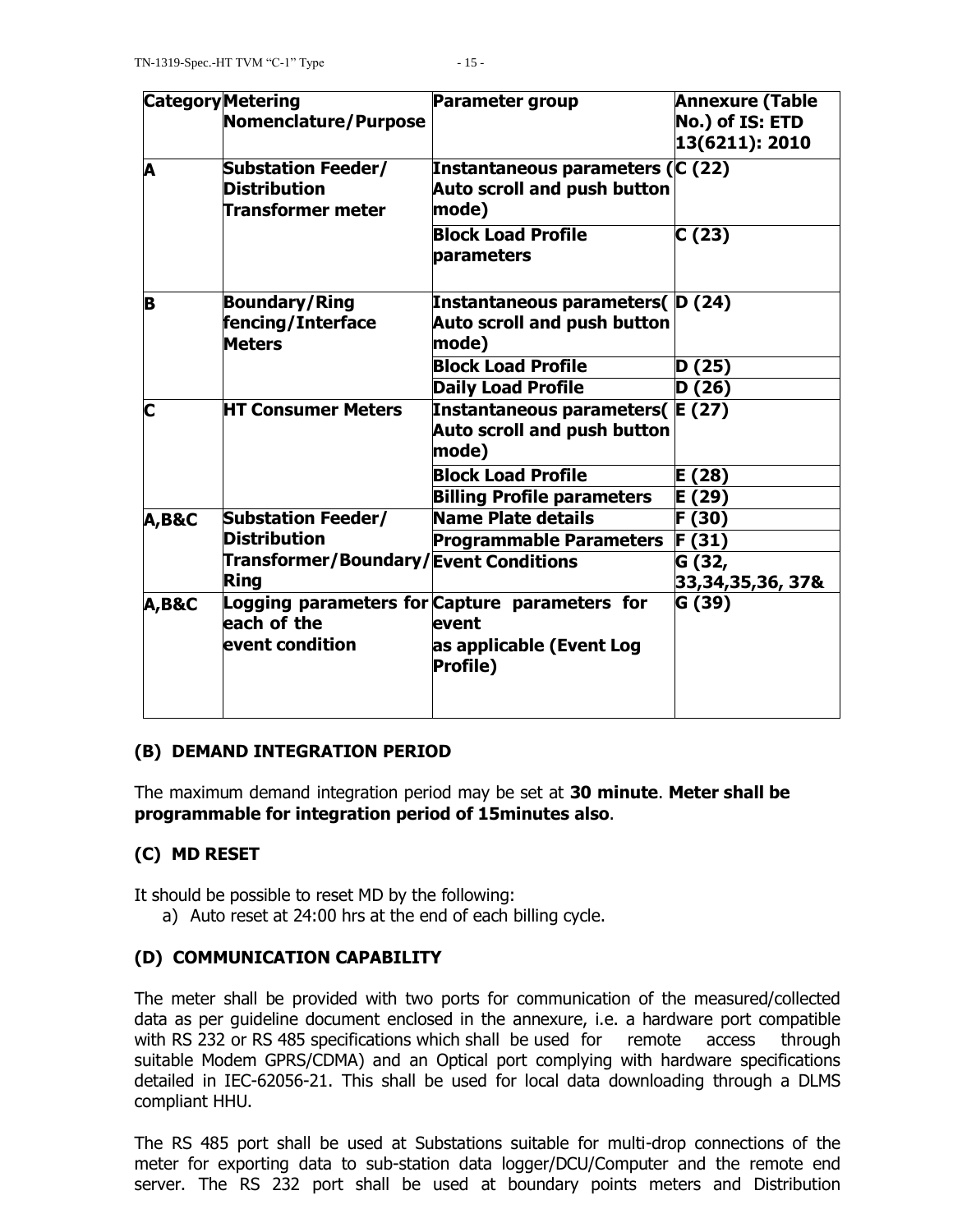Transformer meters capable to transfer and export data to the remote end server through suitable communication mediums (GPRS/CDMA). Both ports shall support the default and minimum baud rate of

9600 bps.

## **(E) HAND HELD UNIT (HHU)**

To enable local reading of meters data a DLMS compliant HHU shall be used. The HHU shall be as per specification given in the enclosed guidelines document. It shall be compatible to the DLMS compliant energy meters that are to be procured/ supplied on the basis of this specification. The HHU shall be supplied by the meter manufacturer along with the meter **@ 1% of ordered quantity.**

## **The successful bidder shall supply HHU (as per specification) for DLMS TVMs within 30 days after finalization of approved specification.**

## **(F) TAMPER & FRAUD MONITORING FEATURES**

The meter shall work satisfactorily under presence of various influencing conditions like External Magnetic Field, Electromagnetic Field, Radio Frequency Interference, harmonic Distortion, Voltage/Frequency Fluctuations, and electromagnetic High Frequency Fields etc. The meter should immune to any type of radio frequency interface, harmonic distortion, voltage/ frequency fluctuations, electromagnetic high frequency fields and abnormal voltage/ frequency generating device.

Tamper details shall be stored in internal memory for retrieval by authorized personnel through either of the following:

i) HHU.

ii) Remote access through suitable communication network.

Minimum 200 numbers of events (occurrences & restoration with date & time) should be available in the meter memory.

## **3.21 OUT PUT DEVICE:**

The meter shall have a test output accessible from the front and be capable of being monitored with suitable testing equipment. The operation indicator, if fitted, must be visible from the front. Test output device shall be provided in the form of one common LED for kWh, kVArh and optionally kVAh with the provision of selecting the parameter being tested. Alternatively, test output device in the form of separate LEDs for kWh, kVArh and optionally kVAh is also acceptable.

The relation between test output and the indication on display shall comply with the marking on the name plate (imp per kWh and imp per kVArh or kVAh).

The bidder shall state the necessary number of pulse count(s) to ensure measurement accuracy of at least  $1/10<sup>th</sup>$  of class of the meter at the different test points.

The resolution of the test output pulse(s) should be sufficient to enable conduction of the starting current in less than 10 minutes and accuracy test at the lowest load with desired accuracy within 5 minutes.

## **3.22 (A) MAXIMUM DEMAND (MD) REGISTRATION:**

The meter shall continuously monitor and calculate the average demand in KVA during the integration period set and the maximum, out of these, shall be stored along with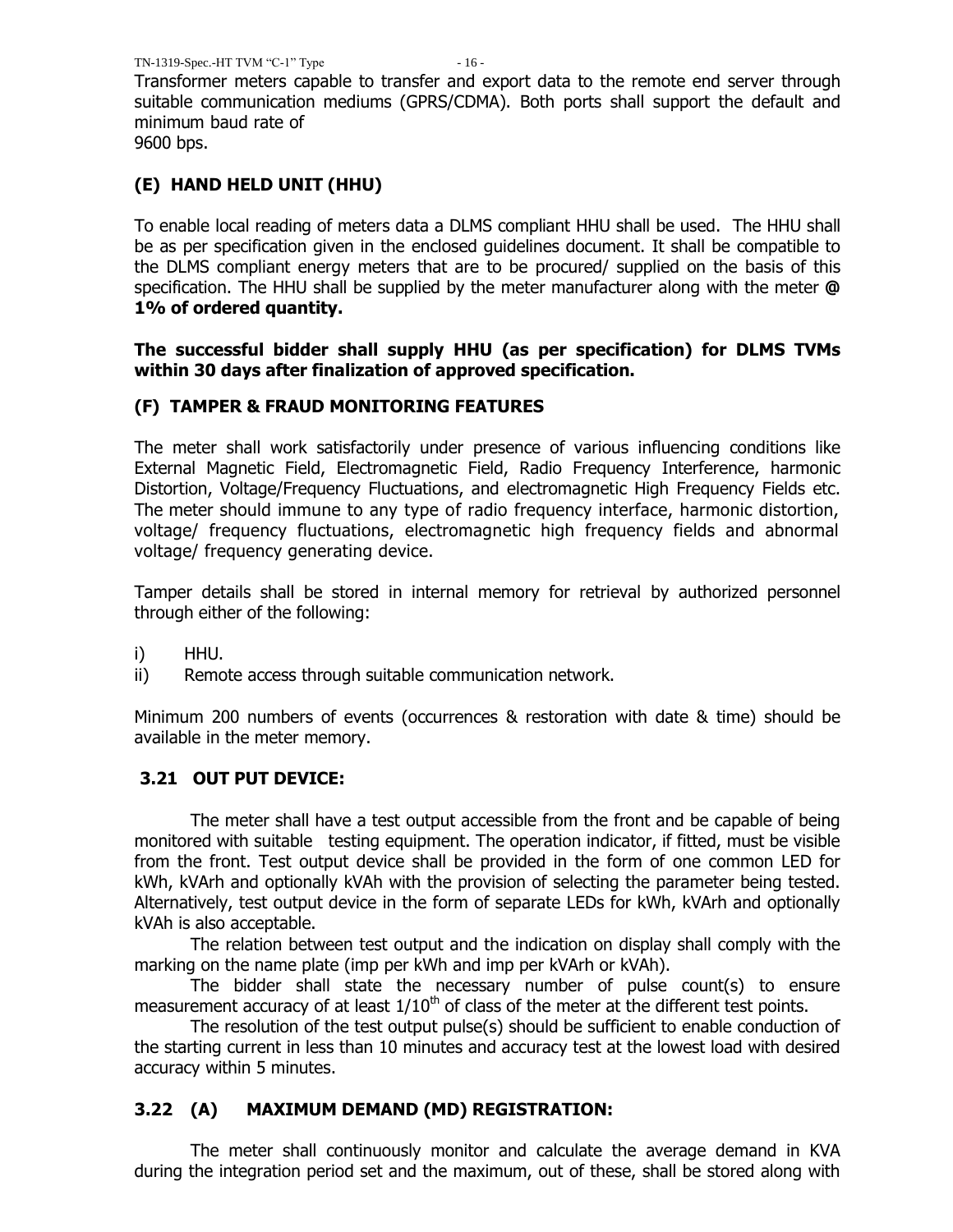date and time when it occurred in the meter memory. The maximum registered value shall also be made available on meter-display.

The maximum demand will be computed from the main apparent energy register. The integration period shall be set as 30 minutes, on real time basis starting from 00.00 H

The principle of maximum demand calculation used by the Bidder should be explained in the offer.

## **3.22 (B) Maximum Demand Registration and MD resets:**

Meter shall continuously monitor and calculate the average maximum demand of each demand interval time of 30 minutes on real time basis and maximum of these in a calendar month shall be stored. The maximum demand shall automatically reset at 24.00 hrs. of the last date of each calendar month for which minimum 30 years calendar shall be programmed by the manufacturer. The cumulative kWh should also be recorded at 24.00 hrs. on the last date of each calendar month for previous 6 months.

## **3.23 MAXIMUM DEMAND RESET**:

The auto reset facility of MD at pre-defined date & time shall be provided. The meter shall log on in the meter memory, average value of voltage & current for 30 minutes integration period, the maximum demand reset count, which should increment by one digit every time the MD is reset.

## **3.24 LOADS SURVEY CAPABILITY & BILLING POINT REQUIREMENTS:**

 For category "C-1" meter, load survey parameter shall be in KVA, current-IR, current-IY, Current-IB, block energy-KWh and block energy-KVAh. Load survey period shall be **75 days** with 30 minutes integration period.

 **Meter Serial Nos. should be printed in each page of load survey sheet. The BCS parameters should not be editable.**

 **The programmable parameters shall be as per table No. 31 of IS: ETD 13 (6211).**

## **3.25 HARMONICS MEASUREMENTS:**

The accuracy of the meter shall not be affected by harmonics circulating in the system of magnitudes within permissible limits stipulated in relevant ISS/ IEC/ CBIP Standards and CEA Regulations-2004. **The meter shall display Total Energies as per IS: ETD 13(6211): 2010 and same shall be logged in meter memory and be capable to download at BCS end through HHU.**

## **3.26 TAMPER AND FRAUD PROTECTION:**

The meter shall at least be immune to tampers elaborated in IS: 14697(Annexure G-10). The meter should have features to detect the occurrence and restoration of, at least, the following common ways of tamper and fraud:

**a) Missing Potential:** The meter shall be capable of detecting and recording phase wise occurrences and restoration events of missing potential (one phase or two phases) as on meter terminals which can happen due to intentional / accidental disconnection of potential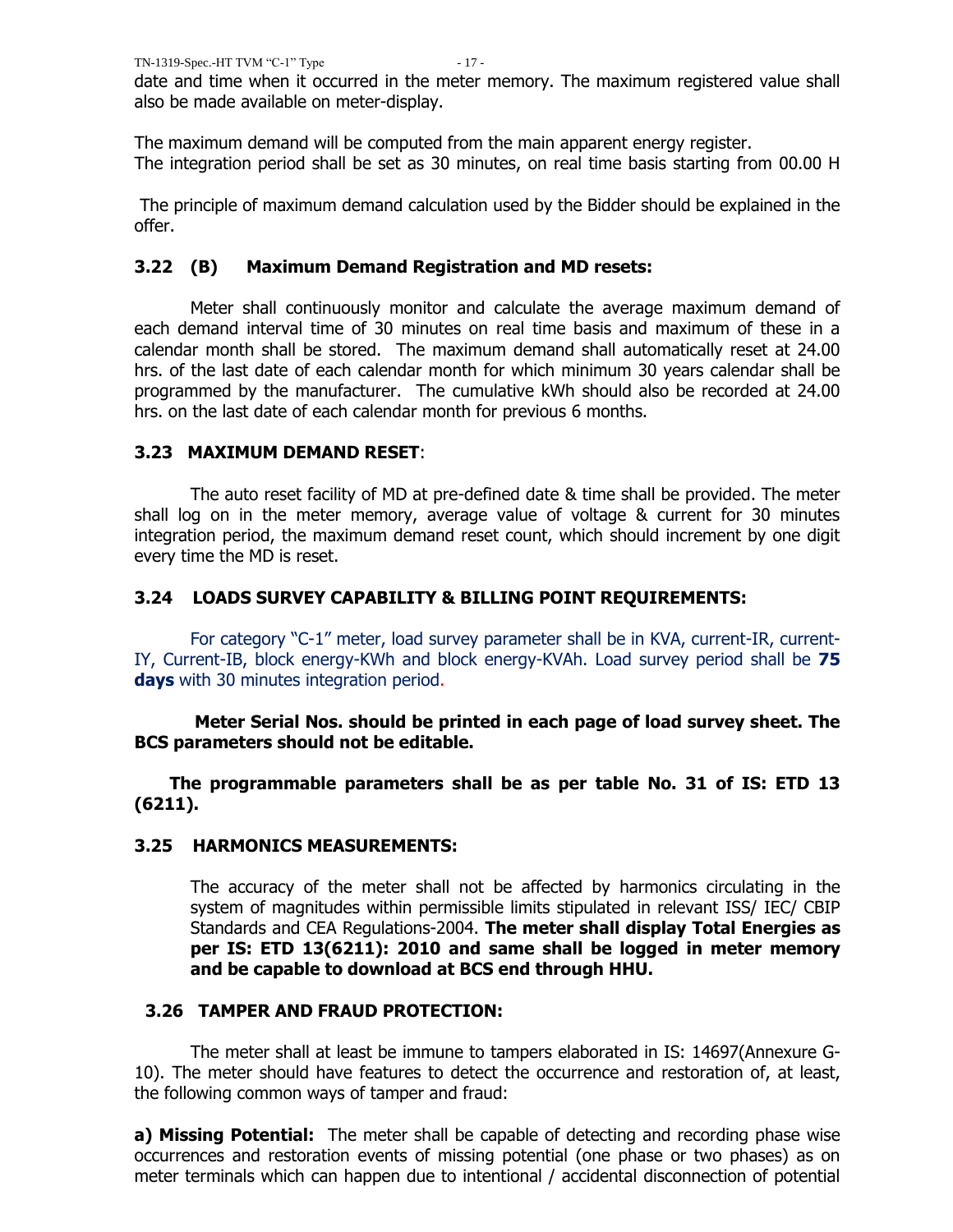links (leads) with date and time, along with the total number of such events for all phases. Absence of one or more phase voltage from mains side should not be recorded as missing potential.

**b) Neutral Disturbance:** The meter shall be capable of detecting occurrences and restoration of injection of spurious signals on the neutral of the meter, such as DC signals through diodes etc., which affect the meter functionality and energy recording

**c) Current Reversal:** The meter shall be capable of detecting and recording phase wise occurrences and restoration of current reversal of one or more phases

**d) Current Circuit Open (Failure):** The meter shall be capable of detecting and recording occurrences and restoration of opening (failure) of any one or two phases of current circuit when the meter is connected to a 3 phase 4 wire system or 3 phase 3 wire system. The Noload condition should not be recorded as tamper.

**e) Current Unbalance:** The meter shall be capable of detecting and recording occurrences and restoration of current unbalance as a tamper event only

The threshold values for voltage, current and power factor etc. for the purpose of logging occurrence and restoration of various type of tamper shall be as per Annexure `A'

# **f) Magnetic Influences:**

The meter should record the presence of abnormal external magnetic fields along with date and time.

Snapshots (numerical values) of voltage, current, power factor and energy (kWh) readings as well as the date and time of logging of the occurrence and restoration of all tamper events, subject to meter-memory space as described herein under, should be logged in the meter-memory and available for retrieving through the meter's optical port via CMRI and downloading to the BCS.

g) **Cover Open Tamper** – If the meter cover is opened, the meter shall log this as tamper and shall display "Open" with date and time of such opening and should not restore in any condition (in power on as well as power off condition) in blinking display on the LCD along with other display parameters, so that it is immediately noticed by the meter reader and same shall be downloaded in CMRI.

h) **High voltage and high frequency-** The accuracy of the meter should not be affected with the application of abnormal voltage/ frequency generating device such as spark discharger of approximately 35 KV. The meter shall be tested by feeding the output of such device(s) to meter in any of the following manner for 10 minutes:-

- i) On phase and neutral terminals.
- ii) On any connecting wires of the meters.
- iii) Voltage discharge with 0 to 10mm spark gap.
- iv) Spark on meter body.
- v) At any place in load circuit.

The accuracy of the meter shall be checked before and after the application of above device(s) with site conditions.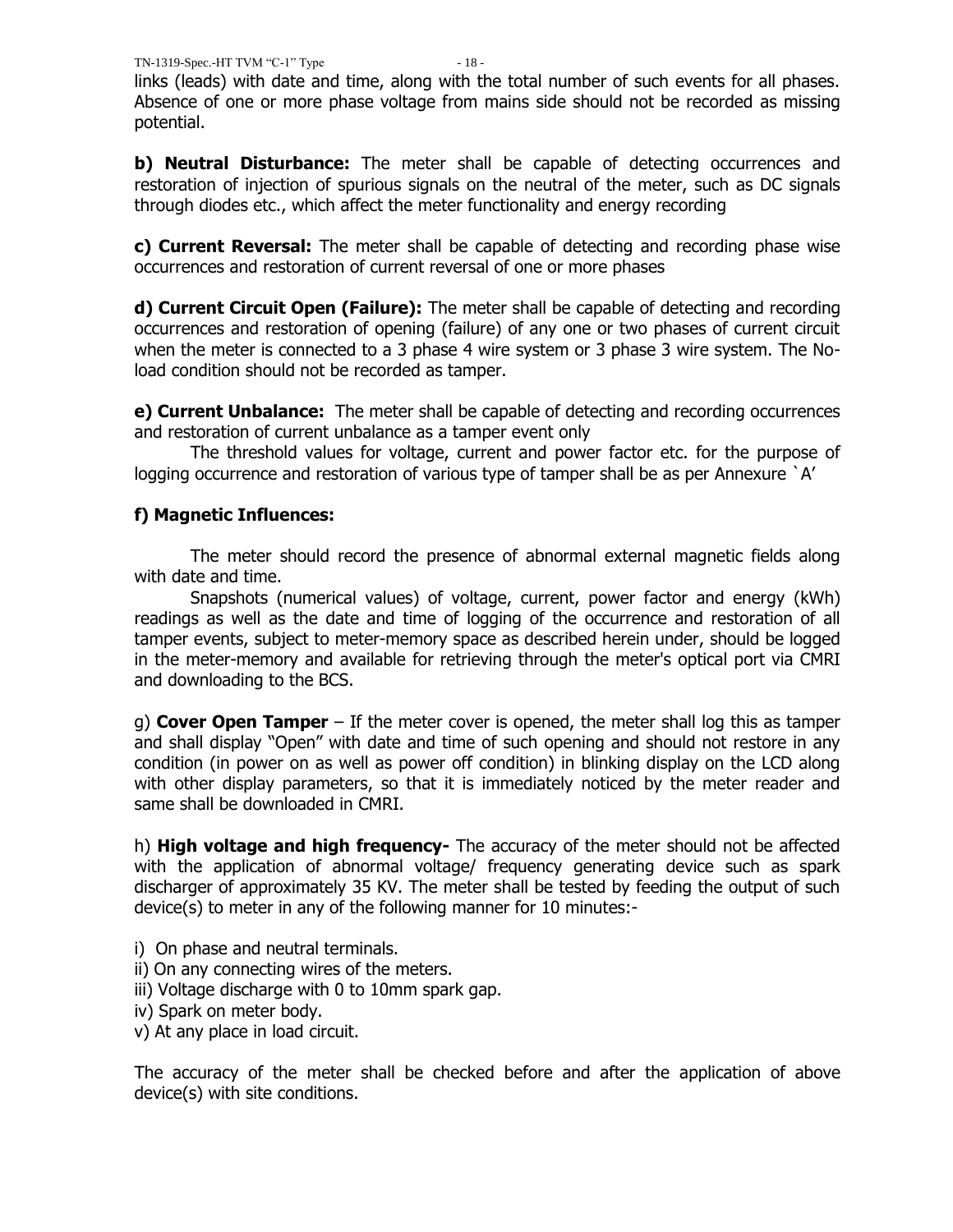**A properly designed meter tamper logic should be provided the tamper logic should be capable discriminating the system abnormalities from source side and load side and it should not log / record tamper due to source side abnormality.** 

 **There shall be three separate compartments for logging of different types of tampers as follows:** 

 **Compartment No. 1: 40% of total tamper memory space shall be allocated for the current related tampers.**

 **Compartment No. 2: 40% of total tamper memory space shall be allocated for the potential related tampers.**

 **Compartment No. 3: 20% of total tamper memory space shall be allocated for the other tampers i.e. magnetic influence and neutral disturbance related tampers etc.**

 **Minimum 200 events (Occurrence & restoration as separate event) of all types of tampers with date & time shall be available in the meter memory on first in, first out basis.** 

#### **3.28 TAMPER OCCURRENCE/ RESTORATION TIME:**

 The persistence time for logging/ registration of an occurrence of a tamper should be 5 minutes +/- 10 seconds. The persistence time for logging of restoration of tamper should not be **more than 60 seconds** and the cover open tamper should be logged instantaneously and shall not restore. The magnetic tamper occurrence/ restoration time shall be of approx. 15 seconds.

## **3.29 ACCURACY REQUIREMENT:**

The accuracy of parameters measured by meters shall be tested in accordance with the relevant standards described in clause 3.02 of this specification. For apparent energy, accuracy testing shall be done in accordance with the provisions of Annexure G-7 of IS: 14697-1999. Time accuracy of the meter should be as per Annexure G-18 of IS: 14697- 1999.

## **3.30 ELECTRICAL REQUIREMENT:**

The electrical requirement of the meter shall be as specified in the relevant Standards described in clause 3.02 of this specification.

## **3.31 ELECTROMAGNETIC COMPATIBILITY AND INTERFERENCE:**

The meter shall meet EMI/EMC requirement as specified in the relevant Standards described in clause 3.02 of this specification and shall also be protected against radiated interferences from either magnetic or radio frequency sources.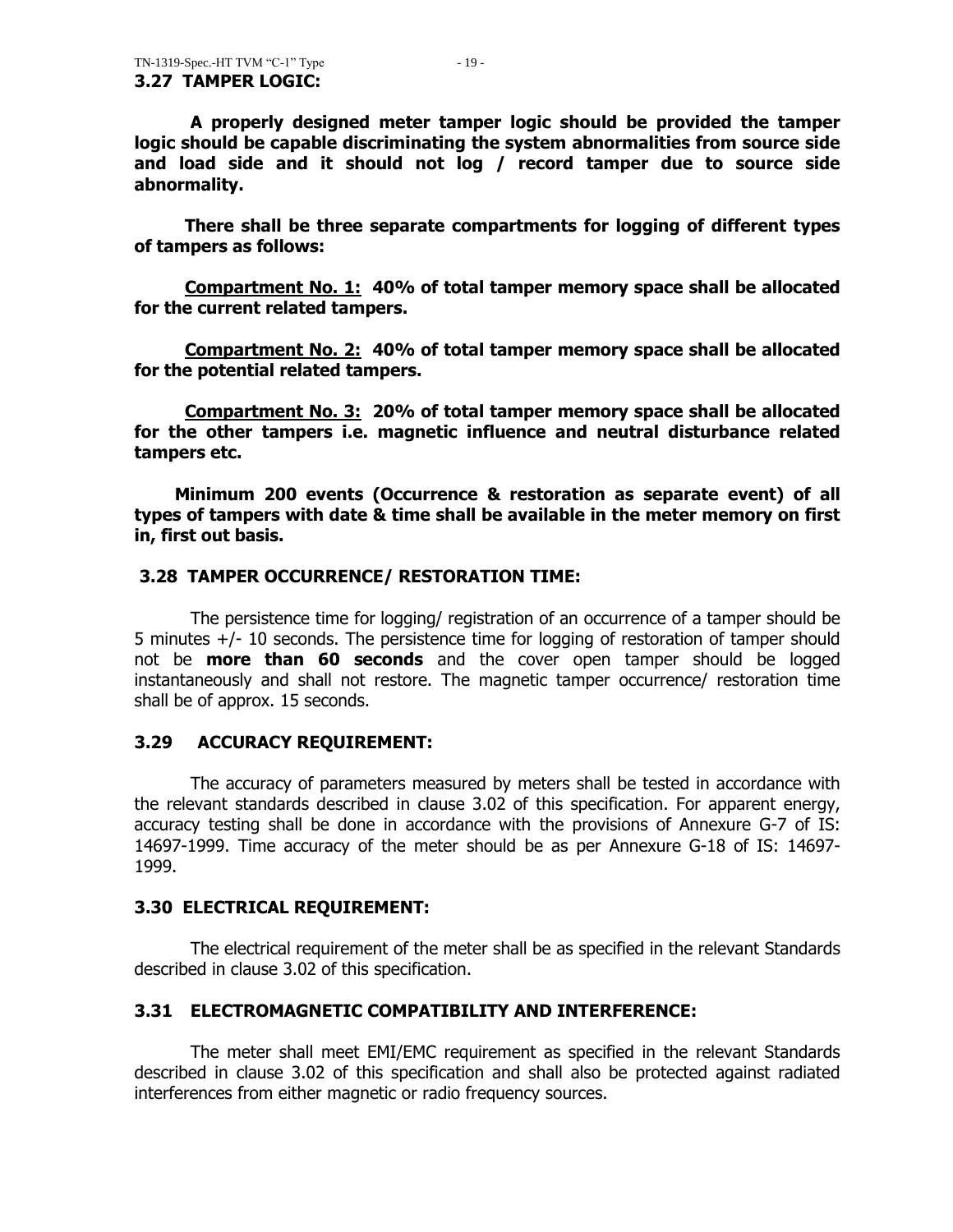## **3.32 MECHANICAL REQUIREMENT:**

The meter shall be capable of meeting the mechanical requirement as specified in the relevant standards described in clause 3.02 of this specification.

## **3.33 CLIMATIC INFLUENCE REQUIREMENT:**

The meter shall meet the requirement of dry heat / cold / damp heat / cold / damp heat cyclic test as per the relevant standards described in clause 3.02 of this specification.

## **3.34 MINIMUM TESTING FACILITIES:**

The tenderer should have the necessary testing facility for carrying out the following tests: -

- i. AC voltage test.
- ii. Insulation resistance test.
- iii. Test of limits of errors.
- iv. Test of meter constant.
- v. Test of starting condition.
- vi. Test of no load condition.
- vii. Repeatability of error test.
- viii. Test for power consumption
- ix. Vibration test.
- x. Tamper conditions-as per purchaser specification.
- xi. Shock test.

#### **Notes: -**

a) Manufacturer should possess fully computerized Meter Test Bench system for carrying out the relevant routine/acceptance tests as well facility to generate Test Reports for each and every meter tested.

b) Manufacturer should have duly calibrated Electronic Reference Standard (ERS) meter of class 0.05 accuracy or better. Where testing facilities do not exist at the Supplier"s Works for Shock and Vibration Testing as per the relevant standards, these two tests may be carried out in accordance with the provisions of IS: 13010 with latest amendments.

## **3.35 TESTS:**

The test reports/certificate/records for all type tests specified having been successfully performed on the type of the meter offered shall be submitted with the tender. The bidder shall clearly bring out the deviations from this specification clause whether on account of tests or manufacturing process or features incorporated in the meter. The tender lacking with above information and without supporting test reports for meter meeting the requirement of tests laid in this specification are likely to be rejected.

#### a)- Type tests :

The Energy meter compatible with DLMS protocol offered shall be fully type tested at any NABL accredited test laboratories as per relevant standards .The bidder shall furnish two sets of type test reports along with the bid. Type test reports shall not be more than two years old from the date of opening of bid.

Beside above bidder should also submit the test report from CPRI, Banglore/Bhopal/ ERDA, Vadodara /government approved/ government recognized/NABL accredited laboratory along with the bid for the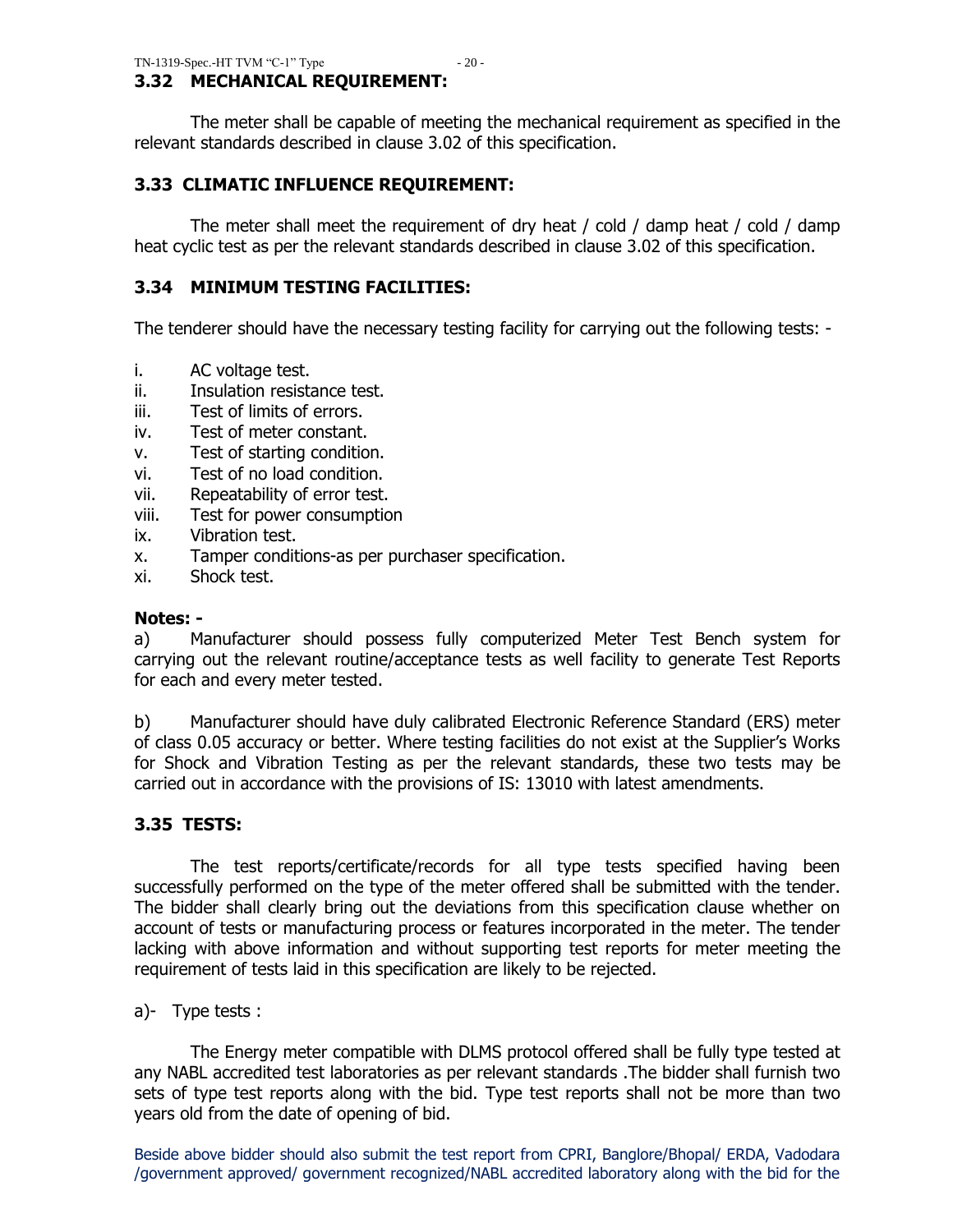b)- Acceptance tests :

The Supplier in the presence of the Purchaser's representative shall carry out all acceptance tests as stipulated in the relevant standards. The following additional tests shall also be carried out on meters from each lot offered for inspection as per the relevant standards on selected samples:

- Shock test.
- Vibration test.
- Magnetic Induction of External Origin, and

- Verification of tamper and fraud detection features and threshold values as per specifications and subsequent agreement between the Supplier and Purchaser.

**Note:** Where testing facilities do not exist at the Supplier's works for shock and vibration testing as per the relevant standards, these two tests may be carried out in accordance with the provisions of IS: 3010 with latest amendments.

c)- Routine test :

All routine tests as stipulated in the relevant standards shall be carried out and routine test certificates/reports shall be submitted to the Purchaser for approval and also placed inside individual meter packing.

## **3.36 FIELD/LABORATORY TESTING OF METER:**

The supplier should furnish detailed write up for the procedure to be adopted for error testing of the meters in the laboratory and at site/field.

## **3.37 .1 SAMPLE ALONG WITH BID :**

 The bidder shall furnish one sample of HT TVM of category "C-1" conforming to this specification duly sealed along with the routine test certificates directly in the office of the Superintending Engineer(M&P), JdVVNL Jodhpur one day prior from the date of opening of Tender, If the sample(s) are not received the bid shall be considered as Non-responsive. In case sample meter submitted with bid don"t conform the Type tests, Addl. Type Tests and Tamper tests of specifications/IS, the financial bid of offer shall not be opened

## **Sample(s) meter shall be broken to verify components of the meter.**

One sample of HT-TVM of 0.5S class of category "C-1" along with HHU meeting the requirements of this specification should be furnished along with bid for checking and testing in our Meter Testing Laboratory at Jodhpur in presence of bidder's representative or at independent test laboratory, at the discretion of purchaser.

After finalization of the tender, the bidder(s) will collect their sample(s) so submitted otherwise department does not hold itself responsible for safe custody of sample(s) so received. The offer received without sample(s) is liable to be ignored.

The meter cover shall be ultrasonically welded with the meter base. The sample meter to be sent along with bid may not be ultrasonically welded with the meter base, as at the time of sample testing it has to be opened to ascertain conformity of meter as per specification. However, before commencement of supply, sample has to be got approved with ultrasonically welded meter by the successful bidder.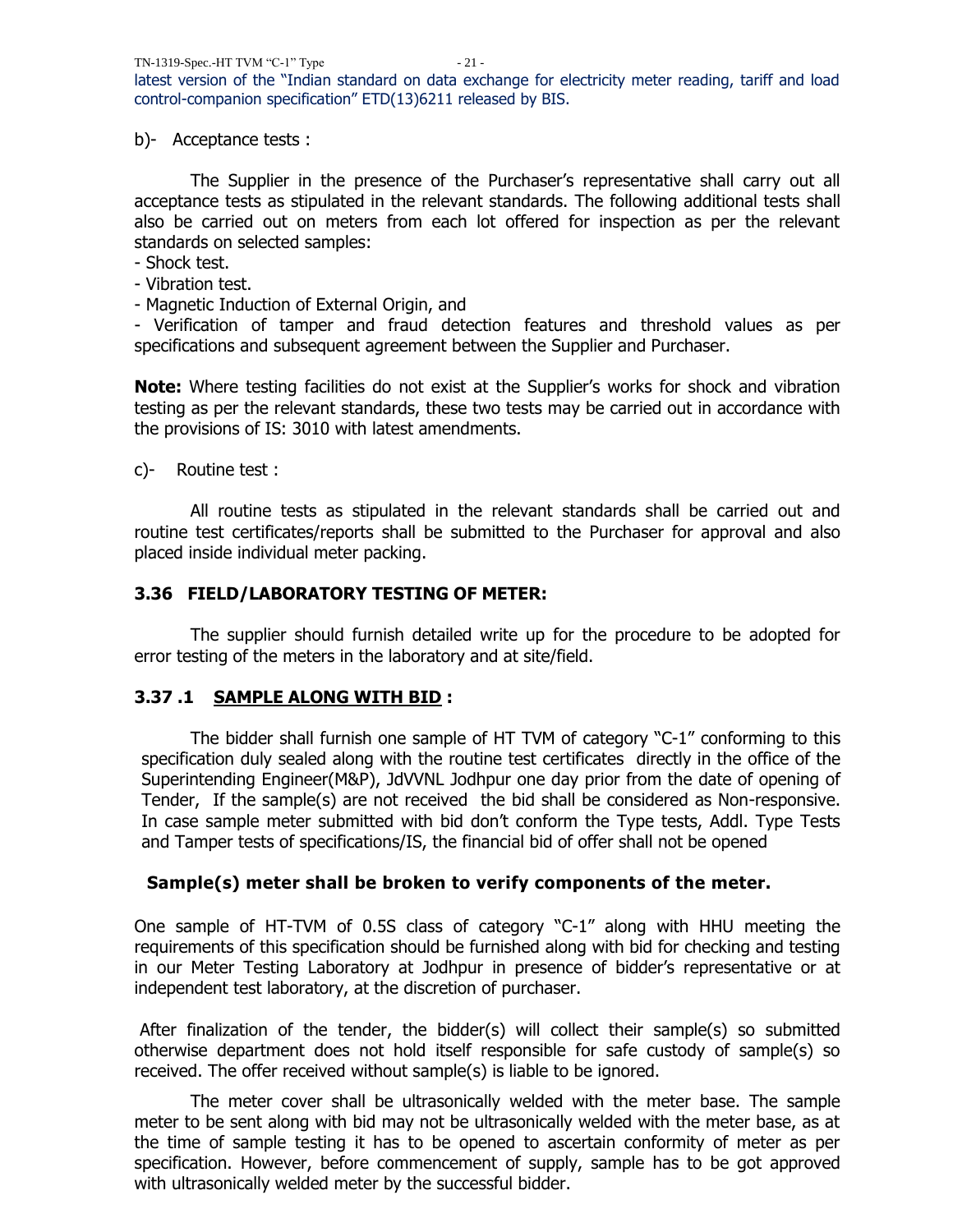The meter sample should be sealed with the bidder"s seal(s). The details of logic and threshold values for various kinds of tampers as proposed and incorporated by the bidder in their meter samples shall be furnished along with the meter sample(s).

Tests to be conducted:

- i) Starting condition test.
- ii) Power consumption test.
- iii) Repeatability of error test.
- iv) Accuracy requirements.
- v) Voltage Variation Test  $(-30\% \text{ to } +20\%).$
- vi) Tamper and fraud protection test: Tests to prove compliance to this specification.
- vii) A.C. and D.C. Magnetic Immunity test.

## **3.37.2 FURNISHING OF PRE- COMMENCEMENT SAMPLES:**

 a) The successful bidder shall furnish one nos. pre commencement samples of each type of offered tri-vector meters fully meeting the requirement of specification directly in the office of the Superintending Engineer (M&P), JdVVNL Jodhpur within one month from the date of receipt of Purchase Order for Nigam"s approval. The samples shall be tested at Nigam"s own lab or CPRI/NABL accredited lab, at the discretion of the purchaser. The testing charges in case samples are send to third party lab, shall be borne by the supplier. The bidder shall supply the meters only after approval of pre-commencement of sample.

b) The purchaser shall reserve the right to pick up energy meter at random from the lot(s) offered and get the meter tested at third party lab i.e. CPRI /NABL accredited lab at the sole discretion of the purchaser . The supplier has no right to contest the test results of the third party lab or for additional tests and has to replace / take corrective action at the cost of the supplier.

It shall be responsibility of the supplier to arrange such test and purchaser shall be inform of the date and time of conduction of tests well in advance to enable him to witness such tests. Test charges of the testing authority for such successful type tests shall be borne by the purchaser and in case of unsuccessful type test, same shall be borne by the supplier.

## **3.38 QUALITY ASSURANCE PLAN:**

The Bidder shall invariable furnish the following information along with bid, failing which his bid shall be liable for rejection. Information shall be separately given for individual type of material offered.

i)- Statement giving list of important raw materials, names of sub-suppliers for the raw materials, list of standards according to which the raw materials are tested, list of tests normally carried out on raw materials in presence of Bidder"s representative and copies of test certificates.

ii)- Information and copies of test certificates as in (i) above in respect of bought out accessories.

- iii)- List of manufacturing facilities available.
- iv)- Level of automation achieved and list of areas where manual processing exists.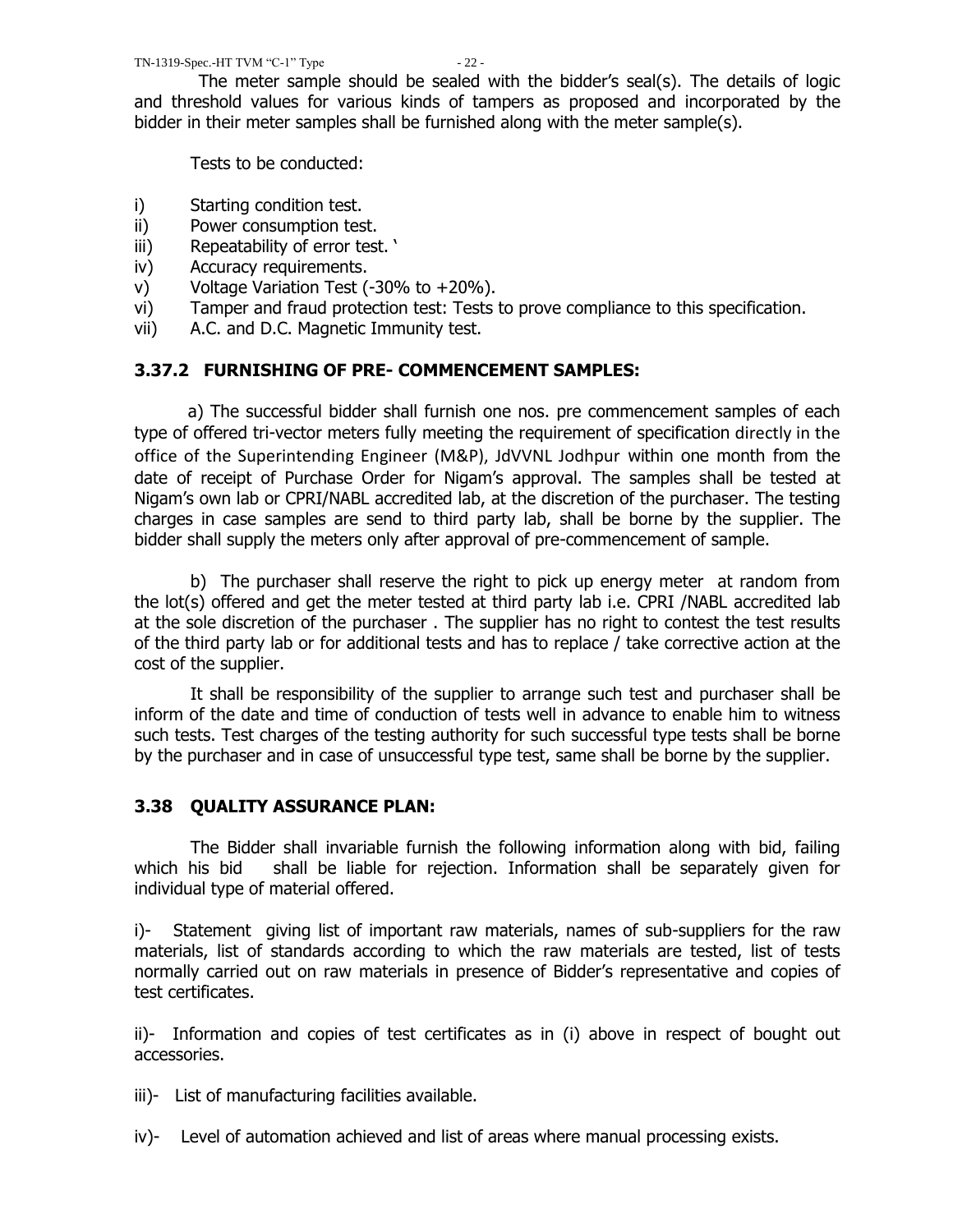v)- List of areas in manufacturing process where stage inspections are normally carried out for quality control and details of such tests and inspections.

vi)- List of testing equipment available with the bidder for final testing of equipment specified and test-plant limitations, if any, vis-à-vis the type, special acceptance and routine tests specified in the relevant standards and this specification. These limitations shall be very clearly brought out in a separate schedule of deviations from specified test requirements.

The successful bidder shall within 30 days of placement of order, submit following information to the purchaser:

i) List of raw materials as well as bought out accessories and the names of subsuppliers selected from those furnished along with offers.

ii) Type test certificates of the raw materials and bought our accessories if required by the purchaser.

iii) Quality assurance plan (QAP) with hold points for purchaser's inspection. The quality assurance plan and purchasers hold points shall be discussed between the purchaser and bidder before the QAP is finalized.

The contractor shall operate systems, which implement the following:

i) Hold point: A stage in the material procurement or workmanship process beyond which work shall not proceed without the documental approval of designated individuals or organizations. The purchaser's written approval is required to authorize work to progress beyond the hold points indicated in quality assurance plans.

ii) Notification Point: A stage in the material procurement or workmanship process for which advance notice of the activity is required to facilitate witness. If the purchaser does not attend after receiving documented notification in accordance with the agreed procedures and with the correct period of notice then work may proceed.

The successful bidder shall submit the routine test certificates of bought out accessories and central excise passes for raw material at the time of routine testing if required by the purchaser and ensure that Quality Assurance requirements of this specification are followed by the sub-contractors.

The Quality Assurance programme of the contractor shall consist of the quality systems and quality plans with the following details:

- i)- Quality System :
- The structure of the organization.
- The duties and responsibilities assigned to staff ensuring quality of work.
- The system for purchasing, taking delivery and verification of materials.
- The system for ensuring quality workmanship.
- The system for retention of records.
- The arrangements for contractor's internal auditing.
- A list of administration and work procedures required to achieve and verify contract"s quality requirements. These procedures shall be made readily available to the project manager for inspection on request.
- ii)- Quality Plans :
- An outline of the proposed work and programmed sequence.
- The structure of the contractor's organization for the contract.
- The duties and responsibilities assigned to staff ensuring quality of work.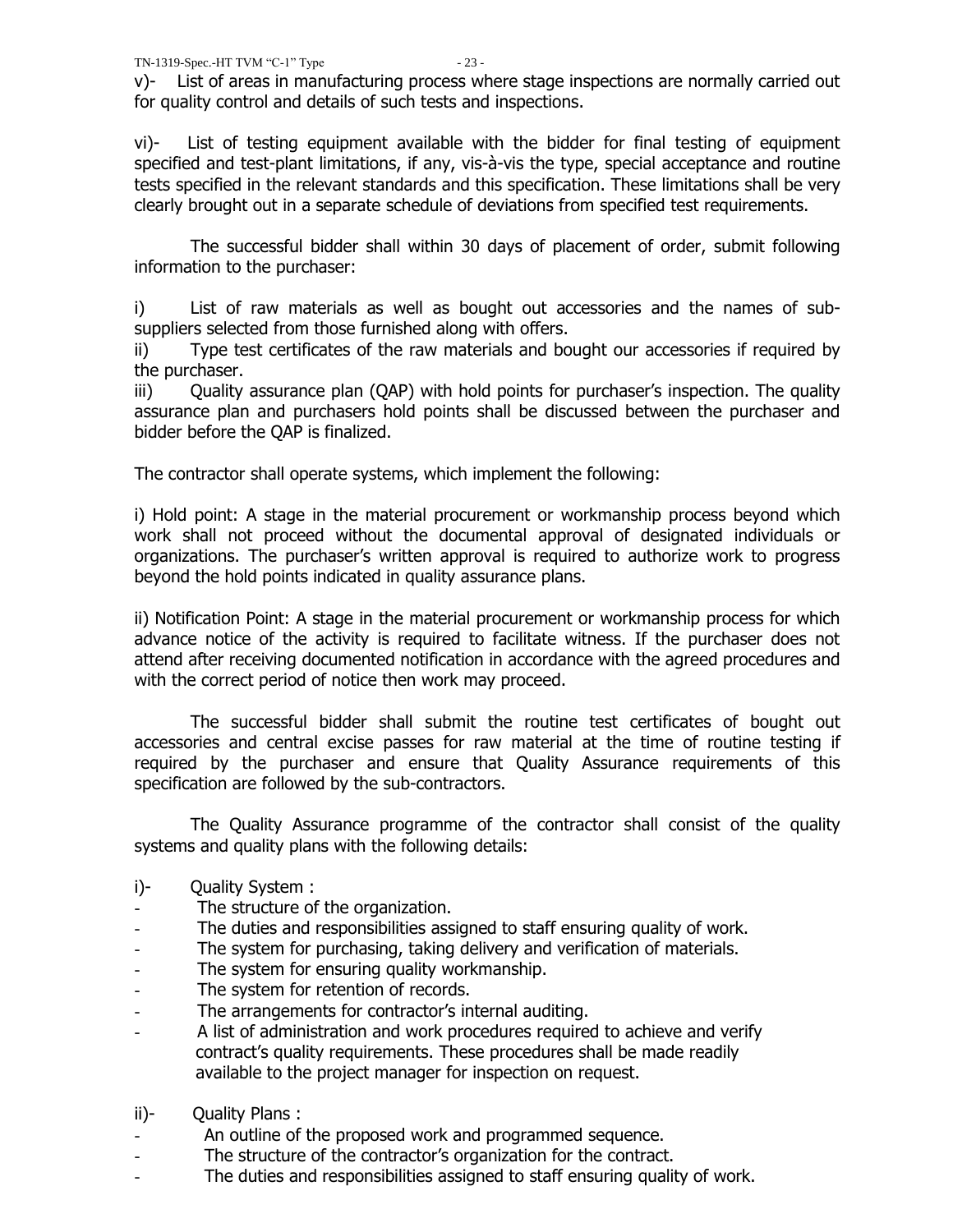- Hold and Notification points.
- Submission of engineering documents required by the specification.
- The inspection of materials and components on receipt.
- Reference to the contractor's work procedures appropriate to each activity.
- Inspection during fabrication/construction.
- Final inspection and test.

## **3.39 GUARANTEE:**

The equipments supplied should be guaranteed for their performance for a minimum period of five years from the date of commissioning or five and half years from the date of receipt in stores whichever date is earlier. The equipment found defective within the above guarantee period shall be repaired/ replaced by the supplier free of cost within one month of receipt of intimation.

The supplier shall also furnish an undertaking that there shall be no drift in the accuracy class of the meter for a minimum period of 10 years from the date of supply.

The supplier shall arrange to provide free training at places as desired by the purchaser for use of meter/Computer Software etc. The supplier shall provide competent and timely after sales service support.

## **3.40 INSPECTION:**

The purchaser"s representative may carry out the inspection during manufacture and before dispatch. The supplier shall keep the purchaser informed in advance, about the manufacturing programme so that the purchaser can arrange for inspection.

The manufacturer shall grant free access to the purchaser"s representative at a reasonable time, when the work is in progress. Inspection and acceptance of any equipment under this specification by the purchaser shall not relieve the supplier of his obligation of furnishing the equipment in accordance with the specification and shall not prevent subsequent rejection if the equipment is found to be defective.

All acceptance tests including other special tests as given in this specification and inspection shall be gone at the place of the manufacturer unless otherwise especially agreed upon by the Bidder and Purchaser at the time of purchase.

The purchaser reserves the right to insist for witnessing the acceptance/routine testing of the bought out items.

The supplier shall give 15 days advance intimation to enable the purchaser to depute his representative for witnessing the acceptance and routine tests. Material shall be dispatched only after getting the dispatch authorization from the purchaser or his authorized representative, after successful inspection/testing.

The bidder shall afford the inspectors representing the purchaser all reasonable facilities without charge, to satisfy him that the equipment is being furnished in accordance with this specification during stage inspection, if any, and final inspection.

## **3.41 NUMBER OF SAMPLES AND CRITERIA FOR CONFORMITY:**

The recommended sampling plan and the criteria for acceptance of the lot shall be as per Annexure-E of IS: 14697:1999 for the type of meters covered in this specification.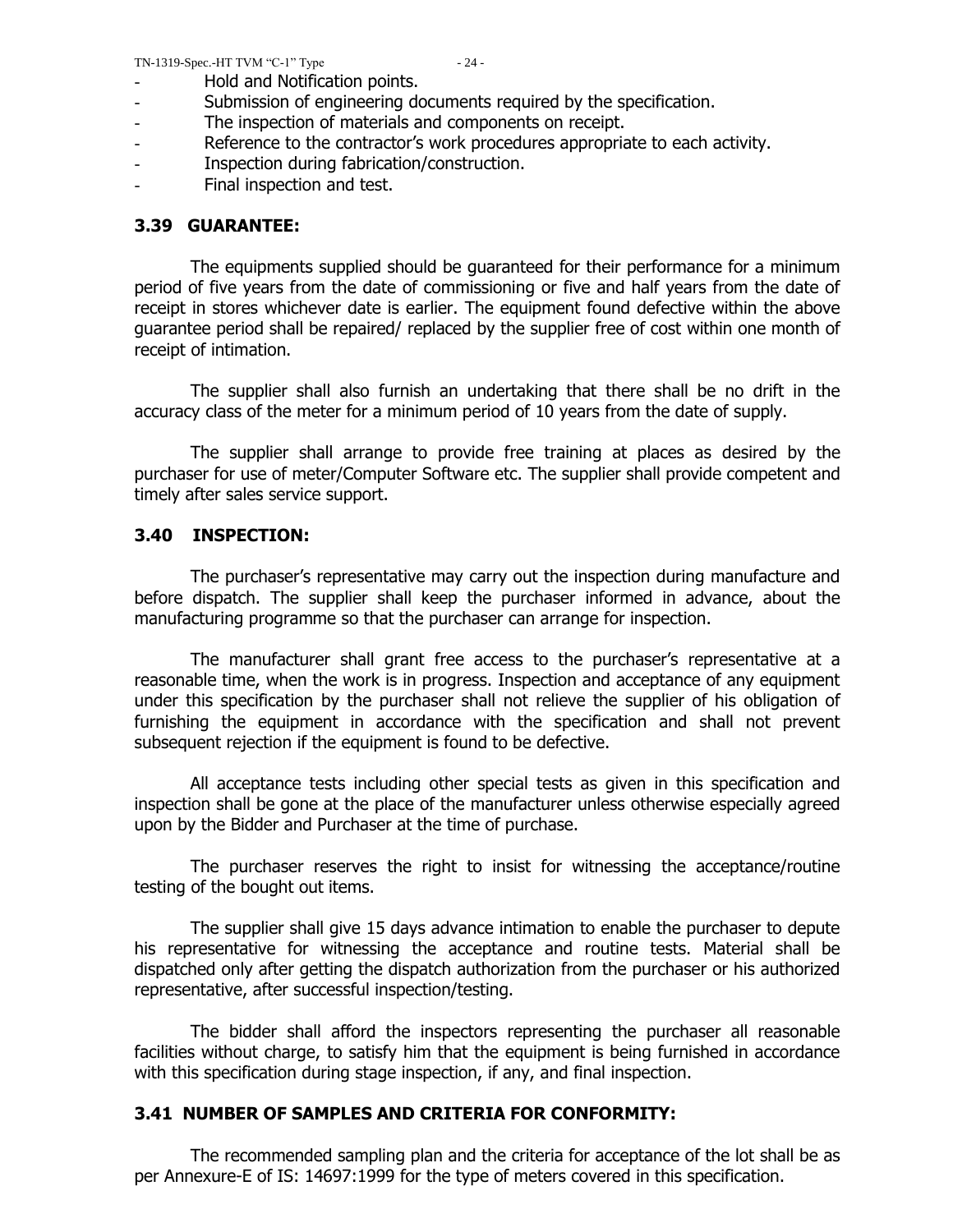a)- The equipments shall be suitably packed in order to avoid damage or disturbance during transit or handling.

Each meter may be suitably packed in the first instance to prevent ingress of dust and moisture and then placed in cushioned carton of a suitable material to prevent damage due to shocks during transit. The lid of the carton may be suitably sealed. A suitable number of sealed cartons may be packed in a case of adequate strength with extra cushioning, if considered necessary. The cases may then be properly sealed against accidental opening in transit. The packing cases may be marked to indicate the fragile nature of the contents.

b)- The following information shall be furnished with the consignment :

- Name of consignee.
- Details of consignment.
- Destination.
- Total weight of consignment.
- Sign showing upper/lower side of the crate.
- Sign showing fragility of the material.
- Handling and unpacking instructions.
- Bill of material indicating contents of each package and spare materials.

## **3.43 DOCUMENTATION:**

All drawings shall conform to International Standards Organization(s) ISO) "A" series of drawings sheet/Indian Standards Specifications IS: 656. All drawings shall be in ink and suitable for microfilming. All dimensions and data shall be in S.I. Units.

List of drawings and documents: -

The bidder shall furnish the following along with bid:

i) Two sets of drawings showing clearly the general arrangements, fitting details, electrical connections etc.

ii) Technical leaflets (User"s Manual) giving operating instructions for the meter.

The manufacturing of the equipment shall be strictly in accordance with the approved drawings and no deviation shall be permitted without the written approval of the purchaser. All manufacturing and fabrication work in connection with the equipment prior to the approval of the drawing shall be at the supplier"s risk.

Approval of drawings/work by purchaser shall not relieve the supplier of his responsibility and liability for ensuring correctness and correct interpretation of the drawings for meeting the requirements of the latest revision of application standards, rules and codes of practices. The equipment shall conform in all respects to high standards of engineering, design, workmanship and latest revisions of relevant standards at the time of ordering and purchaser shall have the power to reject any work or materials which in his judgment is not in full accordance therewith.

The successful Bidder shall, within 2 weeks of placement of order, submit three sets of final versions of all the drawings as stipulated in the purchase order for purchaser"s approval. The purchaser shall communicate his comments/approval on the drawings to the supplier within two weeks. The supplier shall if necessary modify the drawings and resubmit three copies of the modified drawings for their approval. The supplier shall within two weeks submit 30 prints and 2 good quality report copies of the approved drawings for purchaser's use.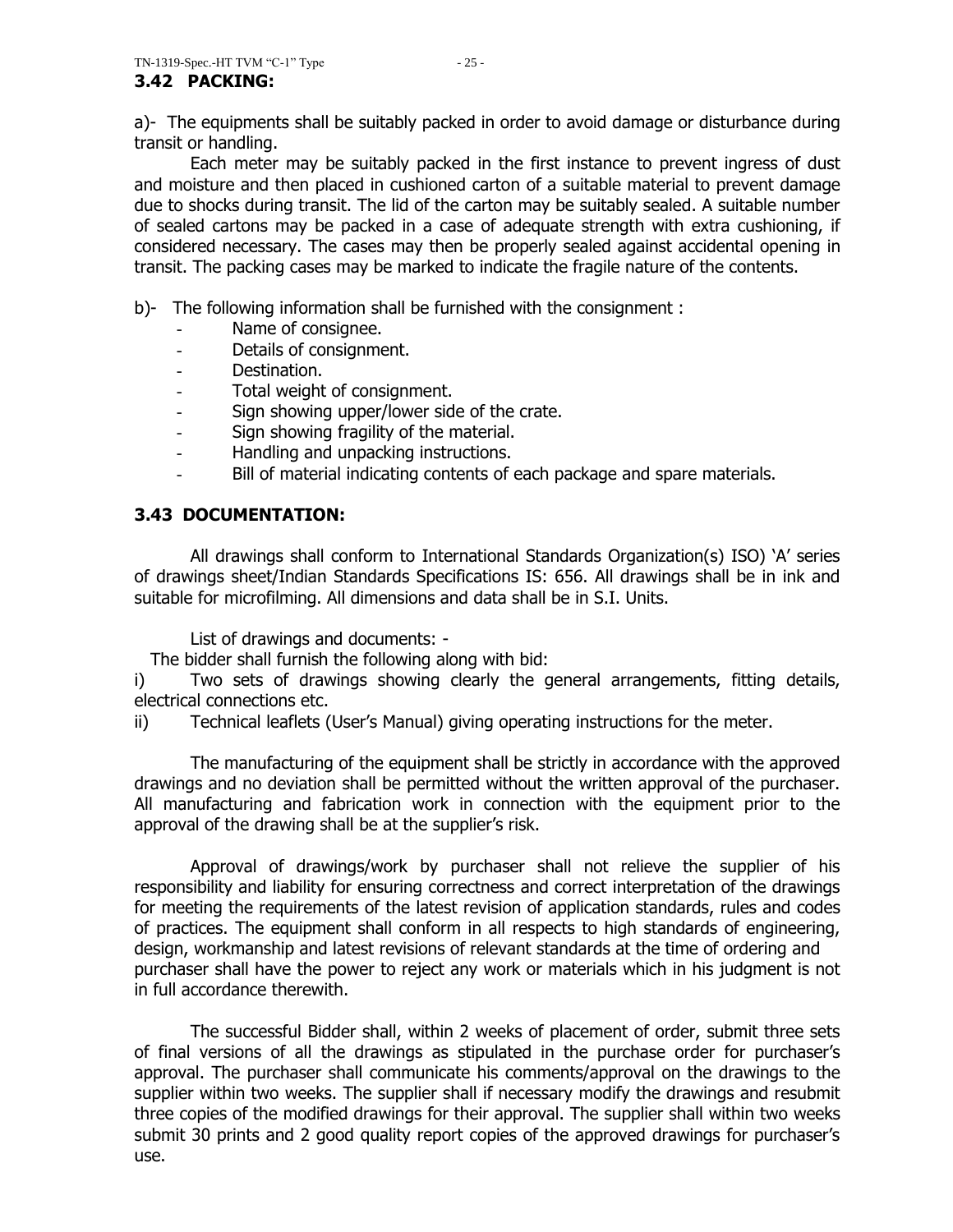Eight sets of operating manuals/technical leaflets shall be supplied to each consignee for the first instance of supply.

One set of routine test certificate shall accompany each dispatch consignment.

The acceptance test certificates, in case pre-dispatch inspection or routine test certificates, in cases where inspection is waived, shall be got approved from the purchaser.

## **3.44 SCHEDULES:**

The tenderer shall fill in the following schedules, which are part and parcel of the tender specification and offer. If the schedules are not submitted duly filled in with the offer, the offer shall be liable for rejection.

Schedule" V- A" Guaranteed Technical Particulars of HTTVM.

All deviations from the specification shall be brought out in the schedules of deviations (Schedule "V" & "VI A & B"). The discrepancies, if any between the specification and the catalogues and / or literatures submitted as part of the offer by the bidders shall also be brought out.

If it is observed that there are deviations in the offer in Guaranteed Technical Particulars other than those specified in the deviation schedules then such deviations shall be treated as deviations.

## **3.45 DELIVERY SCHEDULE:**

The bidder is required to quote monthly delivery. The firm has to furnish the precommencement sample within 15 days from the date of receipt of PO and 15 days for approval of pre-commencement sample shall be on the part of the Nigam. The delivery shall be completed in 8 months including commencement period of 30 days from the date of approval of pre-commencement sample. In case ordered quantity is different than quoted quantity then monthly delivery shall be adjusted proportionately. Tenders in which monthly delivery schedule is not indicated shall be ignored.

**3.46** In addition to the above following **additional features** are required in the meter:-

## **Note-1 : HT TVM - "C-1" type**

- 1. Maximum demand in KVA is required for billing purpose.
- 2. Billing Parameters in the meter are required on push button mode as well as at BCS end report.
- 3. The history of first event of each type of tamper should be permanently retained in meter data record while following the FIFO System.
- **Note-2 :** Following test are to the conducted during testing of pre-commencement sample and during inspection at the firms work:
	- i. Power factor calculation procedure to be ensured.
	- ii. Forward logging feature in the meter to be ensured.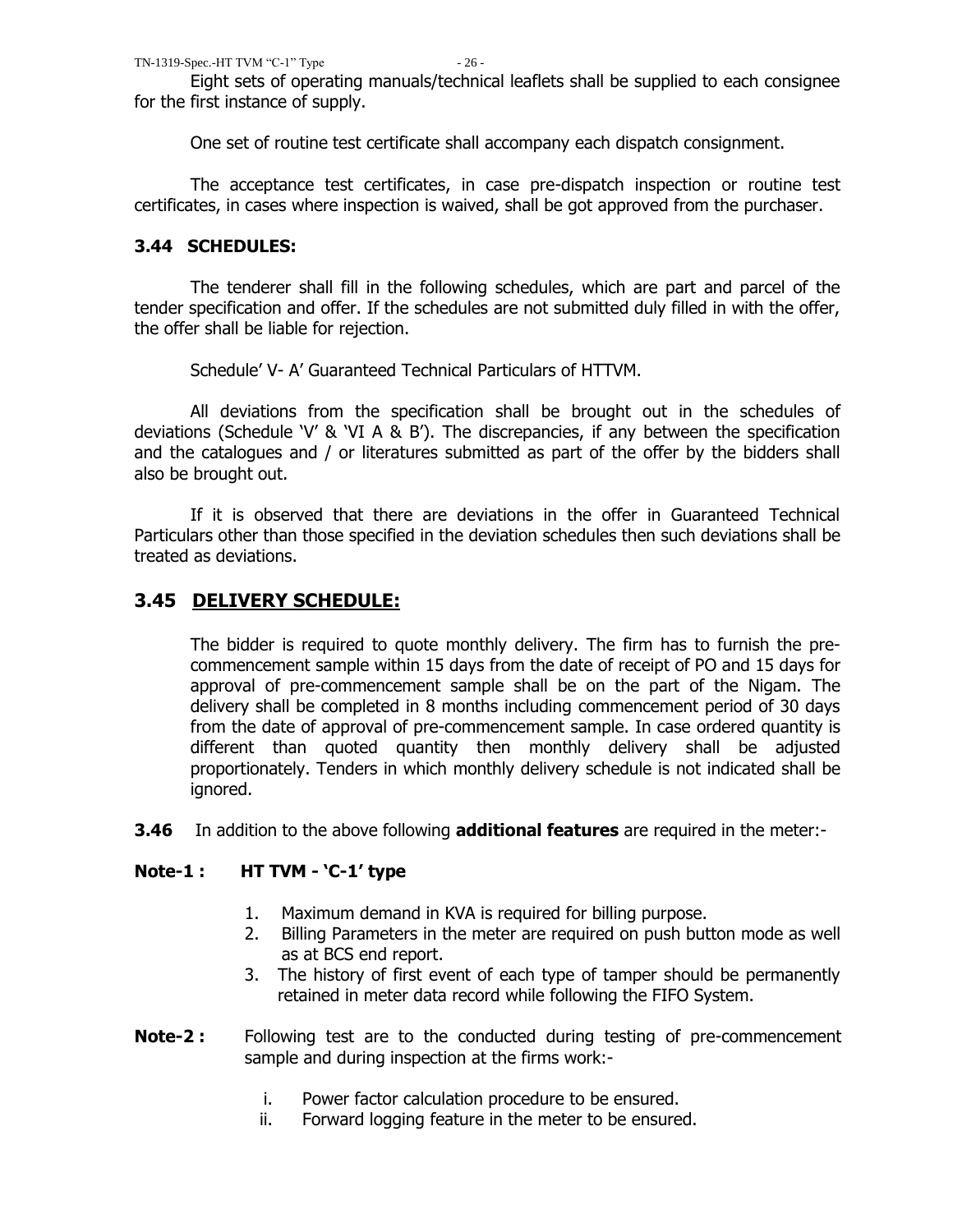**3.47 :** A committee comprising of M&P wing and IT wing will examine the Communication capability of sample meter and CMRI with different make of meters supplied in the Discoms as per requirement of the technical specification at the time of approval of pre commencement sample. Common protocol will be ensured for all required DLMS parameters and the other non DLMS parameters of each supplier shall be able to be downloaded by their respective software.

#### **3.48 GENERAL INFORMATION:**

- (a) Frequent changes in specifications during currency of contract will be avoided and if required the same shall be effected on mutually agreed basis.
- (b) **For any further query regarding DLMS protocol refer to document IS: ETD 13(6211): 2010 for Data Exchange for Electricity meter reading, tariff and load control.**
- (c) Nigam is not averse to deciding tenders on differential prices to get better quality meters.
- (d) Rates of new firms will not form basis for rates of regular suppliers.
- **3.49** As GST act has been effected from 01.07.2017, therefore, BOQ has been prepared accordingly with applicability of GST. Further, old tax structure wherever appearing in ITB/GCC/Specification may be replaced by GST as per notification.

Further, GST registration number of Jodhpur Discom is 08AAACJ8578R1ZJ.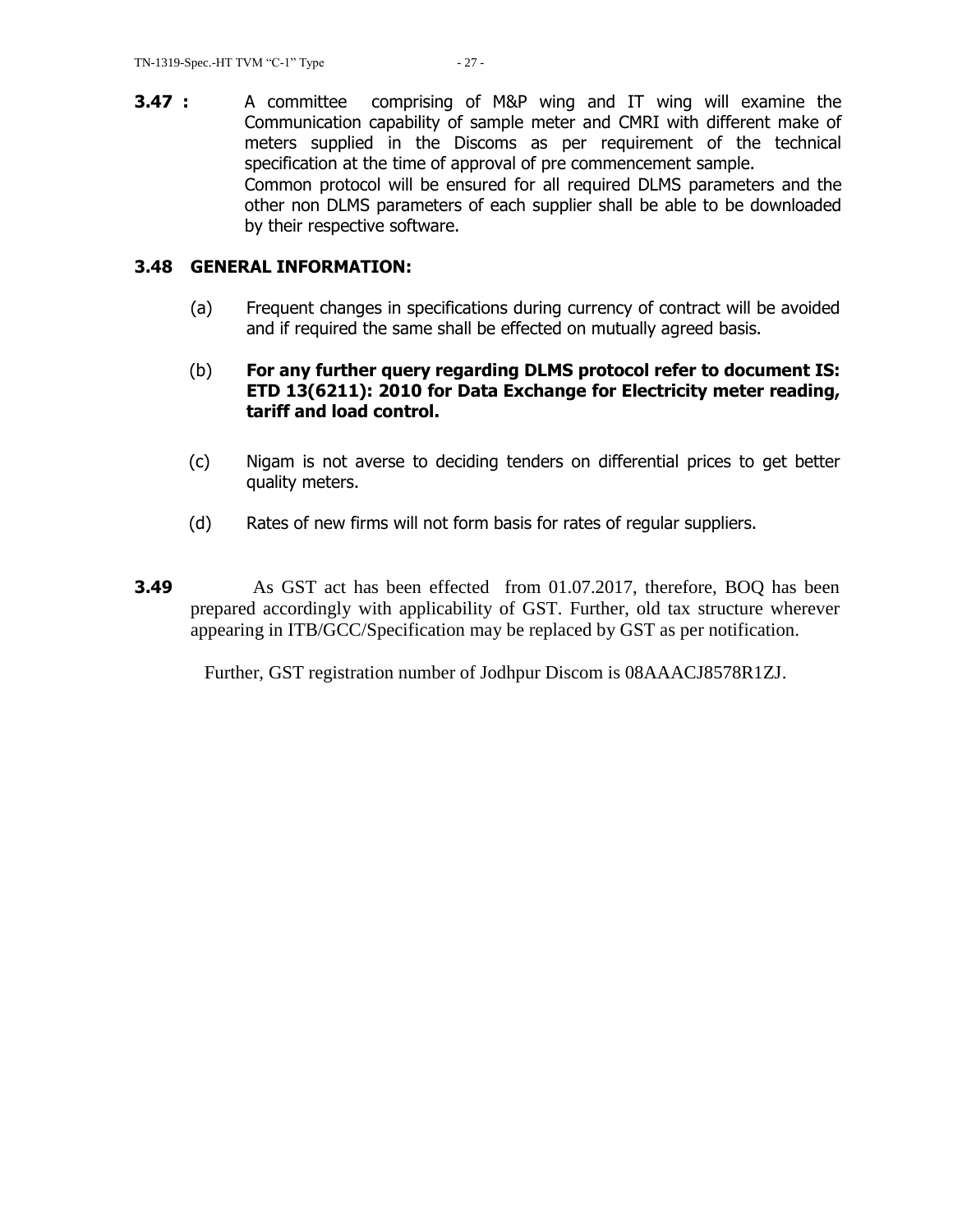#### **Annexure- A**

## Tamper Logics for HT-TVM

## **Persistence time: 5 Min. Restoration Time : 1 Min. (60 Sec.)**

| <b>Tamper Events</b>                                                                                                                          | <b>Occurrence</b>                                                                                                                                                                 | <b>Restoration</b>                               |
|-----------------------------------------------------------------------------------------------------------------------------------------------|-----------------------------------------------------------------------------------------------------------------------------------------------------------------------------------|--------------------------------------------------|
| 1. Missing Potential                                                                                                                          |                                                                                                                                                                                   |                                                  |
| a. Voltage                                                                                                                                    | < 20% Vb                                                                                                                                                                          | $> 40\%$ Vb                                      |
| b. Current                                                                                                                                    | $> 10\%$ Ib                                                                                                                                                                       | Ignored.                                         |
| 2. CT Polarity Reversal                                                                                                                       |                                                                                                                                                                                   |                                                  |
| a. Line Current in tampered phase                                                                                                             | > 5% Ib (in reverse<br>direction)                                                                                                                                                 | 10%<br>Ib<br>(in<br>$\geq$<br>forward direction) |
| b. Power Factor.                                                                                                                              | >0.1                                                                                                                                                                              | >0.1                                             |
| 3. CT Open                                                                                                                                    |                                                                                                                                                                                   |                                                  |
| a. Line current in tampered phase                                                                                                             | $< 2\%$ Ib                                                                                                                                                                        | $> 5\%$ Ib.                                      |
| b. Line current in other phases                                                                                                               | $> 10\%$ Ib                                                                                                                                                                       | $>5\%$ Ib.                                       |
| c. Load current in tampered phase                                                                                                             | $> 10\%$ Ib                                                                                                                                                                       | Ignore                                           |
|                                                                                                                                               |                                                                                                                                                                                   |                                                  |
| 4. CT Bypass                                                                                                                                  |                                                                                                                                                                                   |                                                  |
| a. By Pass Current                                                                                                                            | $> 20\%$ Ib                                                                                                                                                                       | $< 10\%$ Ib (current<br>in tampered phase)       |
| 5. Current unbalance                                                                                                                          |                                                                                                                                                                                   |                                                  |
| a. Maximum current - Minimum current                                                                                                          | $> 30\%$ Ib                                                                                                                                                                       | $<10\%$ Ib                                       |
| 6. Neutral Disturbance                                                                                                                        |                                                                                                                                                                                   |                                                  |
| a. DC current injected on neutral from<br>load side by mean of electronic circuit<br>using diodes after removal/ disconnection<br>of neutral. | If the set of the set of the set of the set of the set of the set of the set of the set of the set of the set o<br>detect<br>meter<br>voltage greater than<br>1.25 times of Vref. | of<br>DC<br>removal<br>injection                 |
| 7. Interference of Magnetic field                                                                                                             |                                                                                                                                                                                   |                                                  |
| a. Presence of Magnetic field                                                                                                                 | Magnetic field which<br>affects<br>accurate                                                                                                                                       | of<br>removal<br>magnetic field.                 |
|                                                                                                                                               | Meter recording.                                                                                                                                                                  |                                                  |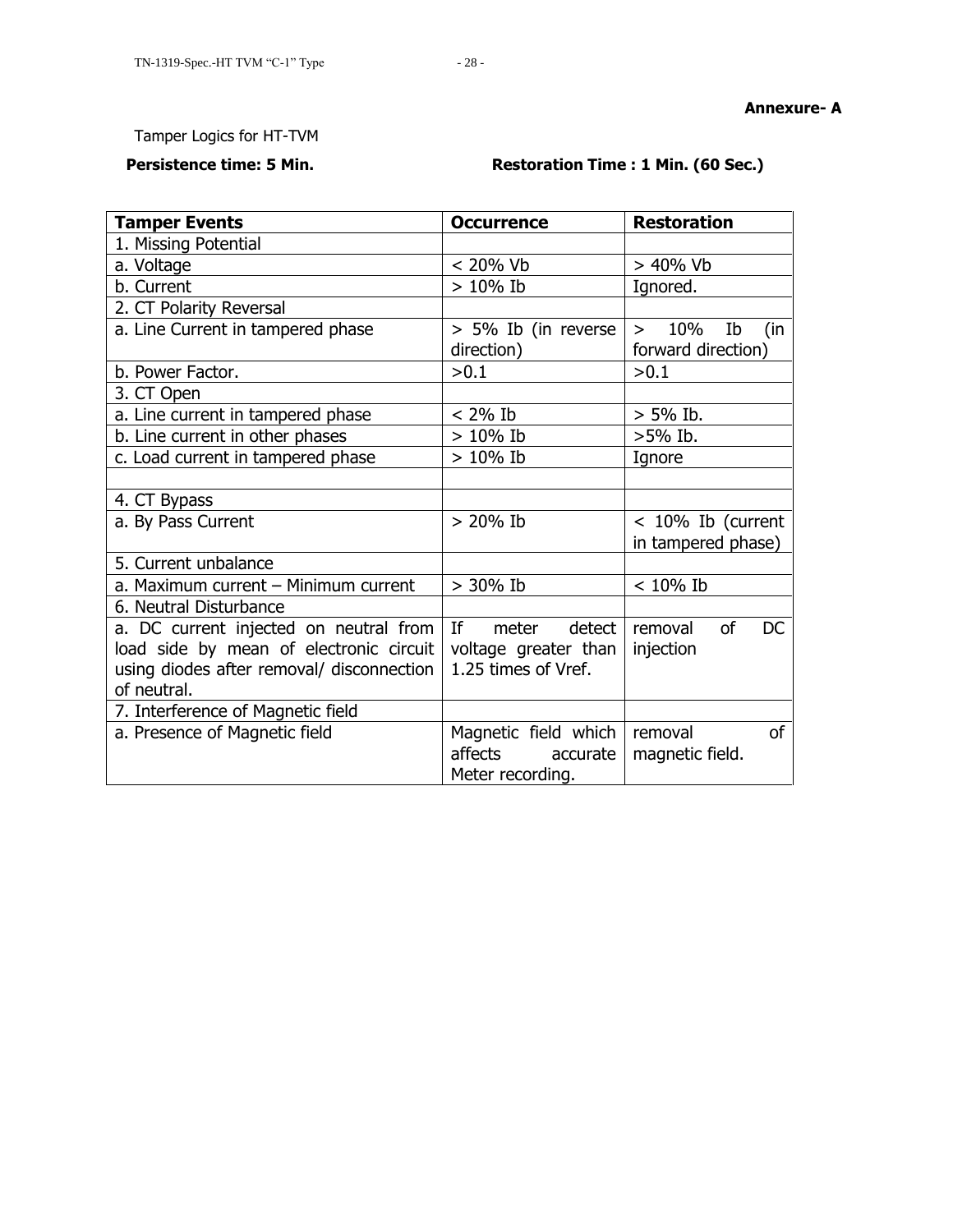## **ANNEXURE-B**

# **COMPONENT SPECIFICATION**

| S.  | <b>Requirement</b><br><b>Component</b> |                                                                                                                                                                                                                                                                                                                                                                                                                                                             | <b>Makes &amp; Origin</b>                                                                                                                  |  |  |
|-----|----------------------------------------|-------------------------------------------------------------------------------------------------------------------------------------------------------------------------------------------------------------------------------------------------------------------------------------------------------------------------------------------------------------------------------------------------------------------------------------------------------------|--------------------------------------------------------------------------------------------------------------------------------------------|--|--|
| No. |                                        |                                                                                                                                                                                                                                                                                                                                                                                                                                                             |                                                                                                                                            |  |  |
| 1.  | Current<br>Element                     | E-beam/spot welded shunts shall<br>provided in the phase<br>be<br>element and C.T. in the neutral.<br>Alternatively, both the current<br>elements (phase & neutral) shall<br>shunts<br>with<br>have<br>proper<br>insulation. The meters should be<br>with the current transformers /<br>shunt as measuring elements.                                                                                                                                        | Any<br>origin<br>make or<br>conforming to IS-2705<br>other<br>make<br>and<br>i.e.<br>Redbourn Engg/Isabelle.                               |  |  |
| 2.  | Measurement of<br>computing<br>chips.  | The measurement or computing<br>chips used in the meter should<br>be with the surface mount type<br>along with the ASICs.                                                                                                                                                                                                                                                                                                                                   | Analog<br>Devices, Cyrus<br>AMS,<br>Logic,<br>Atmel,<br>Phillips.<br>SAMES, NEC,<br><b>Texas</b><br><b>Instruments</b>                     |  |  |
| 3.  | Memory Chips.                          | The memory chips should not be<br>by<br>affected<br>the<br>external<br>parameters like sparking, high<br>voltage spikes or electrostatic<br>discharges.                                                                                                                                                                                                                                                                                                     | Atmel,<br>National<br>Semiconductors,<br>Microchip,<br><b>Texas</b><br>Instruments, Phillips, ST<br>Hitachi or Oki, Teridian               |  |  |
| 4.  | Display modules                        | a) The display modules should<br>well protected from the<br>be<br>external UV radiations.<br>b) The construction of the<br>modules should be such that the<br>displayed quantity should not<br>disturbed with the life of display.<br>c) The display should be clearly<br>visible over an angle of at least a<br>cone of $70^\circ$ .<br>c) It should be trans-reflective<br>FSTN or STN Type industrial<br>extended<br>with<br>grade<br>temperature range. | Genda, Haijing, Holtek,<br><b>Bonafied Technologies</b><br>Korea : Advantek, Truly<br>Semiconductor<br><b>Success</b><br>Hitachi, Sony.    |  |  |
| 5.  | Electronic<br>Components.              | <b>The</b><br>active<br>&<br>passive<br>components should be of the<br>surface mount type and are to<br>be handled & soldered by the<br>state of art assembly processes.                                                                                                                                                                                                                                                                                    | <b>National</b><br>Semiconductors, Atmel,<br>Phillips,<br><b>Texas</b><br>Instruments,<br>Toshiba,<br>Fairchild, Murata, Rohm,<br>Siemens. |  |  |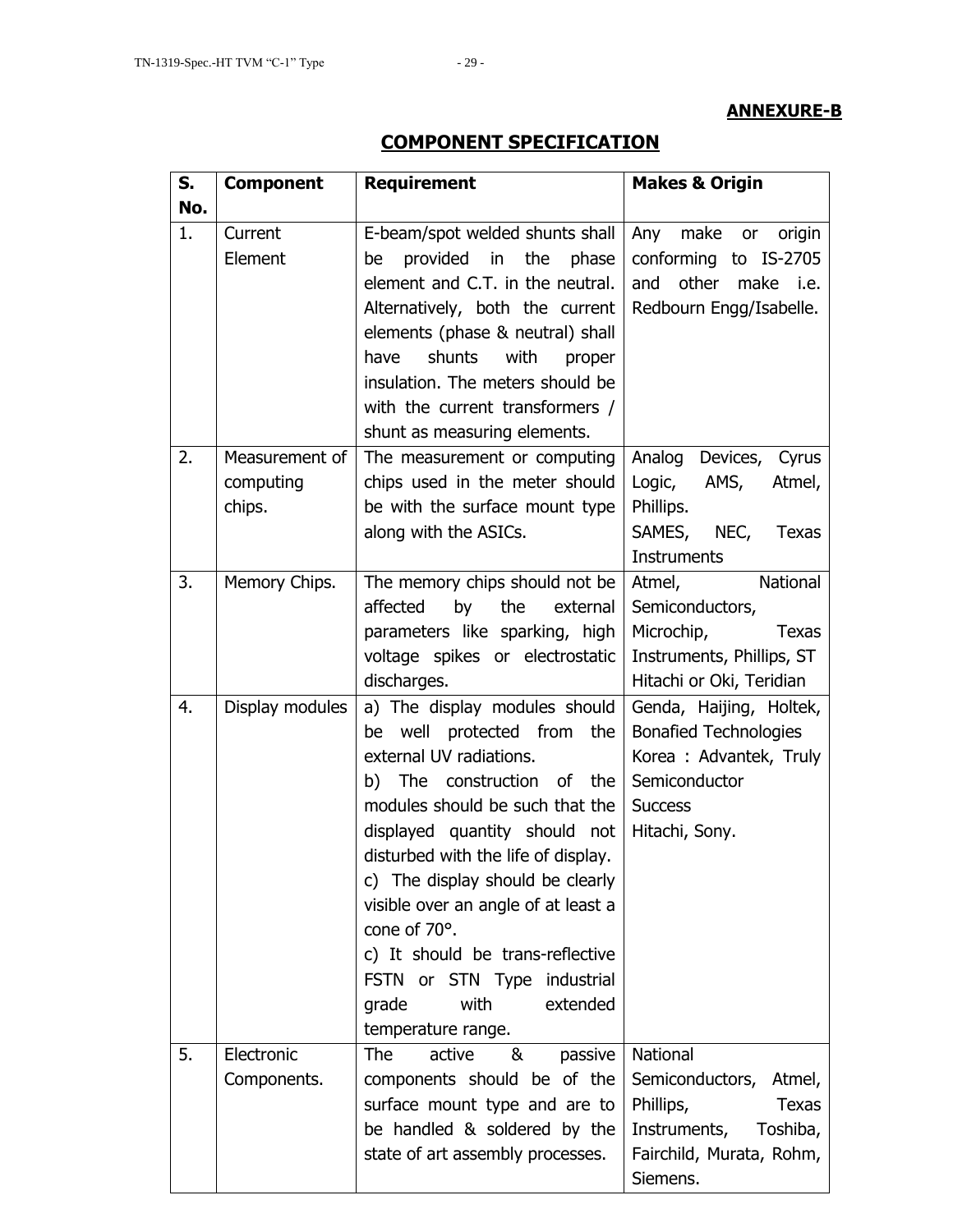|     |                        |                                       | Hitachi, Oki, AVX or         |
|-----|------------------------|---------------------------------------|------------------------------|
|     |                        |                                       | Ricoh.                       |
|     |                        |                                       | Samsung.                     |
| 6.  | <b>Battery</b>         | Lithium<br>with<br>minimum            | Varta, Tedirun, Sanyo or     |
|     |                        | guaranteed life of 15 years.          | National, Durocell           |
| 7.  | <b>RTC &amp; Micro</b> | The accuracy of RTC shall be as       | Phillips,<br><b>Dallas</b>   |
|     | Controller.            | per relevant IEC / IS Standards.      | Atmel, Motorola,             |
|     |                        |                                       | Microchip.                   |
|     |                        |                                       | NEC or Oki.                  |
| 8.  | P.C.B.                 | Glass<br>fire<br>resistance<br>Epoxy, |                              |
|     |                        | grade<br>FR4, with<br>minimum         |                              |
|     |                        | thickness 1.6 mm.                     |                              |
| 9.  | Communication          | Communication modules should          | <b>National</b>              |
|     | modules                | be compatible for the RS232           | Semiconductors, Hitachi,     |
|     |                        | ports                                 | <b>Texas</b><br>Instruments, |
|     |                        |                                       | Philips, HP, Agilent         |
| 10. | Optical port           | Optical port should be used to        | <b>National</b>              |
|     |                        | transfer the meter data to meter      | Semiconductors, Hitachi,     |
|     |                        | reading<br>instrument.<br><b>The</b>  | <b>Texas</b><br>Instruments, |
|     |                        | mechanical construction of the        | Siemens,<br>Agilent,         |
|     |                        | port should be such to facilitate     | Philips, Hp                  |
|     |                        | the data transfer easily.             |                              |
| 11. | Power supply           | The power supply should be with       | As Specified                 |
|     |                        | capabilities as per the<br>the        |                              |
|     |                        | relevant standards. The power         |                              |
|     |                        | supply unit of the meter should       |                              |
|     |                        | not be affected incase the            |                              |
|     |                        | maximum voltage of the system         |                              |
|     |                        | appears to the terminals due to       |                              |
|     |                        | faults<br>or due<br>to<br>wrong       |                              |
|     |                        | connections.                          |                              |
| 12  | Mechanical             | internal<br>electrical<br><b>The</b>  |                              |
|     | parts                  | should<br>be<br>components<br>οf      |                              |
|     |                        | electrolytic copper & should be       |                              |
|     |                        | protected from corrosion, rust        |                              |
|     |                        | etc.                                  |                              |
|     |                        | <b>The</b><br>other<br>mechanical     |                              |
|     |                        | components should be protected        |                              |
|     |                        | from rust, corrosion etc. by          |                              |
|     |                        | suitable<br>plating/painting          |                              |
|     |                        | methods.                              |                              |

**The components equivalent or better than those mentioned in the list are also acceptable.** 

**---------------**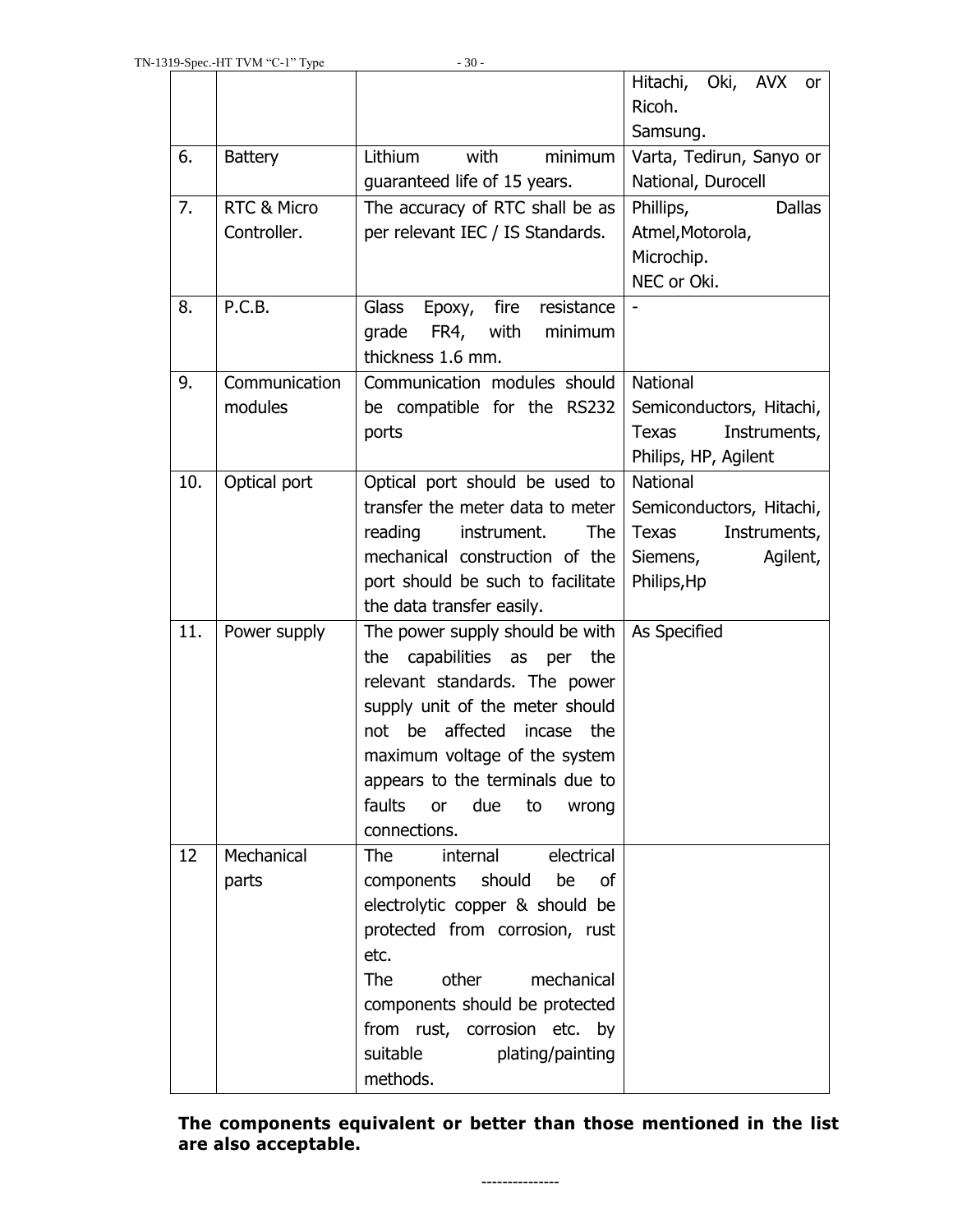## **TECHNICAL SPECIFICATION FOR DOUBLE ANCHOR TAMPER EVIDENT POLYCARBONATE SEALS TO BE PROVIDED ON BODY SEAL OF METER AGAINST TN-1319.**

## **SCOPE:**

The specification covers the design, manufacture, testing at manufacturers works, supply and delivery at destination stores of Double Anchor Tamper Evident Poly-carbonate Seals for sealing of Meter body and terminal covers of energy meters, Meter Box, etc. with non-corrosive, nonmagnetic stainless steel sealing wire. These seals shall also be used for sealing the meters, metering equipments and inspected materials.

The Double Anchor Tamper Evident Poly-carbonate Seals shall conform to the Nigam"s specification as under:

## **1. Material of Double Anchor Tamper Evident Poly-carbonate Seals :**

The raw material used for Double Anchor Tamper Evident Polycarbonate Seals shall be of M/s. Dow Caliber Ltd., Switzerland (Grade-201- 15), M/s.GE Plastic, Singapore (Grade 143R), M/s. Dupont, Japan (Grade IV-20) or any other manufacturer having better properties as under :-

| Sr. No. | <b>Properties</b>   | <b>Poly-carbonate</b>                                         |  |
|---------|---------------------|---------------------------------------------------------------|--|
|         | Melting temperature | 280 $^{\circ}$ C to 295 $^{\circ}$ C                          |  |
| 2       | <b>USE</b>          | Engineering                                                   |  |
| 3       | <b>Softness</b>     | Hard                                                          |  |
| 4       | Durability          | Weather effect resistance                                     |  |
| 5       | Transparency        | <b>Fully</b><br>time<br>(long<br>transparent<br>transparency) |  |

## **2. Service Conditions (Climatic Conditions) :**

The meters to be supplied against this specification should be capable of performing and maintaining required accuracy under extreme hot, cold, tropical and dusty climate and solar radiation typically existing in state of Rajasthan (India). The meter shall be required to operate satisfactorily and continuously under the following tropical climatic conditions.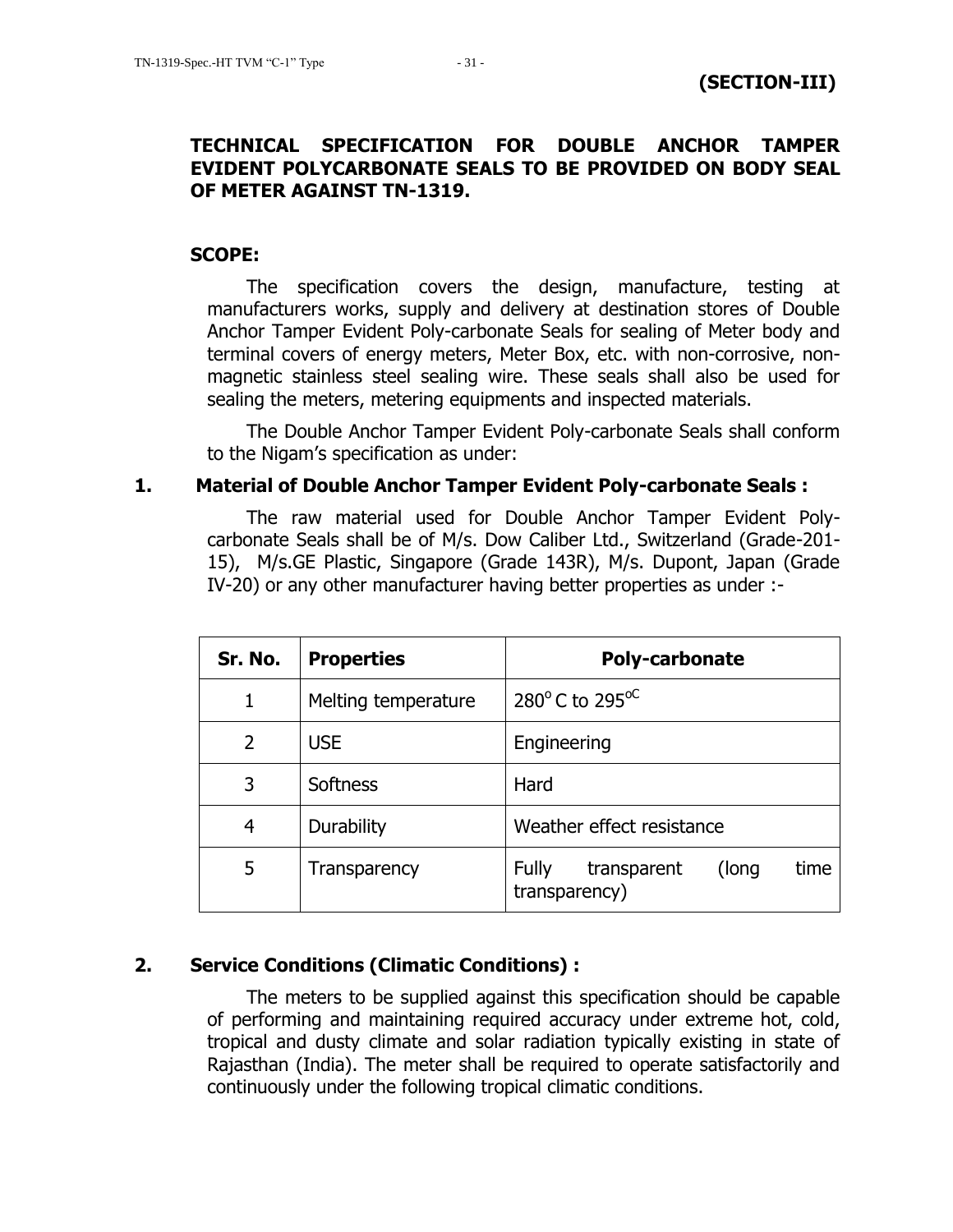| $\mathbf{1}$   | Maximum ambient air temperature                                   | 55 deg.C.      |
|----------------|-------------------------------------------------------------------|----------------|
| $\overline{2}$ | Maximum ambient air temperature in shade.                         | 45 deg.C       |
| 3              | Maximum temperature attainable by<br>the<br>meter exposed to sun. | 60 deg.C.      |
| 4              | Minimum ambient temperature                                       | $(-)$ 5 deg.C. |
| 5              | Average daily ambient air temperature                             | 40 deg.C.      |
| 6              | Maximum relative humidity                                         | 95%            |
| $\overline{7}$ | Number of months of tropical monsoon<br>condition                 | 4 months.      |
| 8              | Maximum attitude above mean sea level                             | 1000 meters.   |
| 9              | Average annual rain fall                                          | 10-100 cm.     |
| 10             | Maximum wind pressure.                                            | $200$ kg/sq.m  |

## **3. Colour of Seal:**

The female portion of the Polycarbonate Seal(s) shall be available in Clear /Red/Green colour and should be transparent (see through) type, which shall give complete visualization of its fixing mechanism and shall show clear indication if tampered.

## **4. Design and Construction of Seal:**

- a) **Design:** The seal shall be Double Anchor (Push Fit) type tamper evident with double locking. There shall not be any change in size, shape or design of the seal than the approved samples. If the seal is found different than the approved design / shape / size, the same shall be out rightly rejected. The double anchor should not be so soft that it can be easily pressed before sealing, so that after pressing the seal can not be opened.
- b) **Thickness:** The wall thickness of seal should be minimum one (1)mm.
- c) **Serial No. of the Seal :** Serial No. of the Seal shall be as per Meter serial No. and shall be laser etched / embossed during moulding (it shall not be screen printed ) in contrast colour on one side of capsule body (female ). The Sr. No. shall also be laser etched / embossed on top of the male part. The laser etched printing shall be through complete thickness of the polycarbonate.
- d) **Monogram:** The seal shall have embossed/ laser etched printed of monogram of JdVVNL on front side and month and year of manufacture in figure embossed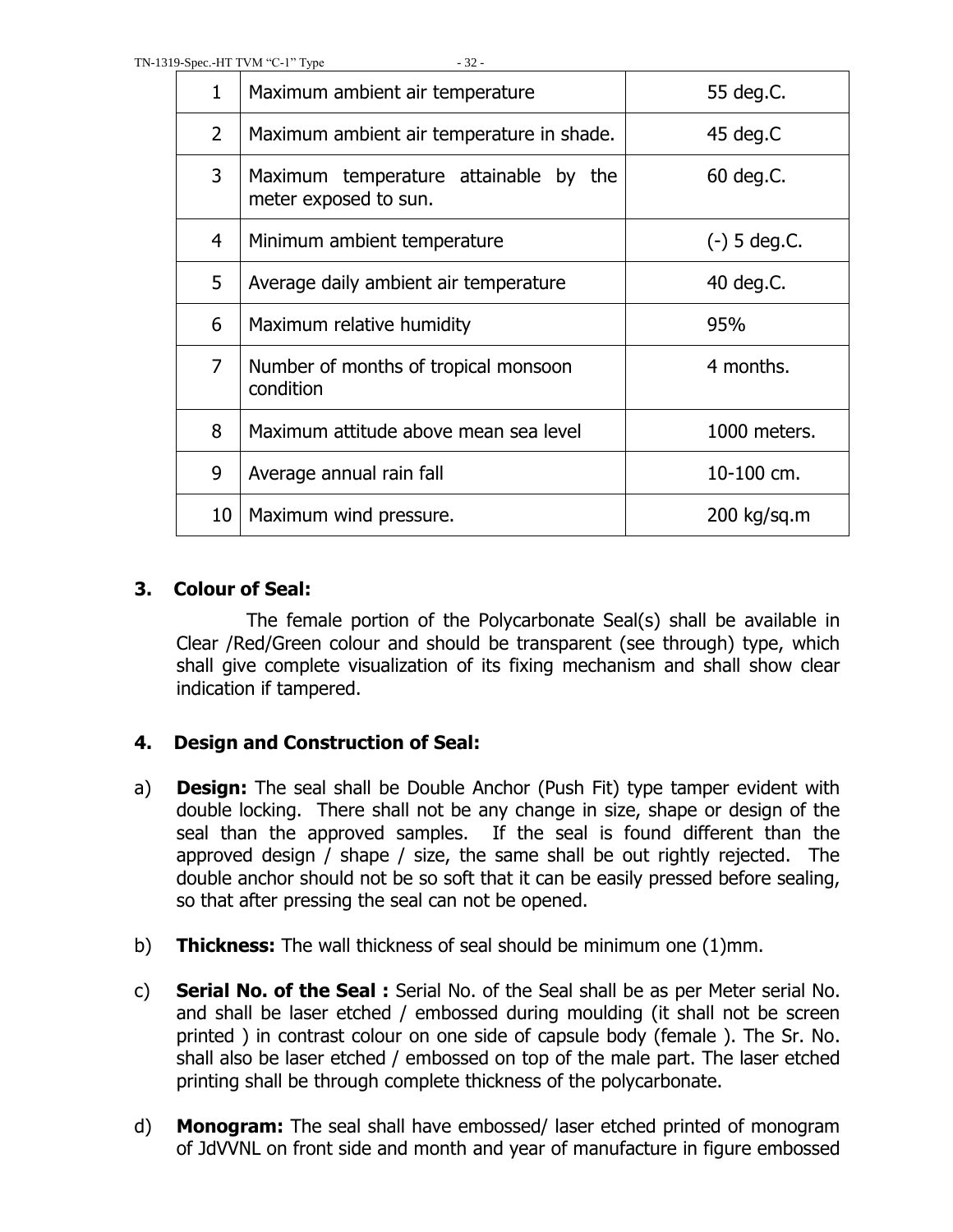on the backside. The laser etched printing should be through complete thickness of polycarbonate.

e) **Seal Wire:** The non-corrosive, non-magnetic stainless steel twisted wire (26 guage) confirming to IS: 280 shall be used. The seal wire shall not have affect of magnet i.e. it should not attract to magnet. The length of the sealing wire should be minimum 8" twisted two strand pull resistant stainless steel wire fixed to the seal. The diameter of each individual stand should be of 0.4 to 0.5 mm. dia and overall diameter of the seal wire shall be0.9 to 1.0 mm. The No. of turns shall be minimum 20 per inch. The seal wire should be inserted at the female and male part during the process of moulding itself. It should be continuous and visible throughout the length of the wire. The wire shall be intact such that it can not be pulled out after sealing.

The seal wire insert hole should be just sufficient for passing the seal wire and hole of larger dia is discouraged.

f) **Tolerance:** Tolerance to the tune of +/- 10% is allowed in respect of various dimensions and number of turns per inch of seal wire

## **5. General Construction:**

The seal shall be capable to withstand temperature upto  $147^{\circ}$  C without any damage / deformation.

The seal shall be designed for a single use only and if tampered with the help of plier, knife or any other sharp instruments, the seal shall be damaged and due to its transparent property, the sign of internal tampering shall be easily detected. Also once opened, it can not be re-used. The seal shall be made in such a way that, it can be easily locked with the help of finger and thumb pressing no tools shall be required to close the seal in the laboratory or at site. Both the parts shall be designed in such a way that they can not be separated and the attachment shall be flexible and shall not break. After inserting the seal wire through female part, the cap of the male part shall be fitted in the female part in such a way that it should not leave any space to avoid insertion of any sharp tools for opening of seal body of the female part in hot or cold condition. The seal shall have also the following features:-

- a) Tamper resistance and reliable.
- b) Environmentally safe as it does not contain any lead.
- c) Withstand long-term exposure to direct sunlight.
- d) Required no tools for installation.
- e) Transparent.
- f) Heat resistance.

## **6. Testing:**

The seals shall be inspected / tested as a acceptance test at the manufacture"s works before dispatch in presence of authorized representative of purchaser for the following tests: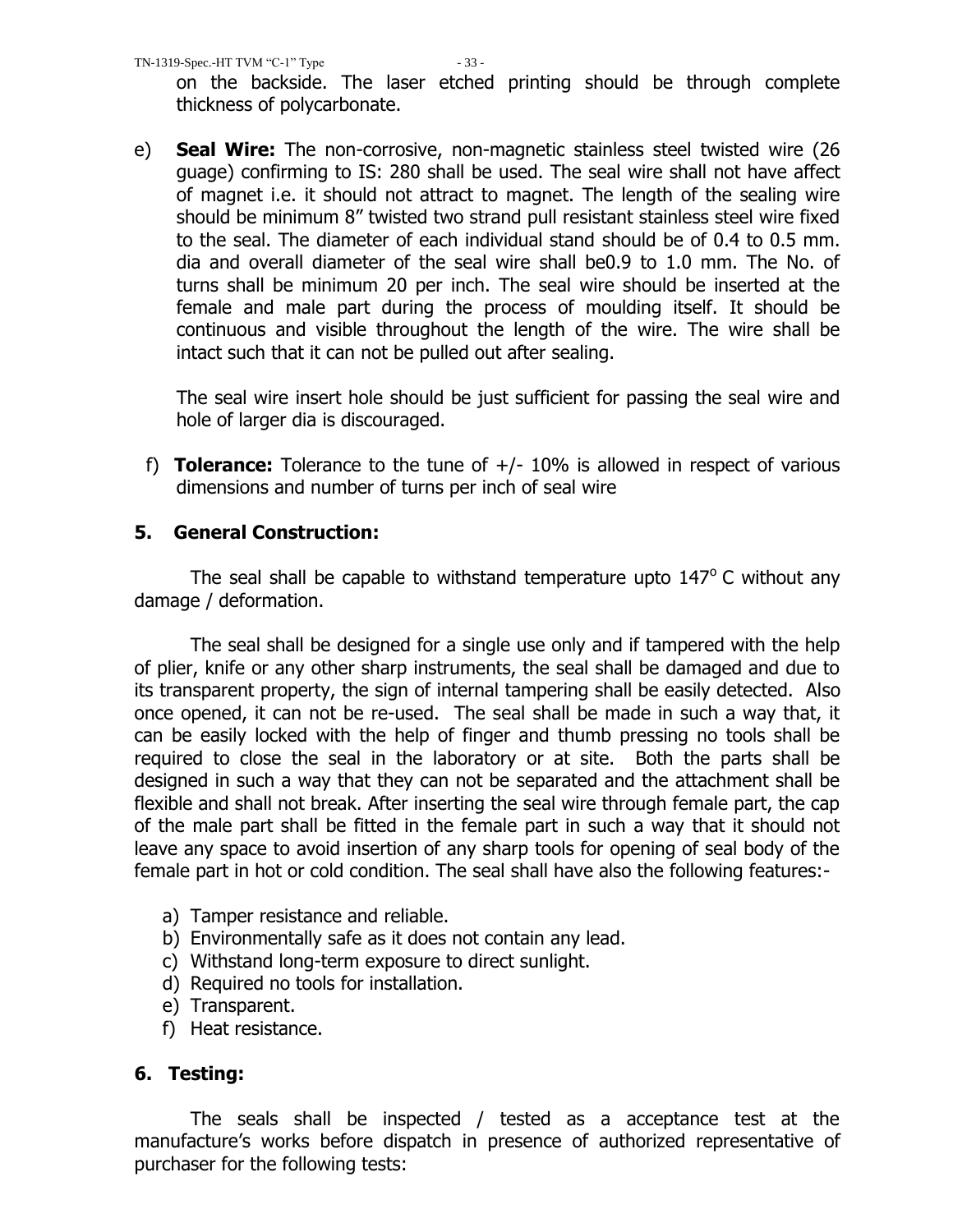- **i)** Physical Dimensional Check-up : The seals shall be subjected to visual check-up for verification of workmanship and other features as mentioned above including shape / design / dimensions as per approved drawing / samples.
- **ii) Boiling Water Test:** The seal when emerged in the boiling water for two hours there shall not be any affect on the seal and it shall remain intact condition i.e. the seal should not become soft, but instead should turn out to trail and easily break thus showing easily the tampering signs if it eventually happens. Even, with the help of any sharp instrument, pulling with plier i.e. by applying mechanical force, the male portion shall not come out from the female part (body seal). In case, it comes out, the same shall damage the seal, so that it can not be re-used.
- **iii) Pull Out Test:** After locking the seal, if the male part / insert is pulled with mechanical force with the help of plier or any other instrument, sharp instrument etc. at normal condition, the seal should not get unlocked without any damage and when such condition occurs, it should leave traces of tampering.
- **iv) Seal Wire :** In case, if someone tries to pull the seal wire and in any of the tests as mentioned above at (ii) & (iii) in that case the male / female portion of the seal should be damaged and the same can be seen visually being a transparent one.
- **v) Chemical Test:** The seals shall be kept in the concentrated acid for minimum one hour in locked condition. The same shall remain intact condition and if try to unlock the seal, the same shall be damaged.
- **vi) Temperature withstand test:** The seal should be capable to withstand temperature upto 147 deg. C without damage/deformation.

In short, if the seal is tested for any of the above tests, in no condition the male and female part shall be separated out without affecting / damaging the seal. In case, if they are separated, the seal shall have sufficient tamper evident. Also, if seal wire is pulled out from the seal in any of the above tests, it shall not come out from the seal without damaging seal.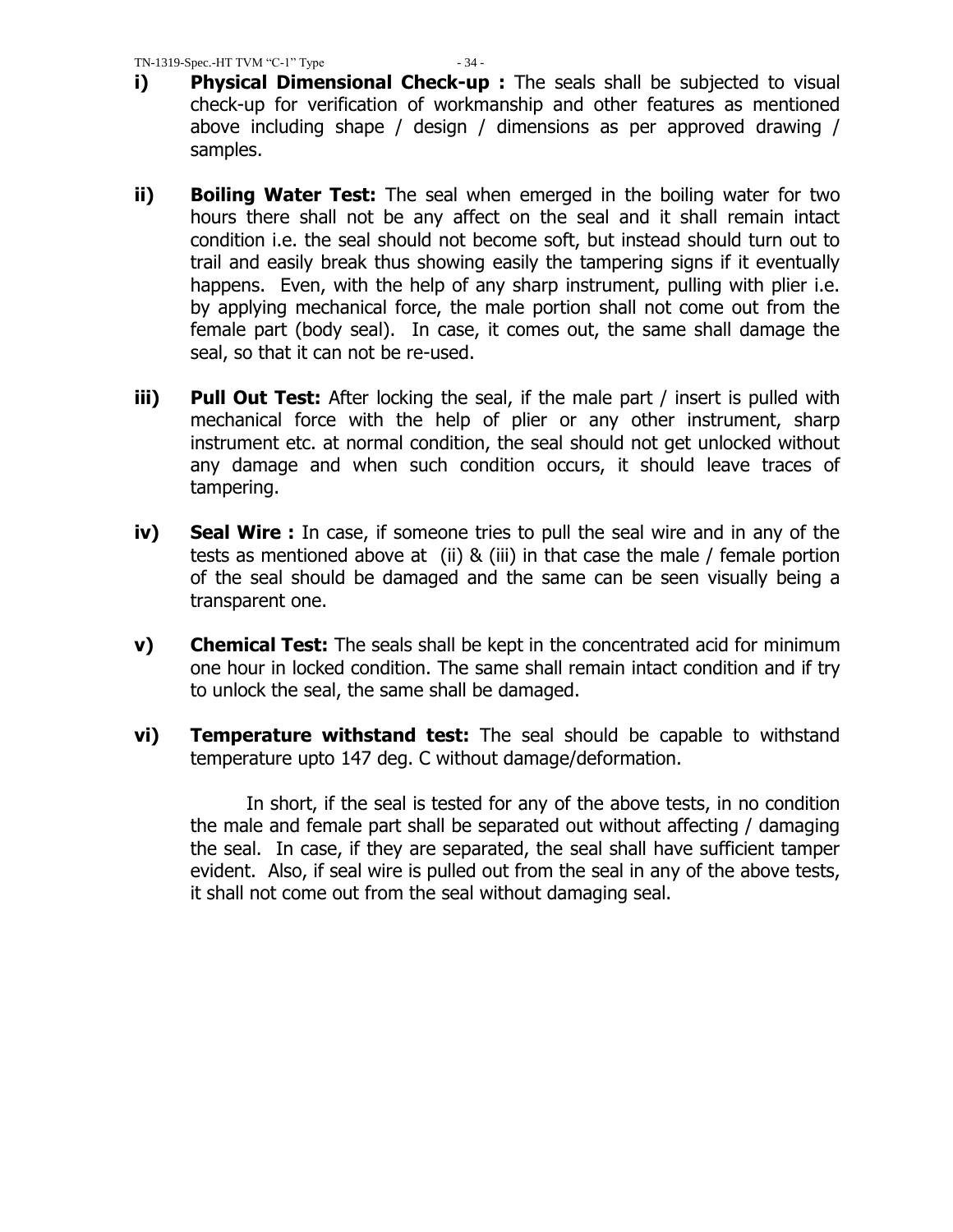#### GUARANTEED TECHNICAL PARTICULARS FOR DOUBLE ANCHOR TAMPER EVIDENT TRANSPARENT POLYCARBONATE SEALS AGAINST TN-1319

| S.<br>NO.      | <b>PARTICULARS</b>                                       | TO BE FURNISHED BY BIDDER |
|----------------|----------------------------------------------------------|---------------------------|
| $\mathbf{1}$   | NAME & ADDRESS OF MANUFACTURER                           |                           |
| $\overline{2}$ | <b>WORK'S ADDRESS</b>                                    |                           |
|                |                                                          |                           |
|                |                                                          |                           |
| (a)            | <b>GST Registration No.</b>                              |                           |
|                |                                                          |                           |
|                |                                                          |                           |
| 3              | RAW MATERIAL OF POLYCARBONATE SEALS                      |                           |
| $\overline{4}$ | PROPERTIES OF MATERIAL                                   |                           |
| i)             | <b>USE</b>                                               |                           |
| ii)            | <b>SOFTNESS</b>                                          |                           |
| iii)           | <b>DURABILITY</b>                                        |                           |
| iv)            | <b>TRANSPARENCY</b>                                      |                           |
| 5              | <b>COLOUR OF THE SEALS</b>                               |                           |
|                |                                                          |                           |
|                |                                                          |                           |
| 6              | WHETHER DESIGN & CONSTRUCTION OF SEAL                    |                           |
|                | IS AS PER SPECIFICATION(GIVE DETAILS)                    |                           |
| $\overline{7}$ | THICKNESS OF SEAL                                        |                           |
| 8              | WHETHER ETCHING/EMBOSSING OF SERIAL                      |                           |
|                | NO.IS AS PER SPECIFICATION (GIVE DETAILS)                |                           |
| 9              | HETHER PRINTING OF MONOGRAM IS AS PER                    |                           |
|                | <b>SPECIFICATION</b>                                     |                           |
| 10             | MAX. WITHSTAND TEMPERATURE (UPTO                         |                           |
|                | 147DEG.C.)                                               |                           |
| 11             | WHETHER SEAL HAVE FOLLOWING PROVISIONS                   |                           |
| a)             | TAMPER RESISTANT AND RELIABLE                            |                           |
| b)             | ENVIRONMENTALLY SAFE AS IT DOES NOT                      |                           |
|                | <b>CONTAIN ANY LEAD</b>                                  |                           |
| c)             | WITHSTAND LONG TERM EXPOSURE TO DIRECT                   |                           |
|                | <b>SUNLIGHT</b>                                          |                           |
| d)<br>e)       | REQUIRED NO TOOLS FOR INSTALLATION<br><b>TRANSPARENT</b> |                           |
| f)             | <b>HEAT RESISTANCE</b>                                   |                           |
| 12             | <b>GUARANTEE OF SEAL(MIN.2 YRS.)</b>                     |                           |
| 13             | WHETHER SEAL IS PATENTED & COPY OF                       |                           |
|                | PATENT IS ENCLOSED.                                      |                           |
| 14             | WHETHER SEAL WIRE IS PROVIDED IN THE                     |                           |
|                | SEALS AS PER SPECIFICATION.                              |                           |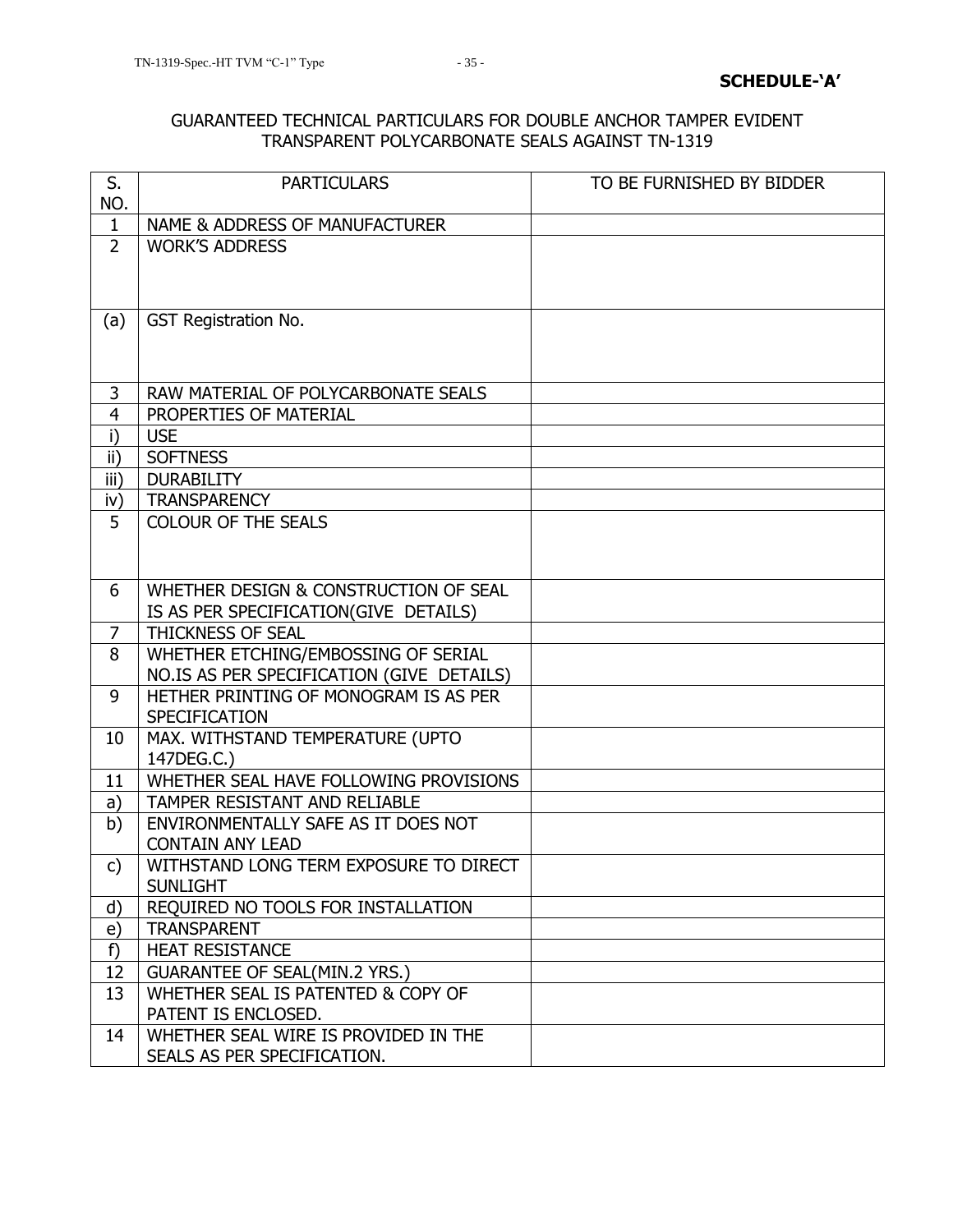



## **PURCHASE OF H. T. TRIVECTOR METERS OF CLASS 0.5S WITH DLMS PROTOCAL CAT "C-1" AGAINST TN-1319**

## **SCHEDULE OF REQUIREMENT**

| S.No | Description of the equipment required                   | Approx.<br>Quantity<br>(Nos.) |
|------|---------------------------------------------------------|-------------------------------|
|      | H. T. TRIVECTOR METERS OF CLASS 0.5S WITH DLMS PROTOCAL |                               |
|      | <b>CATEGORY "C-1"</b>                                   | 2133                          |

**Note: The quantity as mentioned in the schedule of requirements are tentative and may increase/ decrease as per the requirement of the Nigam.**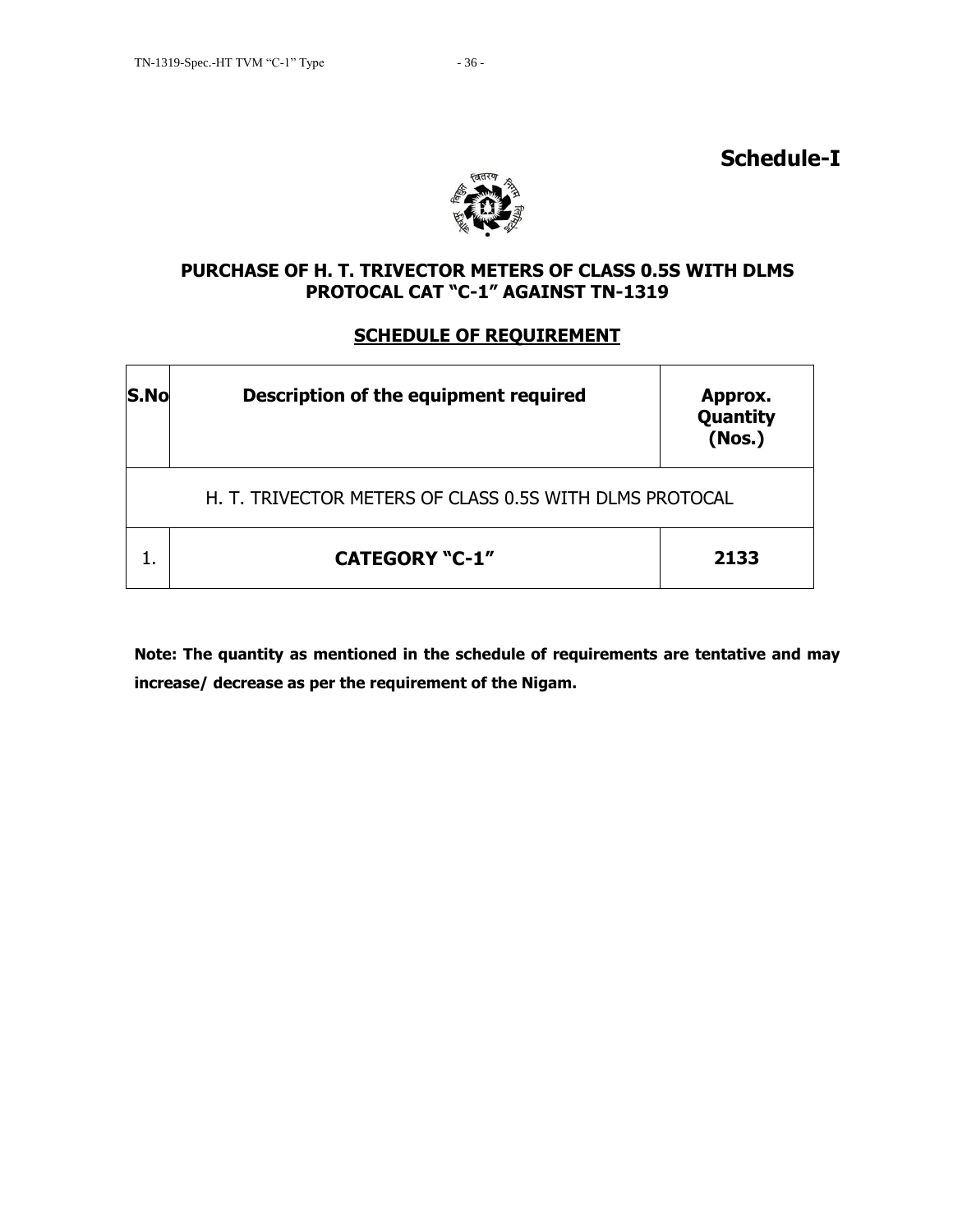

## **PURCHASE OF H. T. TRIVECTOR METERS OF CLASS 0.5S WITH DLMS PROTOCAL CAT "C-1" AGAINST TN-1319**

## **PRICE ARE "FIRM"**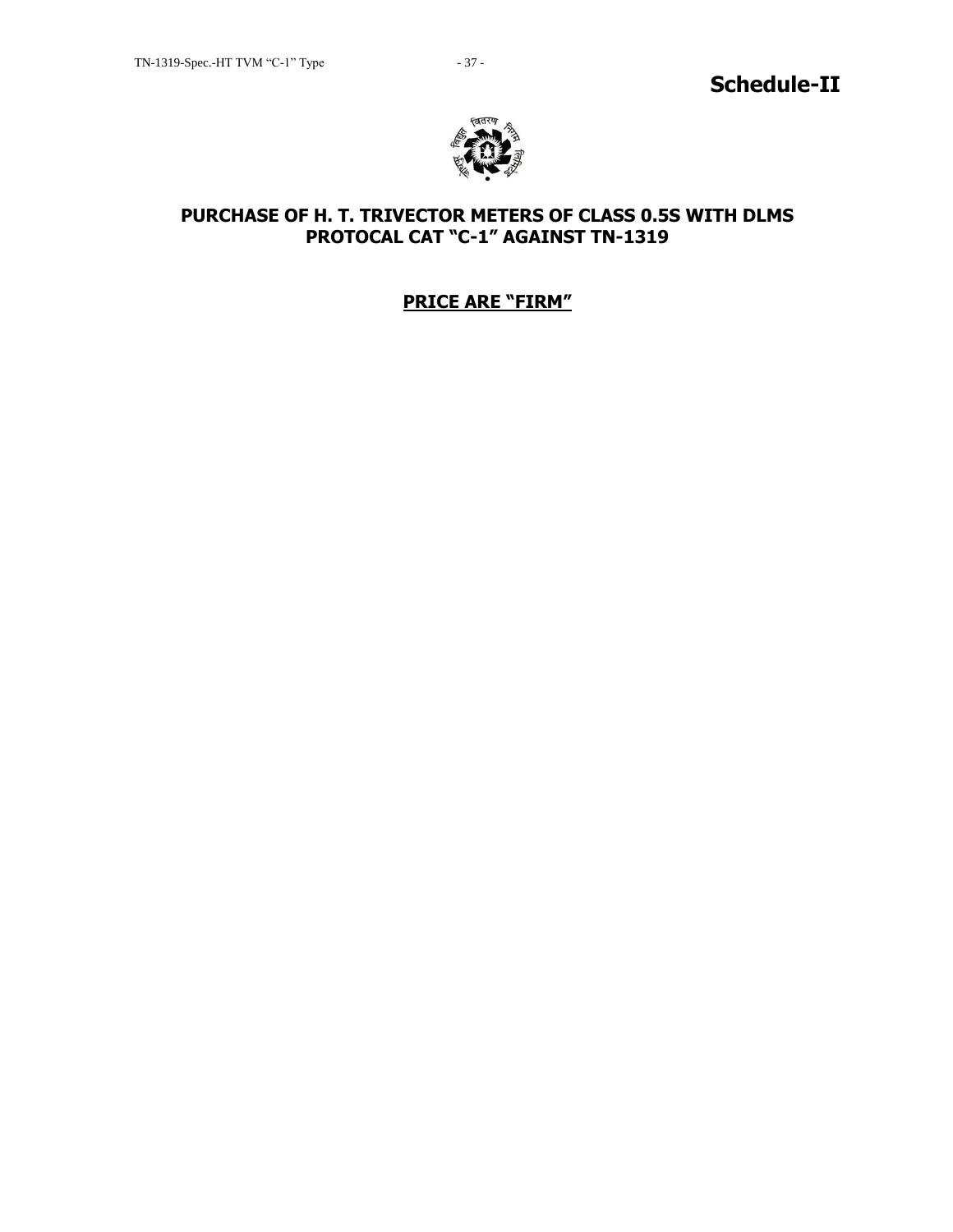

## **JODHPUR VIDYUT VITRAN NIGAM LIMITED**

## **A Govt. of Rajasthan Undertaking Prescribed technical specification for supply of HT TRIVECTOR METERS**

# **WITH DLMS PROTOCOL OF CATEGORY "C-1".**

(Name of Material/Equipment/Machinery/T&P etc.)

| S.No. | Technical specification<br>to which material/equipment/<br>Machinery/T&P shall confirm | Name of IS/other<br>standard specification<br>to which material should<br>confirm | Other particulars<br>if any. |
|-------|----------------------------------------------------------------------------------------|-----------------------------------------------------------------------------------|------------------------------|
|       |                                                                                        |                                                                                   |                              |

Certified that we agree to all the aforesaid technical specification except at S.No……. for which our technical specification shall be as under:-

| S.No. | <b>Technical specification</b> | Name of IS/other                    | Other particulars |
|-------|--------------------------------|-------------------------------------|-------------------|
|       | to which material/equipment/   | standard specification              | if any.           |
|       | Machinery/T&P shall confirm    | to which material should<br>confirm |                   |

## **(Signature)** Name & Designation with seal of the bidder.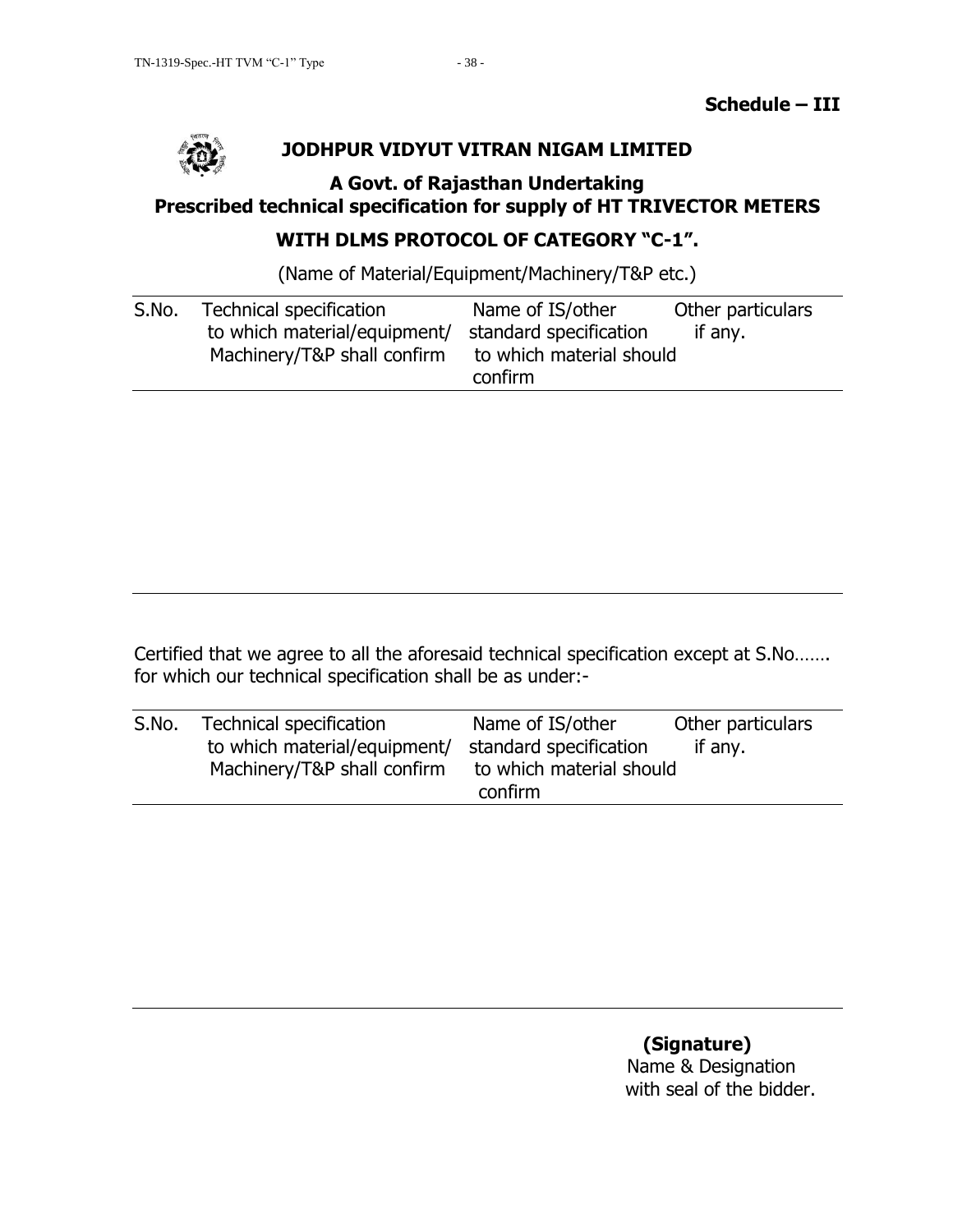## **PRE QUALIFICATION REQUIREMENT**

## **ITEM:- H.T. TRIVECTOR METERS WITH DLMS PROTOCOL OF CATEGORY "C-1" TN-1319**

The bidder should fulfill following qualifying requirements for successful participation in the tender along with relevant documentary evidence supporting each qualifying requirement without which the offer shall be considered non-responsive & rejected.

- I) The bidder should be a Manufacturer. The offers from Sole Distributor/Sole Selling Agent/Authorized Dealer shall not be entertained.
- II) (a). The bidder shall have BIS Certification for offered rating of meters as on date of bid opening. Bidder shall have to furnish the notarized copy of ISI License along with the bid or within 60 days from the date of opening of bid.
	- (b). Bidder must possess valid ISO: 27001: 2005 for information security management system and copy of which must be furnish before opening of price bid, failing which bidder shall be treated as non-responsive.
	- (c). The bidder should have NABL accreditation for testing of meters of meters for acceptance test as prescribed in IS: 13779-1999 (with latest amendments). Documentary evidence is required to be submitted along with the bid. Firms not having NABL accreditation may be considered for trial order only. However if bidder submit NABL accreditation before opening of price bid, he shall be treated as regular supplier.
- III) The bidder is required to quote for minimum 10% of tendered quantity, failing which the offer may be considered Non-Responsive.
- IV) The bidder should have designed, manufactured / fabricated, tested and supplied to utility / Discoms / Govt. Departments at least 2XQQ (QQ being the quoted quantity) of tendered item in last three financial years from the date of opening of technicalcommercial bid. In support of fulfillment of the past supply criteria, the bidder shall furnish documentary evidence in the form of certificate from Chartered Accountant in the following manner:-

1. The C.A. Certificate should be furnished by the firm duly notarized by the notary public along with the signature of CA.

2. The C.A. Certificate should be furnished on the letter head of CA and information should be in prescribed format of QR.

3. The C.A. Certificate should have the membership no. with name & address of the CA.

4. The C.A. Certificate clearly indicate the quantity supplied, type of material supplied, voltage, current and accuracy class etc. of the material year wise.

5. The C.A. Certificate should be signed by concerning firm/ supplier along with seal.

Any deviation to format or information diverted format, will not be considered and rejected.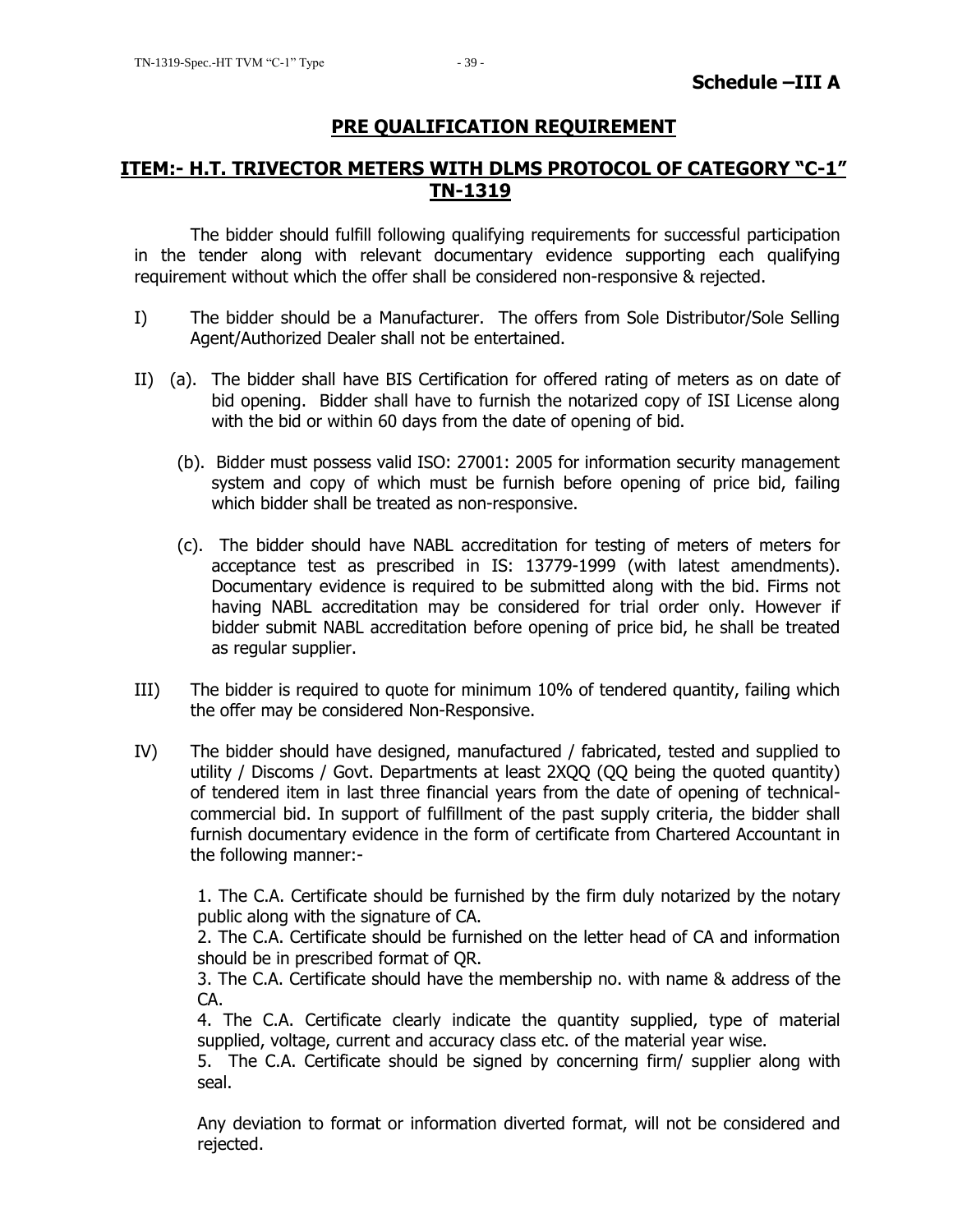Note:- The material supplied and accepted for same or better rating for Turnkey project to a licensed power utility/Gov. shall be considered for purpose of evaluation criteria. The certificate given by C.A shall indicate above quantity separately.

V) The bidder shall furnish valid and authenticated type test certificates from a Govt. approved / a Govt. recognized / NABL Accredited laboratory / ILAC i.e. International Laboratory Accredited Laboratory / ILAC i.e. International Laboratory Accreditation Cooperation (in case of foreign laboratory) of similar rating and design of tendered material / equipment. Such type test certificates should not be older than **2 years** as on the date of bid opening. For this purpose date of conducting type test will be considered.

The type test certificate by in house laboratory of tendering firm even if it is a Govt. approved / Govt. recognized / NABL accredited / ILAC accredited, shall not be accepted, in case of their own tender. This will not apply if tendering firm is Govt. company / public Sector undertaking.

The bidder should furnish documentary evidence in support of the laboratory whose type test have been furnished, that the said laboratory is a Govt. / a Govt. approved / a Govt. recognized / NABL accredited laboratory / ILAC accredited (in case of foreign laboratory).

The type test certificates shall be furnished either in original or copy duly attested by notary.

The bids of only those bidders shall be considered to be meeting the type test criteria who furnishes complete type test certificate with the bid as per above provision.

- VI) The bidder should possess adequate testing facilities for carrying out routine & acceptance test of items as per relevant standard at their works. The bidder shall furnish documentary evidence in support for conducting routine & acceptance test.
- VII) **Samples along with bid –** The bidder shall furnish one sample of HT Trivector meter conforming to this specification duly sealed along with the routine test certificates directly in the office of the Superintending Engineer (M&P), JdVVNL, Jodhpur one day prior from the date of opening of Tender. If the samples are not received with the bid, the bid shall be considered as Non-responsive. In case sample meters submitted with bid don"t conform the Type tests, Addl. Type Tests and Tamper tests of specifications/IS, the financial bid of offer shall not be opened.

## **Sample meter shall be broken to verify components of the meter.**

VIII) The bidder shall furnish BG/DD/Pay Order for Rs.5 Lac and undertaking that in case an order is awarded, the samples before commencement of supply shall be furnished conforming fully to the requirement of this specification. In case the bidder fails to furnish sample conforming to our specification before commencement of supplies their Bank Guarantee / DD /Pay Order will be invoked/ forfeited (Proforma for submitting undertaking a Bank Guarantee is enclosed at Schedule-III B). The initial validity of B.G. shall be nine months.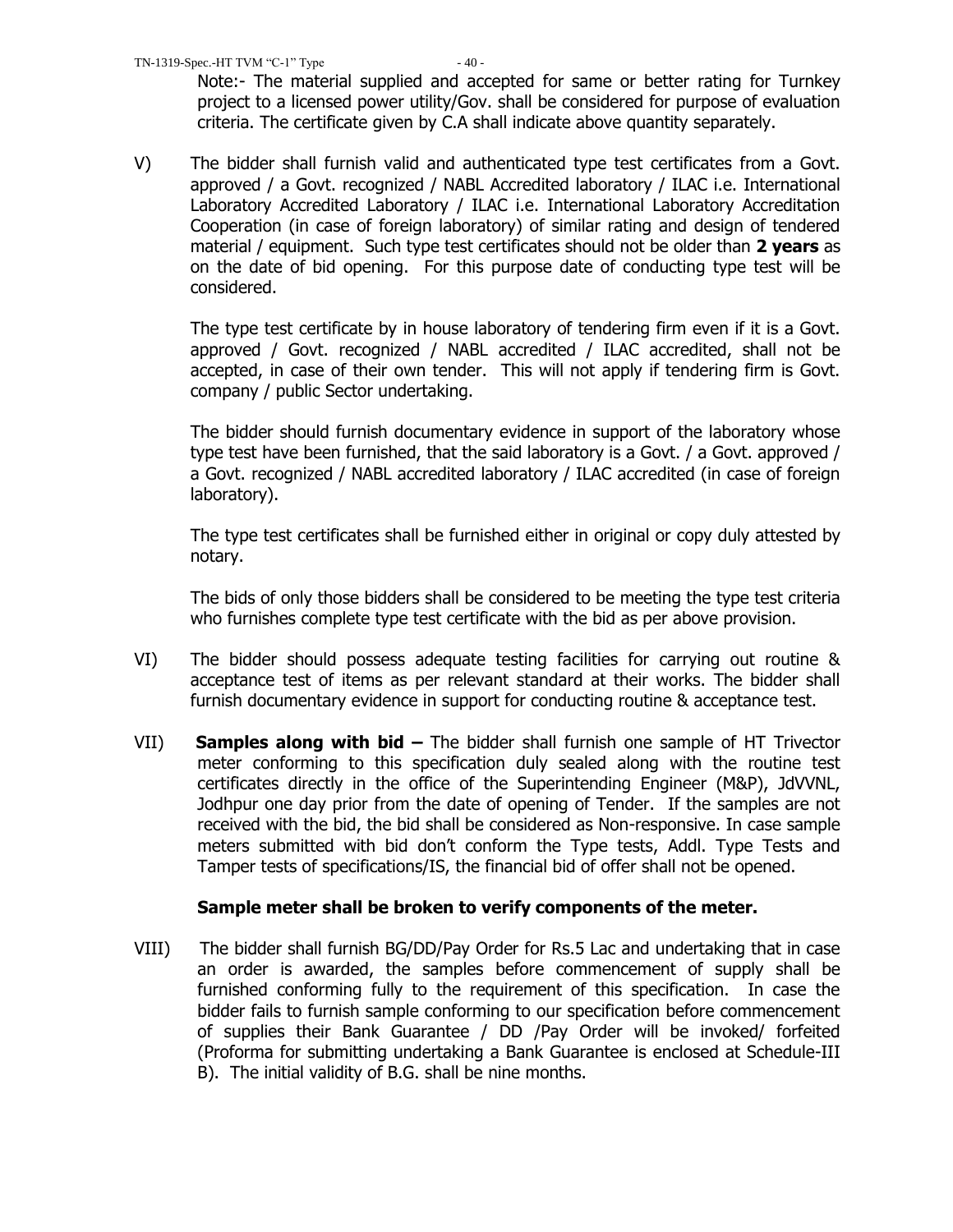IX) PERFORMANCE CRITERIA: -

- ii) However, if the supplies have been completed for a quantity more than 50% but not completed up to date of opening of subsequent tender and scheduled delivery period expired, the quantity equal to the quantity pending in previous tender for that item shall be reduced from the subsequent tender quantity to be allocated to the bidder.
- X) POOR RECORD OF PERFORMANCE AND DELIVERY :- The bidder who have been black listed in any of the state Discom or with whom business relations have been severed in Jodhpur Discom or who is debarred by Jodhpur Discom shall not be considered.
- XI)The bidder shall clearly indicate the deviations such as Technical Deviation & Commercial Deviations in the prescribed proforma only. The deviations indicated elsewhere in the bid shall not be accepted.
- XII) The bidder must clearly fill up each and every particular of Guaranteed Technical Particulars annexed with Technical Specification otherwise he will be responsible for Technical Non-Responsiveness.
- XIII) The bidder shall posses fully / semi-automatic computerized meter testing system with printer and static source and duly calibrated Electronic Reference Standard (ERS) meter of Class 0.1 Accuracy or better.
- XI) All documents required in the prescribed format are to be furnished along with the bid itself only except an attested copy of BIS license (wherever it is required), failing which the bid will be summarily rejected.

## **Note :**

- i) Rajasthan based firms not meeting minimum quantity supplied criterion but having manufacturing and adequate testing facility and technical know how shall be considered as new firms and would be eligible for trial order only.
- ii) Requirement of quantity manufactured, minimum quantity to be offered and amount of Bank Guarantee to be furnished shall be reduced to 25% for Rajasthan based units.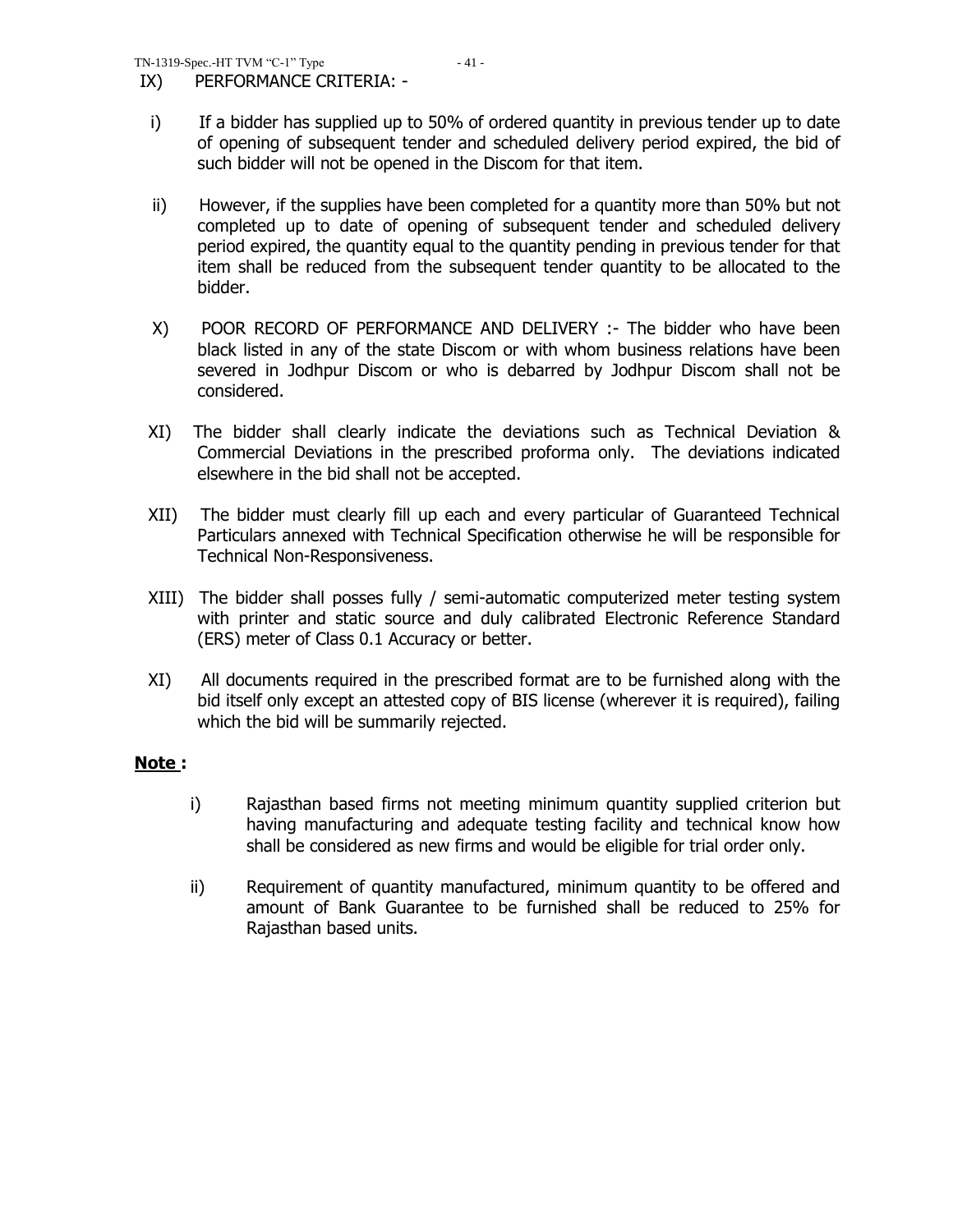#### **BANK GUARANTEE IN LIEU OF FURNISHING OF SAMPLE (NOT AS PER SPECIFICATION)**

(On Rajasthan Non-Judicial Stamp Paper worth Rs. 0.25% of BG Value)

#### **To**

## **The Superintending Engineer (MM & C), Jodhpur Vidyut Vitran Nigam Limited, New Power House Premises, Industrial Area, Jodhpur.**

Dear Sir,

Whereas Jodhpur Vidyut Vitran Nigam Limited, Jodhpur, (here-in-after called the purchaser) has issued a tender enquiry under TN..................for procurement of ............................................(name of material).

Whereas M/s. .............................................., (here-in-after called the bidder) has furnished a bid for supply of ................................... to the Superintending Engineer(MM&C), Jodhpur Vidyut Vitran Nigam Limited, Jodhpur, or his nominated officer(s).

Whereas in accordance with the provision of the specification of the aforesaid TN................, the bidder can deposit a bank guarantee in lieu of the requirement of furnishing the sample as per specification.

Whereas M/s. .............................................., (the bidder) have requested us (Name of the Bank) to furnish the bank guarantee, in lieu of the sample, for an amount equivalent to Rs. ........................(in words also) only.

Under this Bank Guarantee, we (Name of the Bank) hereby undertake unconditionally and irrevocably to guarantee as primary obligator and not as Surety merely, the payment to the purchaser on his first demand without whatsoever right to objection on our part and without his first claim to the bidder, in the amount not exceeding (amount of guarantee in figures and words).

Payment pursuant to this undertaking will be demanded by the purchaser from the Bank and will be met by the Bank without question in the case in which the bidder, on receipt of the order and / or after the acceptance of this tender, makes default in furnishing the required sample. As to whether the occasion or ground has arisen for such demand the decision of the Superintending Engineer (MM&C), Jodhpur Vidyut Vitran Nigam Limited, Jodhpur shall be final.

The liability of the Bank shall not at any time exceed Rs. .....................(Rupees ................................................).

The undertaking will be determined on but will not withstanding such determination, continue to be in force till the expiry of 9 months from that date.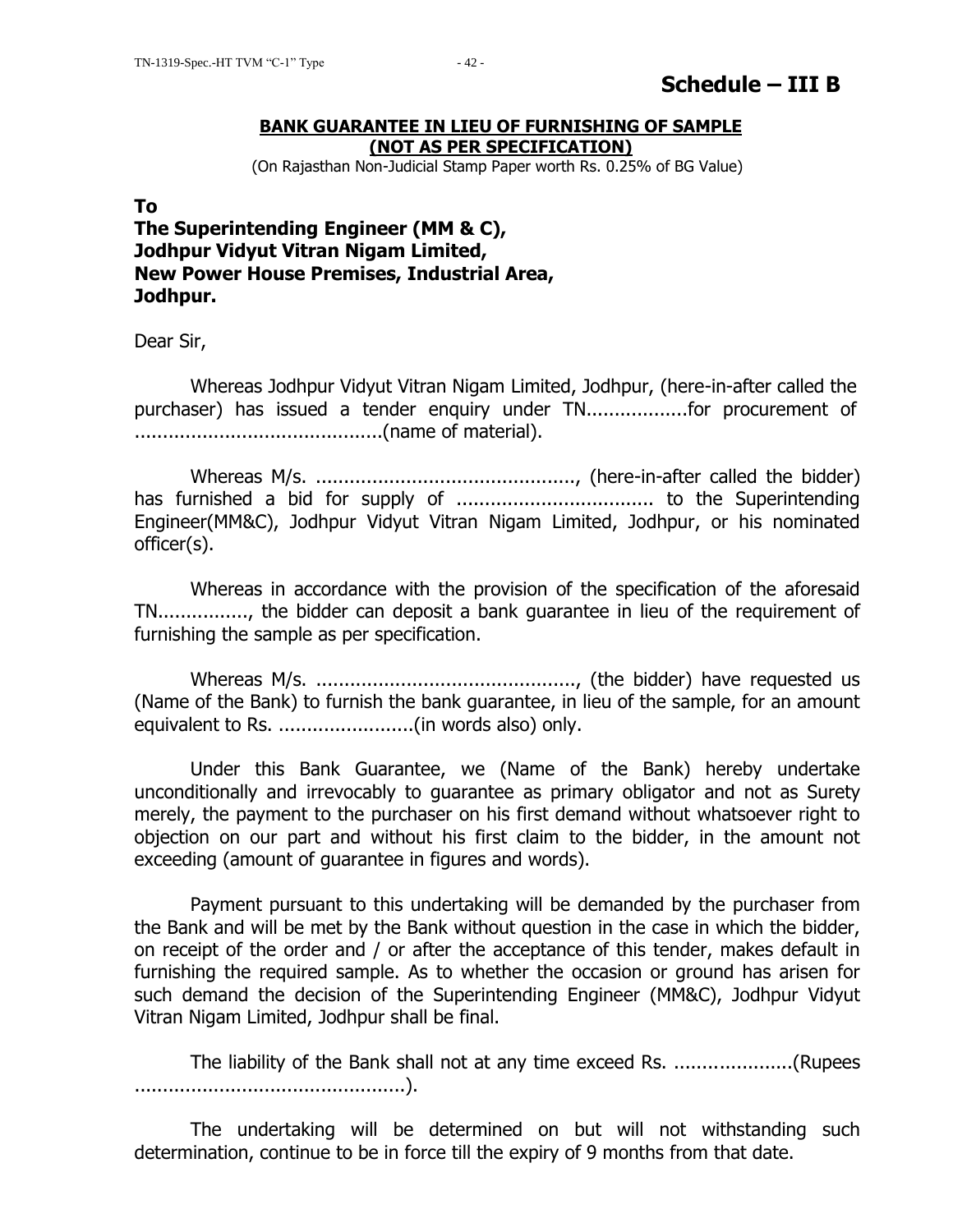No indulgence or grant of time by the purchaser to the bidder without acknowledgment of the Bank will discharge the liabilities of the Bank under this guarantee.

The guarantee herein contained shall not be affected by any change in the constitution of the bidder.

All disputes arising under the said guarantee between the Bank and the bidder or between the bidder and the purchaser pertaining to the guarantee shall be subject to the jurisdiction of Courts only at JODHPUR in Rajasthan.

The Bank further undertake not to revoke this guarantee during its currency except with the previous consent of the Superintending Engineer (MM&C), Jodhpur Vidyut Vitran Nigam Limited, Jodhpur.

Notwithstanding, anything contained herein before, the Bank"s liability under this bank guarantee i.e. restricted to Rs………………… (Rupees .......................) and the guarantee shall remain in force upto ........................ . Unless demand or claim in writing is presented on the Bank within nine months from that date, the Bank shall be released and discharged from all liabilities there-under. However, the validity of the Bank guarantee shall be extended as and when required by the purchaser.

IN WITNESS WHEREOF the Bank has executed these presents the day............ month.................. and year ................. .

Yours faithfully,

(Bankers)

Witnesses:

1.

2.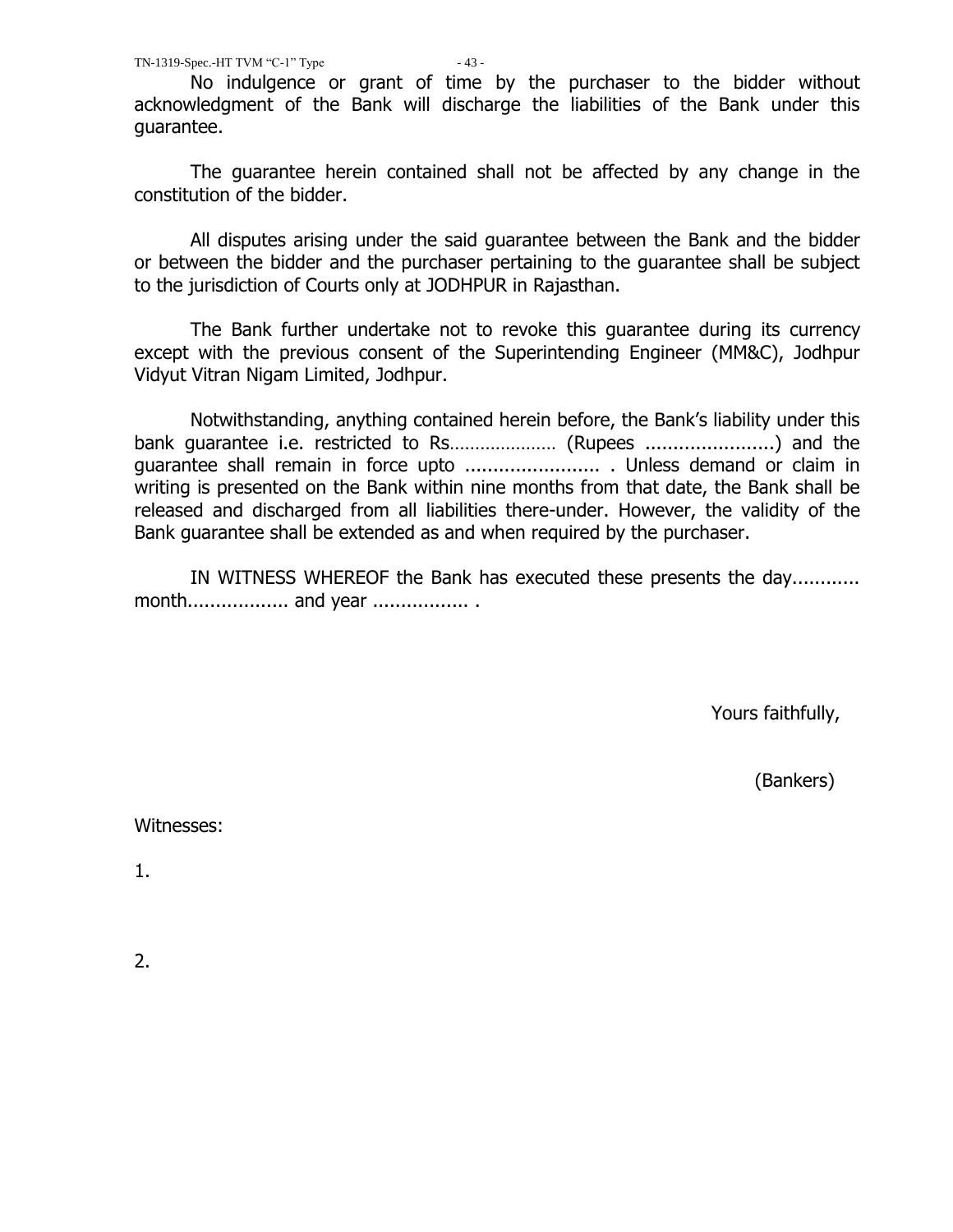## **TN-1319**

# **ITEM: 3-Phase, 4 Wire A.C. Static HT-Trivector Energy Meter of Class of Accuracy 0.5s with DLMS Protocal.**

## **Must be filled-in by the tenderer and attach with technical bid (Part-I)**

To,

The Superintending Engineer (MM&C), Jodhpur Vidyut Vitran Nigam Limited, Jodhpur.

Dear Sir,

With reference to your invitation to tender against specification No. **JDVVNL/SE/MM&C/TN-1319**, we agree to supply the following quantity:-

| S.<br>N. | <b>Particulars</b><br><b>of</b><br>item                                                                                 | <b>Tendered</b><br>Quantity<br>(In Nos.) | Qty.<br><b>Offered</b><br>$(\text{In})$<br>Nos.) | <b>Justification</b><br>of quantity<br>offered as per<br>Qualifying<br><b>Requirement.</b> | <b>Status</b><br>0f<br>Test<br><b>Type</b><br>Certificates. |
|----------|-------------------------------------------------------------------------------------------------------------------------|------------------------------------------|--------------------------------------------------|--------------------------------------------------------------------------------------------|-------------------------------------------------------------|
|          |                                                                                                                         |                                          | 4                                                |                                                                                            | 6                                                           |
| 1.       | H.T.<br><b>Trivector</b><br>Meters of accuracy<br>with<br>0.5s<br>class<br><b>DLMS</b><br>Protocol of<br>CATEGORY "C-1" | 2133 Nos.                                |                                                  |                                                                                            |                                                             |

1. The offer is valid for a period of 120 days from the date of opening of this tender.

- 2. The prices are FIRM in all respect.
- 3. It is noted that the quantities as mentioned in the specification are approximate and we agree to supply any quantity as per your requirement **of HT TVM with DLMS Protocol of CATEGORY "C-1".**
- 4. The delivery shall strictly be in accordance with our delivery clause as given in Schedule-VIII of this specification. In case we fail to deliver the material as indicated in the clause No. 1.23, we are liable to pay recovery for delay in delivery as per clause No. 1.24 of this Schedule-II of this specification. The material shall conform to your specification No. **JDVVNL/SE/MM&C/TN-**1319 and as per relevant ISS in all respect.
- 5. We confirm that we agree to all the terms & conditions as well as the technical stipulations of your specification No. **JDVVNL/SE/MM&C/TN-1319** and there are no deviations other than as specified in the Schedule VI (A&B).

Yours faithfully,

 Signature of tenderer with stamp Dated: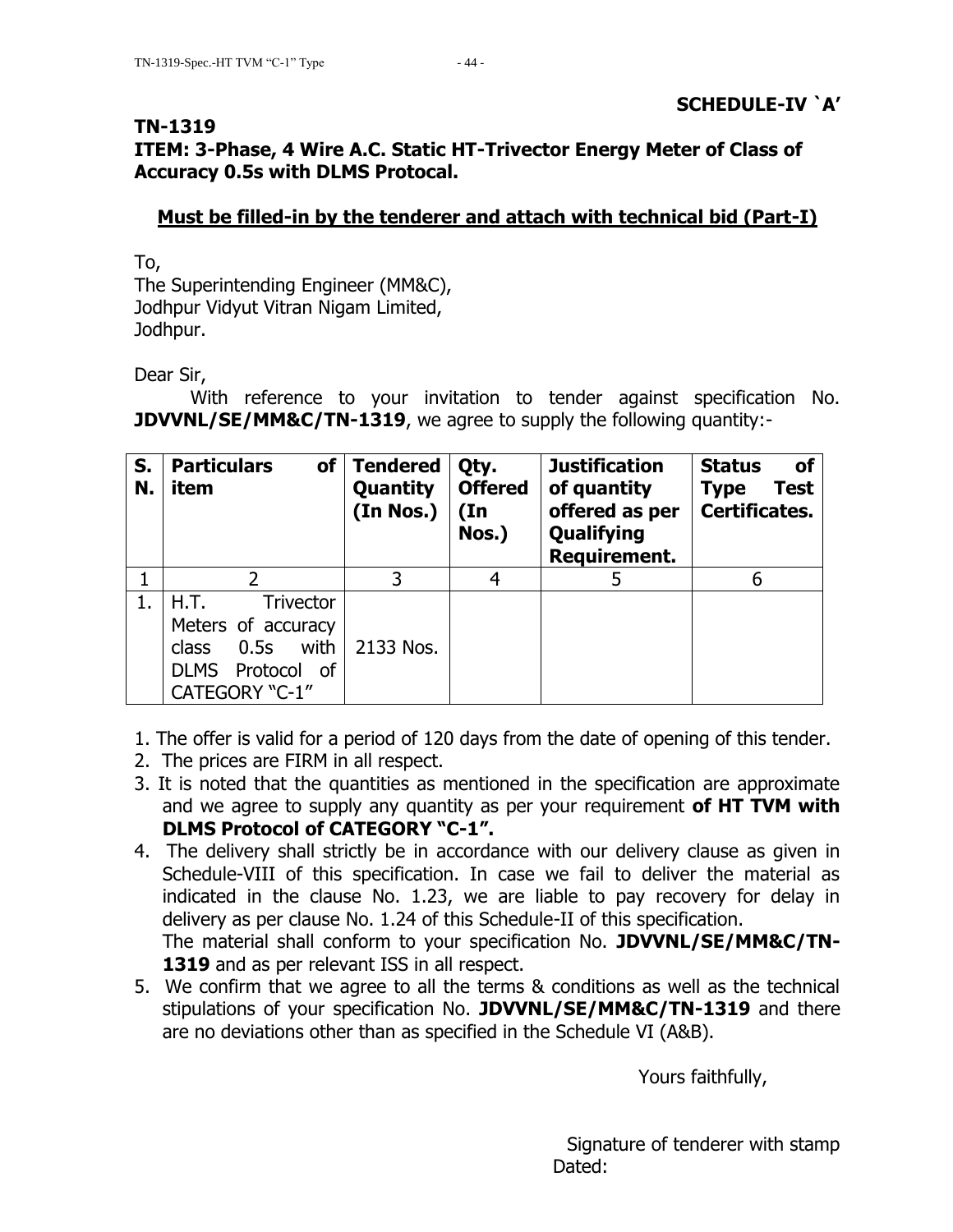

# **JODHPUR VIDYUT VITRAN NIGAM LIMITED**

## **A Govt. of Rajasthan Undertaking**

Statement of guaranteed technical particulars and other performance data for supply of ……………………………………….. (Name of material) against specification no..………………………..

S.No. Particulars of technical & other performance data guaranteed.

Certified that we agree to all the aforesaid technical particulars and other performance data except following:-

| S.No. | Particulars of technical & other | Reasons for           |
|-------|----------------------------------|-----------------------|
|       | Performance data                 | deviations/departure. |

# **(Signature)**

Name & Designation with seal of the bidder.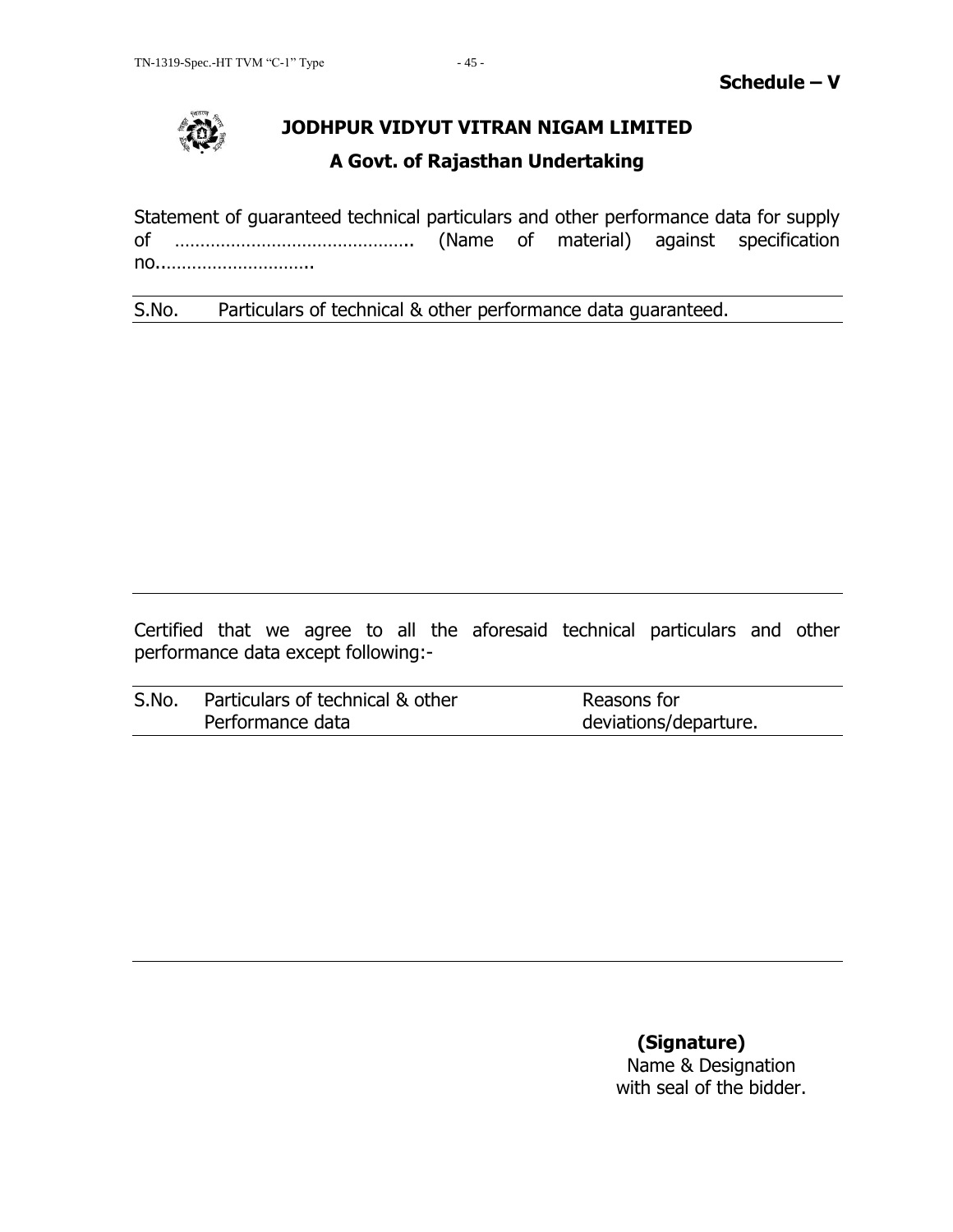## **GUARANTEED PARTICULAR FOR 3 PHASE 4 WIRE HT TRIVECTOR METER OF ACCURACY CLASS 0.5S WITH DLMS PROTOCOL OF CATEGORY "C-1"**

| S.<br>N.      | Description                                   | Requirements as per specifications.                         | <b>Technical Particulars offered</b> |
|---------------|-----------------------------------------------|-------------------------------------------------------------|--------------------------------------|
| 1             | Name of manufacturer and                      |                                                             |                                      |
| a)            | address.                                      |                                                             |                                      |
| a1            | Work address                                  |                                                             |                                      |
| a2            | GST Registration No.                          |                                                             |                                      |
| b)            | Type /designation of meter<br>offered         |                                                             |                                      |
| $\mathbf{c})$ | Class of accuracy of                          |                                                             |                                      |
| i.            | <b>KWh Recording</b>                          | Class $0.5S$                                                |                                      |
| 11.           | <b>KVArh Recording</b>                        | Class 0.5S                                                  |                                      |
| iii.          | <b>KVAh Recording</b>                         | Class 0.5S                                                  |                                      |
| iv.           | <b>KVA MD Recording</b>                       | Class 0.5S                                                  |                                      |
| $\mathbf{d}$  | Standard applicable                           | IS: 14697 / IEC: 687 / CBIP-325 & as per<br>IS:ETD 13(6211) |                                      |
| e)            | Whether meter bears BIS<br>certification mark |                                                             |                                      |
| 2             | Type of meter (i.e. No. of<br>element)        | 3 Phase 4 wire, HT, 3-element type meter.                   |                                      |
| 3             | RATING AND GENERAL PARTICULARS:               |                                                             |                                      |
| a)            | Reference Voltage                             | 110V (Phase to Phase) 63.5 Volts (Phase                     |                                      |
|               |                                               | to Neutral) / 240V(Phase to neutral)                        |                                      |
| b)            | Basic current                                 | 5 Amps.                                                     |                                      |
| $\mathbf{c})$ | Maximum<br>continuous<br>current              | 10 Amps.                                                    |                                      |
| d)            | supply variation:<br>Power                    | Offered meters are capable to work                          |                                      |
|               | Whether meter is suitable                     | satisfactorily under following range:                       |                                      |
|               | for working with following                    |                                                             |                                      |
|               | supply system variation.                      |                                                             |                                      |
| i.            | Specified operating range                     | $0.8$ to $1.15$ V of Vref.                                  |                                      |
| ii.           | Limit range operation                         | 0.7 to 1.2 V of Vref.                                       |                                      |
| <i>iii.</i>   | Frequency range                               | $50\pm5\%$ Hz. (Ref. freq. 50Hz)                            |                                      |
| e)            | Power factor range                            | $0$ lag – unity – 0 lead.                                   |                                      |
| f)            | Ambient temperature range                     | (-) $5^{\circ}$ C to (+) $60^{\circ}$ C                     |                                      |
| g)            | Whether meter base and                        |                                                             |                                      |
|               | ultrasonically<br>cover are                   |                                                             |                                      |
|               | welded.                                       |                                                             |                                      |
| h)            | Material used for meter                       |                                                             |                                      |
| i.            | housing                                       | Engineering plastic material will be used                   |                                      |
| ii.           | <b>Meter Base</b>                             | for meter base, cover, terminal block                       |                                      |
| iii.          | Meter cover                                   | housing and terminal<br>block cover.                        |                                      |
| iv.           | <b>Terminal Block Housing</b>                 | Terminal block cover will be transparent.                   |                                      |
|               | Terminal<br>block<br>Cover                    |                                                             |                                      |
|               | (Transparent)                                 |                                                             |                                      |
|               |                                               |                                                             |                                      |
|               |                                               |                                                             |                                      |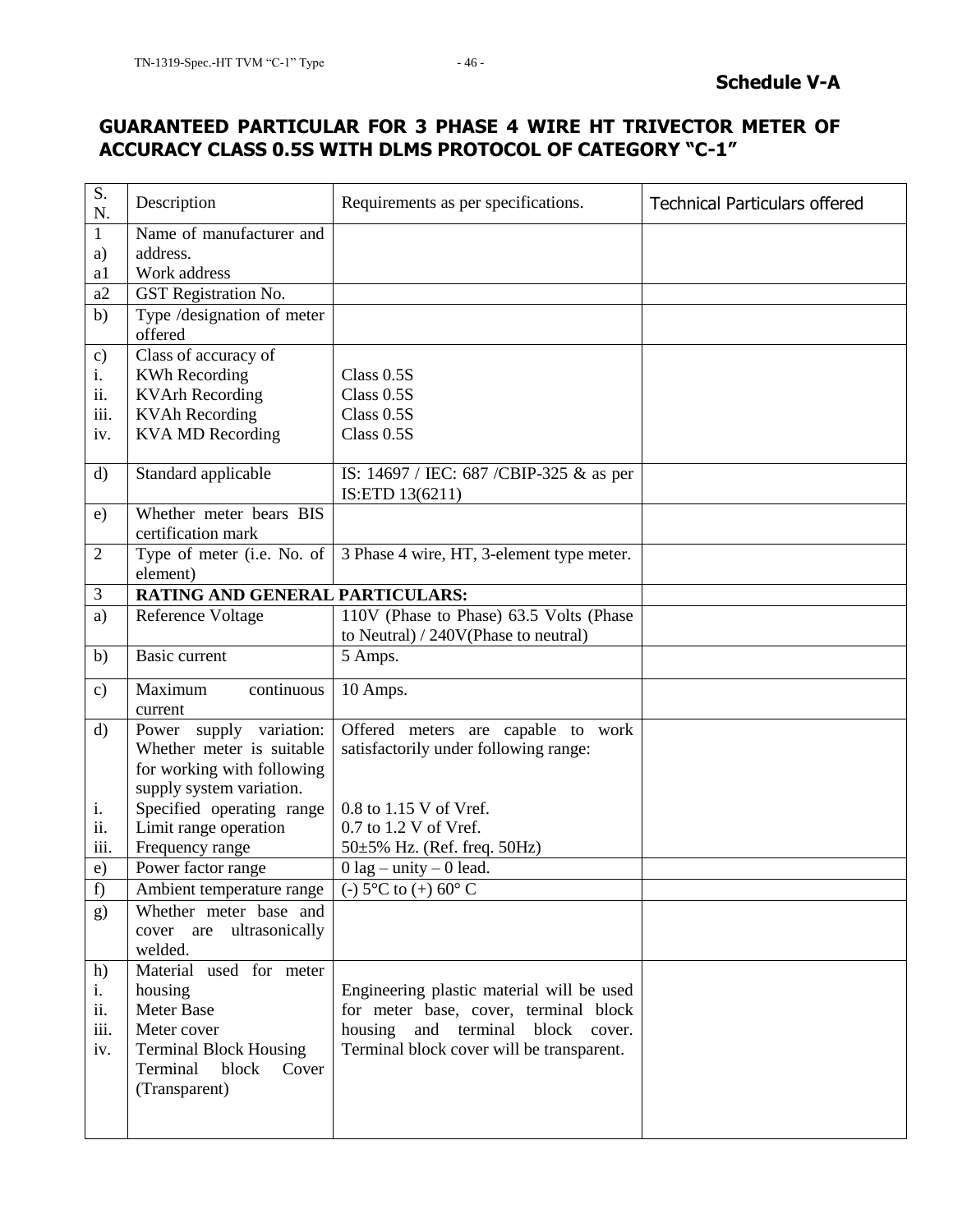|                  | TN-1319-Spec.-HT TVM "C-1" Type     | $-47-$                                          |  |
|------------------|-------------------------------------|-------------------------------------------------|--|
| $\mathbf{i}$     | Whether components on               | All components on the PCB will be of            |  |
|                  | <b>PCB</b><br>the<br>surface<br>are | SMT type.                                       |  |
|                  | mounted?                            |                                                 |  |
| j)               | Whether all parts that are          | Yes, protected with conformal coating on        |  |
|                  | likely to develop corrosion         | electronic component                            |  |
|                  | are effectively protected           |                                                 |  |
|                  | against corrosion? if so,           |                                                 |  |
|                  | name the type of treatment          |                                                 |  |
|                  | for this purpose                    |                                                 |  |
| $\mathbf{k}$     | Whether<br>sealing                  | Following type of sealing arrangement           |  |
|                  | arrangement provided on             | will be provided for offered meters:            |  |
|                  | front side of meter for             | Arrangement of two seals (can be sealed         |  |
|                  | following:                          | by purchaser on front side.)                    |  |
| i.               | Meter Body                          | Arrangement of two seals, which can be          |  |
| ii.              | Terminal cover                      | sealed by purchaser.                            |  |
| iii.             | M.D reset button (only if           | MD reset push button not provided.              |  |
|                  | button provided)                    | Arrangement of one seal through optical         |  |
| iv.              | Communication port                  | cover, which can be sealed by purchaser.        |  |
|                  | Sealing<br>arrangement              |                                                 |  |
|                  | should be explained.                |                                                 |  |
| $\left( \right)$ | Whether<br>plate<br>name            | All information as indicated in column 1        |  |
|                  | provided on meter bear the          | will be provided on meter rating plate.         |  |
|                  | information as per IS:ETD           |                                                 |  |
|                  | 13(6211).                           |                                                 |  |
|                  |                                     |                                                 |  |
|                  |                                     |                                                 |  |
|                  |                                     |                                                 |  |
| m)               | Whether meter serial No is          |                                                 |  |
|                  |                                     |                                                 |  |
| i.               | Programmed into meter               | Yes to be programmed into meter memory          |  |
|                  | memory for identification           | for identification through HHU.                 |  |
|                  | through HHU                         |                                                 |  |
| ii.              | Available<br>on<br>meter            | Yes required.                                   |  |
|                  | display.                            | Yes required                                    |  |
| iii              | Available thru bar code             |                                                 |  |
|                  | with month & year.                  |                                                 |  |
| n)               | Insulation resistance               | <b>CBIP</b><br>No<br>the<br>report<br>As<br>per |  |
|                  |                                     | 325/IEC62052-11-2003.                           |  |
| $\circ$ )        | (rms)<br>withstands<br>A.C.         | No<br>the<br><b>CBIP</b><br>report<br>As<br>per |  |
|                  | voltage for current circuits        | 325/IEC62052-11-2003.                           |  |
|                  | and metal case.                     |                                                 |  |
| p)               | Burden and watt loss of             | As per CBIP report No.325 or IEC:               |  |
|                  | voltage circuit per phase           | 62052-11-2003                                   |  |
|                  |                                     |                                                 |  |
| q)               | Burden of current circuit           | As per CBIP report No.325 or IEC:               |  |
|                  | per phase                           | 62052-11-2003.                                  |  |
| r)               | material<br>Size<br>and<br>of       | Brass/ nickel M-3/M-4 size of screws will       |  |
|                  | current/potential<br>/neutral       | be provided for voltage, current & neutral      |  |
|                  | terminal                            | terminals.                                      |  |
| s)               | Terminal hole size for              | Appx. $4.5$ mm $\pm 0.6$ mm                     |  |
|                  | current                             |                                                 |  |
|                  |                                     |                                                 |  |
| t)               | No. & size & material of            | Two numbers M-4 size of screws.                 |  |
|                  | screws for each current             |                                                 |  |
|                  | terminal                            |                                                 |  |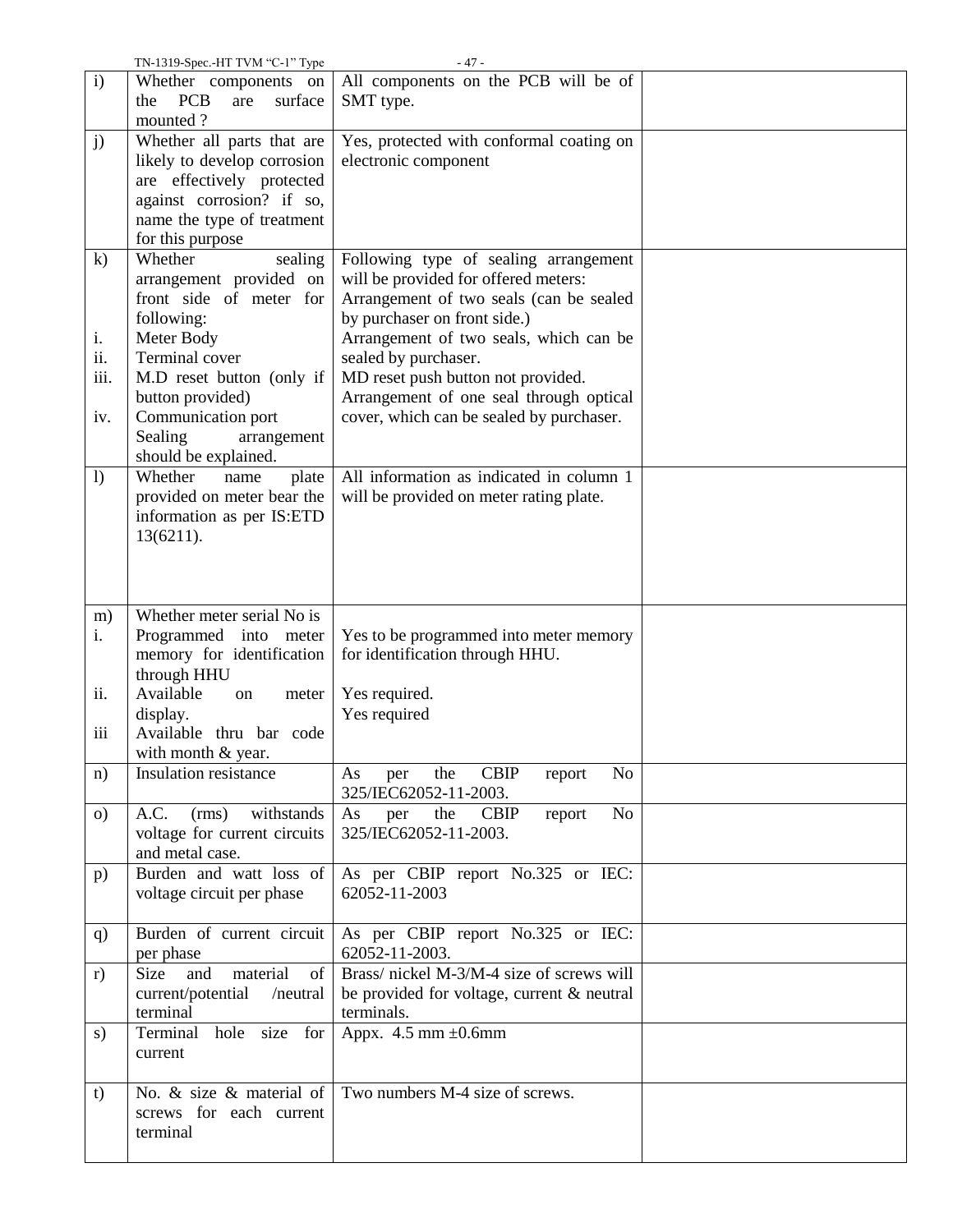|                                                       | TN-1319-Spec.-HT TVM "C-1" Type                         | - 48 -                                              |  |
|-------------------------------------------------------|---------------------------------------------------------|-----------------------------------------------------|--|
| u)                                                    | Size of terminal hole for<br>potential terminal.        | Appx. $3.0 \text{ mm } \pm 0.5 \text{ mm}$          |  |
| V)                                                    | No. and size and material                               | Two numbers of M-3 size.                            |  |
|                                                       | for<br>of<br>screws<br>each                             |                                                     |  |
|                                                       | potential terminal.                                     |                                                     |  |
| w)                                                    | Whether earthing terminal                               |                                                     |  |
|                                                       | provided outside or inside                              |                                                     |  |
|                                                       | the meter body.                                         |                                                     |  |
| $\mathbf{x})$                                         | Overall<br>dimension<br>of                              |                                                     |  |
|                                                       | meter with $\pm\%$ tolerance.                           |                                                     |  |
| y)                                                    | Short<br>time<br>current<br>withstands capability.      | As per CBIP report No.325 or IEC:<br>62052-11-2003. |  |
| $\mathbf{Z}% ^{T}=\mathbf{Z}^{T}\times\mathbf{Z}^{T}$ | Minimum centre-to-centre                                | Minimum centre to centre<br>distance                |  |
|                                                       | distance between adjacent                               | between adjacent terminals will be 11.4             |  |
|                                                       | terminals.                                              | mm.                                                 |  |
| 4.                                                    | <b>DISPLAY SEQUENCE:</b>                                |                                                     |  |
| A)                                                    | Whether<br>display                                      | parameters will be displayed as per                 |  |
|                                                       | parameters are available If                             | IS:ETD 13(6211).                                    |  |
|                                                       | Yes, please also describe                               |                                                     |  |
|                                                       | method of displays:                                     |                                                     |  |
| 5                                                     | Whether meter is provided                               |                                                     |  |
| $\mathbf{i}$                                          | with test output accessible                             | Yes, to be Provided in the form of a                |  |
|                                                       | from the front of the                                   | blinking LED.                                       |  |
|                                                       | meter?                                                  |                                                     |  |
| $\mathbf{ii}$                                         | Details<br>of test output                               | To be Provided in the form of single LED            |  |
|                                                       | device provided for kWh,                                | for all the three vectors.                          |  |
|                                                       | KVARh & KVAh.                                           |                                                     |  |
| iii)                                                  | Necessary number of pulse                               |                                                     |  |
|                                                       | count(s)<br>ensure<br>to                                | Pulses for Load >10% $\&$ for Load <10%             |  |
|                                                       | measurement of accuracy<br>of at least 1/10 of class of | to be provided.                                     |  |
|                                                       | meter                                                   |                                                     |  |
| iv)                                                   | Whether it is possible to                               |                                                     |  |
|                                                       | satisfactorily conduct                                  |                                                     |  |
|                                                       | accuracy test at lower load                             | Yes, it shall be possible to conduct                |  |
|                                                       | in less than 5 minutes and                              | accuracy test at lower load within its              |  |
|                                                       | starting any test in less                               | limits                                              |  |
|                                                       | than 10 minutes.                                        |                                                     |  |
| 6                                                     | Whether meter is provided                               | Yes, galvanically isolated communication            |  |
|                                                       | with a galvanically isolated                            | port is to be provided for reading data             |  |
|                                                       | communication<br>port                                   | through CMRI and through external                   |  |
|                                                       | suitable for data transfer                              | modem over telephone line.                          |  |
|                                                       | through either CMRI or a                                |                                                     |  |
|                                                       | remote device or both.                                  |                                                     |  |
| 7.                                                    | Memory                                                  |                                                     |  |
| a)                                                    | Type (Non volatile<br><b>or</b><br>battery backed)      | Non volatile memory                                 |  |
| b)                                                    | Non<br>volatile<br>memory                               | Minimum 10 Years                                    |  |
|                                                       | retention time in absence                               |                                                     |  |
|                                                       | of power                                                |                                                     |  |
|                                                       |                                                         |                                                     |  |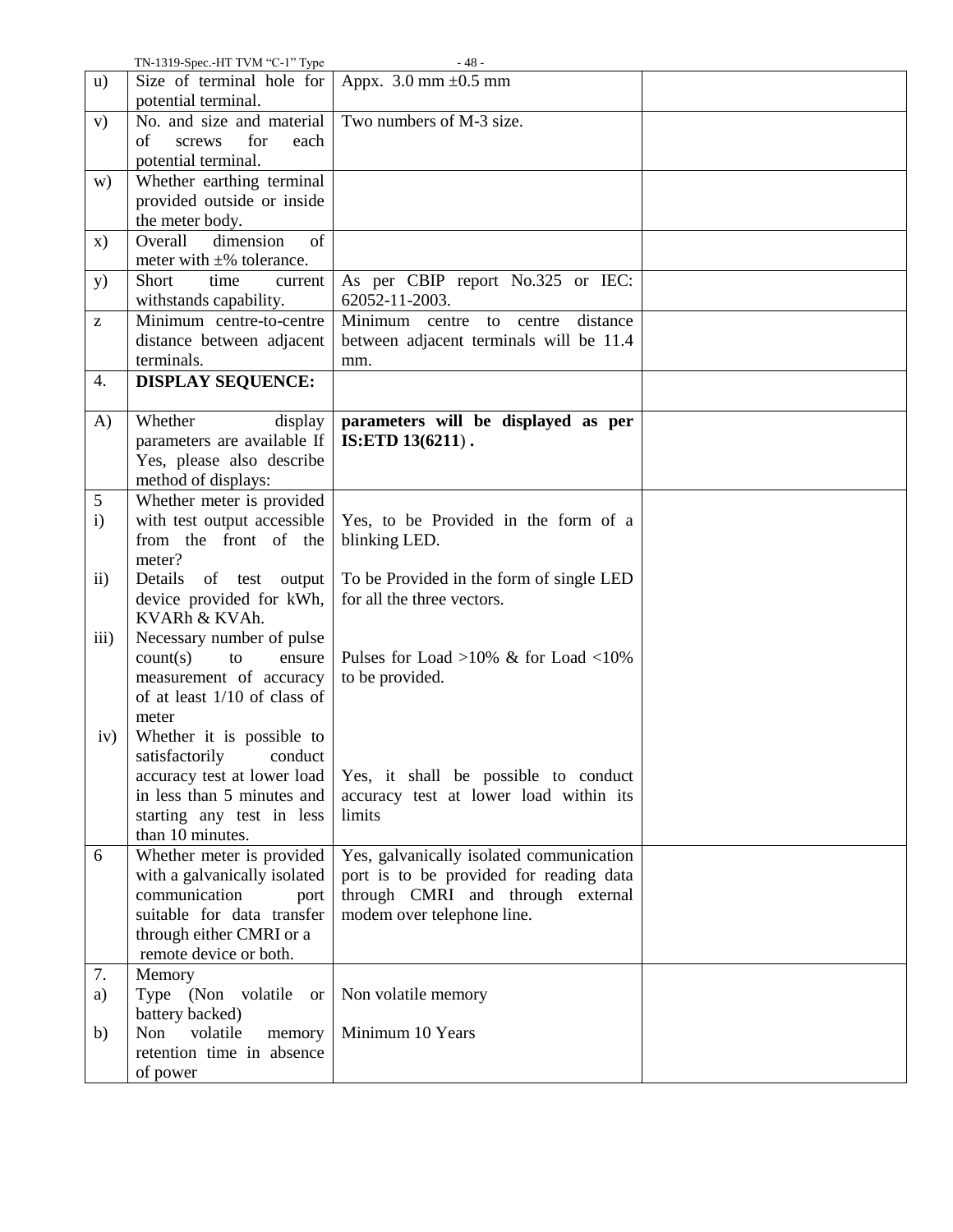|      | TN-1319-Spec.-HT TVM "C-1" Type |                                                                   |  |
|------|---------------------------------|-------------------------------------------------------------------|--|
| 8.   | Whether meter remains in        | Yes, meter will remain powered up                                 |  |
|      | powered up condition in the     | as long any two live wires are connected                          |  |
|      | event of non-availability of    | to the meter including                                            |  |
|      | any one of three potential      | Neutral or Not.                                                   |  |
|      |                                 |                                                                   |  |
|      | and or neutral i.e. with any    |                                                                   |  |
|      | two potentials and neutral?     |                                                                   |  |
|      |                                 |                                                                   |  |
| 9.   | Maximum<br>demand               |                                                                   |  |
|      |                                 |                                                                   |  |
|      | registration & load survey      |                                                                   |  |
|      | capability                      |                                                                   |  |
| i.   | Integration<br>period<br>for    | 30 minutes, block integration period.                             |  |
|      | maximum demand in KVA           |                                                                   |  |
|      | Basis of integration period     |                                                                   |  |
| ii.  | calculation $-$ real time or    | Real Time basis                                                   |  |
|      | other explain                   |                                                                   |  |
|      | Whether load survey for         |                                                                   |  |
|      |                                 |                                                                   |  |
| iii. | minimum 75 days with            | For category "C-1" meter, load survey                             |  |
|      | integration period of 30        | parameter shall be current-IR                                     |  |
|      | minutes $& 35$ days for 15      | current-IY, Current-IB, block energy-                             |  |
|      | minutes<br>integration          | KWh and block energy-KVAh. Load                                   |  |
|      | period is provided for          | survey period shall be 75 days with 30                            |  |
|      | minimum five parameters         | minutes integration period.                                       |  |
|      | for different categories.       |                                                                   |  |
|      |                                 |                                                                   |  |
| iv.  |                                 |                                                                   |  |
|      | Whether load survey is          |                                                                   |  |
|      | provided in terms of bar        |                                                                   |  |
|      | chart<br>well<br>as<br>as<br>in | Yes, to be provided in the term of bar                            |  |
|      | spreadsheet?                    | chart as well as in spreadsheet.                                  |  |
|      |                                 |                                                                   |  |
|      |                                 |                                                                   |  |
| 10   | Whether<br>following            | Yes, to be Provided.                                              |  |
|      | additional parameters are       |                                                                   |  |
|      | made available for viewing      |                                                                   |  |
|      |                                 |                                                                   |  |
|      |                                 |                                                                   |  |
|      | / printing at the BCS end       |                                                                   |  |
|      |                                 |                                                                   |  |
| i.   | Meter reading count.            |                                                                   |  |
|      |                                 |                                                                   |  |
| ii.  | MD reset count                  |                                                                   |  |
|      |                                 |                                                                   |  |
|      |                                 |                                                                   |  |
| iii. | Billing parameters as per       |                                                                   |  |
|      | IS:ETD 13(6211).                |                                                                   |  |
|      |                                 |                                                                   |  |
| iv.  | Number of power failures        |                                                                   |  |
|      | cumulative<br>and<br>power      |                                                                   |  |
|      | failure duration.               |                                                                   |  |
| 11   | Whether meter is capable of     |                                                                   |  |
|      | registering                     |                                                                   |  |
| i.   | TOD energy consumption          | Refer Annexure E Table No. 29 of IS:                              |  |
|      |                                 |                                                                   |  |
|      | $\&$<br>demand<br>apparent      | ETD 13(6211)                                                      |  |
|      | (KVA)?                          |                                                                   |  |
| ii.  | In built capacity for total     |                                                                   |  |
|      | time zones. How many            | Eight TOD energy & demand registers.                              |  |
|      | zones presently defined?        |                                                                   |  |
|      |                                 |                                                                   |  |
| iii. | Is it possible to change time   | Yes, It shall be Possible through BCS<br>with authentic password. |  |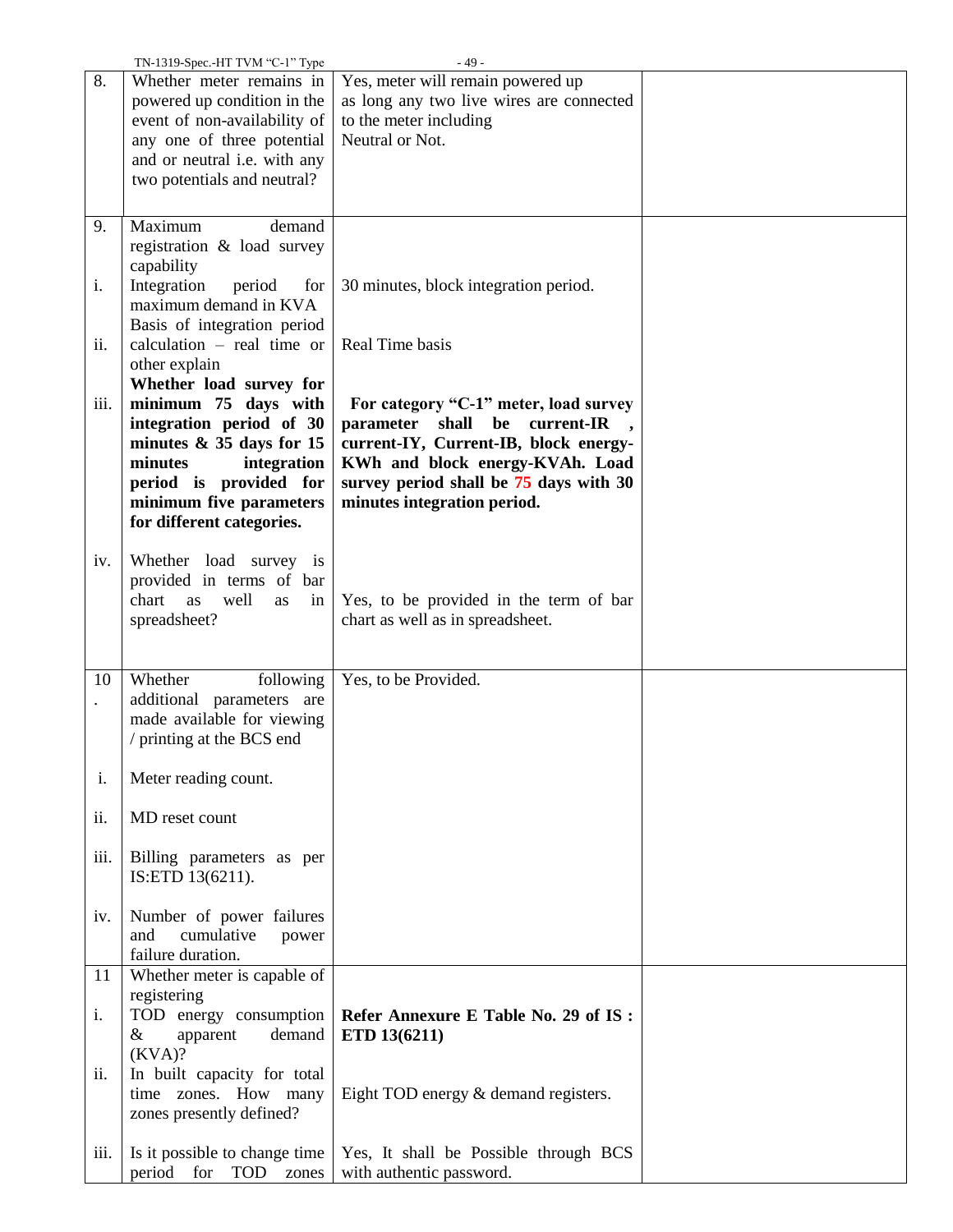|              | TN-1319-Spec.-HT TVM "C-1" Type                           | $-50-$                                                   |  |
|--------------|-----------------------------------------------------------|----------------------------------------------------------|--|
|              | through BCS with authentic<br>pass word                   |                                                          |  |
| 12           | Whether meter is capable to                               |                                                          |  |
|              | measure and register                                      |                                                          |  |
| $\mathbf{i}$ | Total<br>i.e.<br>energy                                   |                                                          |  |
|              | fundamental + Harmonics                                   |                                                          |  |
|              | energy?                                                   |                                                          |  |
|              |                                                           |                                                          |  |
| $\rm ii)$    | Whether<br><b>BP</b><br>active,                           |                                                          |  |
|              | Reactive<br>and<br>apparent                               |                                                          |  |
|              | energy are total                                          |                                                          |  |
| 13           | Whether meter is capable of                               | Yes, NVM fail flag shall be available at                 |  |
|              | performing complete self-                                 | <b>BCS</b>                                               |  |
|              | diagnostic check to ensure                                |                                                          |  |
|              | integrity of data memory                                  |                                                          |  |
|              | location<br>all<br>the<br>time?                           |                                                          |  |
| 14           | Explain how<br>Whether meter is capable of                |                                                          |  |
|              | following<br>detecting                                    |                                                          |  |
|              | common<br>of<br>ways                                      |                                                          |  |
|              | tampering:                                                |                                                          |  |
| i.           | Missing Potential.                                        | Yes.                                                     |  |
| ii.          | Neutral disturbance                                       | Yes                                                      |  |
| iii.         | Current ckt polarity                                      | Yes.                                                     |  |
| iv.          | reversal                                                  | Yes                                                      |  |
|              | CT short (Bypass) / Open.                                 |                                                          |  |
| V.           |                                                           | Yes (if unbalance is greater than 30%)                   |  |
|              |                                                           | Yes                                                      |  |
| vi           | Current unbalance.                                        | Yes                                                      |  |
| vii          | Magnetic Influence.<br>Cover Open tamper                  |                                                          |  |
| 15           | Whether meter functions                                   | Yes. The meter should functions as long                  |  |
| $\ddot{i}$   | even if anyone phase is not                               | as any two wires are connected to the                    |  |
|              | available.                                                | meter terminals.                                         |  |
|              | Whether meter functions                                   | Yes, the meter functions even if the                     |  |
|              | even if the spurious signals                              | spurious signals are injected on the neutral             |  |
| $\rm ii)$    | are injected on the neutral                               | of the meter such as DC signals through                  |  |
|              | of the meter such as DC                                   | diodes etc.                                              |  |
|              | signals through diodes etc.                               |                                                          |  |
| 16           | Whether<br>shots<br>snap                                  | Yes, Snap shots of individual voltages,                  |  |
|              | (numerical)<br>values)<br>of                              | currents, power factors, active energy at                |  |
|              | voltage,<br>current,<br>Power<br>factor $\&$ energy (KWH) | the time of tamper logging shall be<br>available at BCS. |  |
|              | reading at the time of                                    |                                                          |  |
|              | logging and restoration any                               |                                                          |  |
|              | tamper event are available                                |                                                          |  |
|              | at the BCS end to analyze                                 |                                                          |  |
|              | the recorded                                              |                                                          |  |
|              | tamper events?                                            |                                                          |  |
| 17           | <b>Minimum</b><br>number<br>of                            | $40\%$ of total<br><b>Compartment No. 1:</b>             |  |
|              | tampers events, which the                                 | tamper memory for the current related                    |  |
|              | meter can record. Explain                                 | tampers.                                                 |  |
|              | tamper logic.                                             |                                                          |  |
|              |                                                           |                                                          |  |
|              |                                                           |                                                          |  |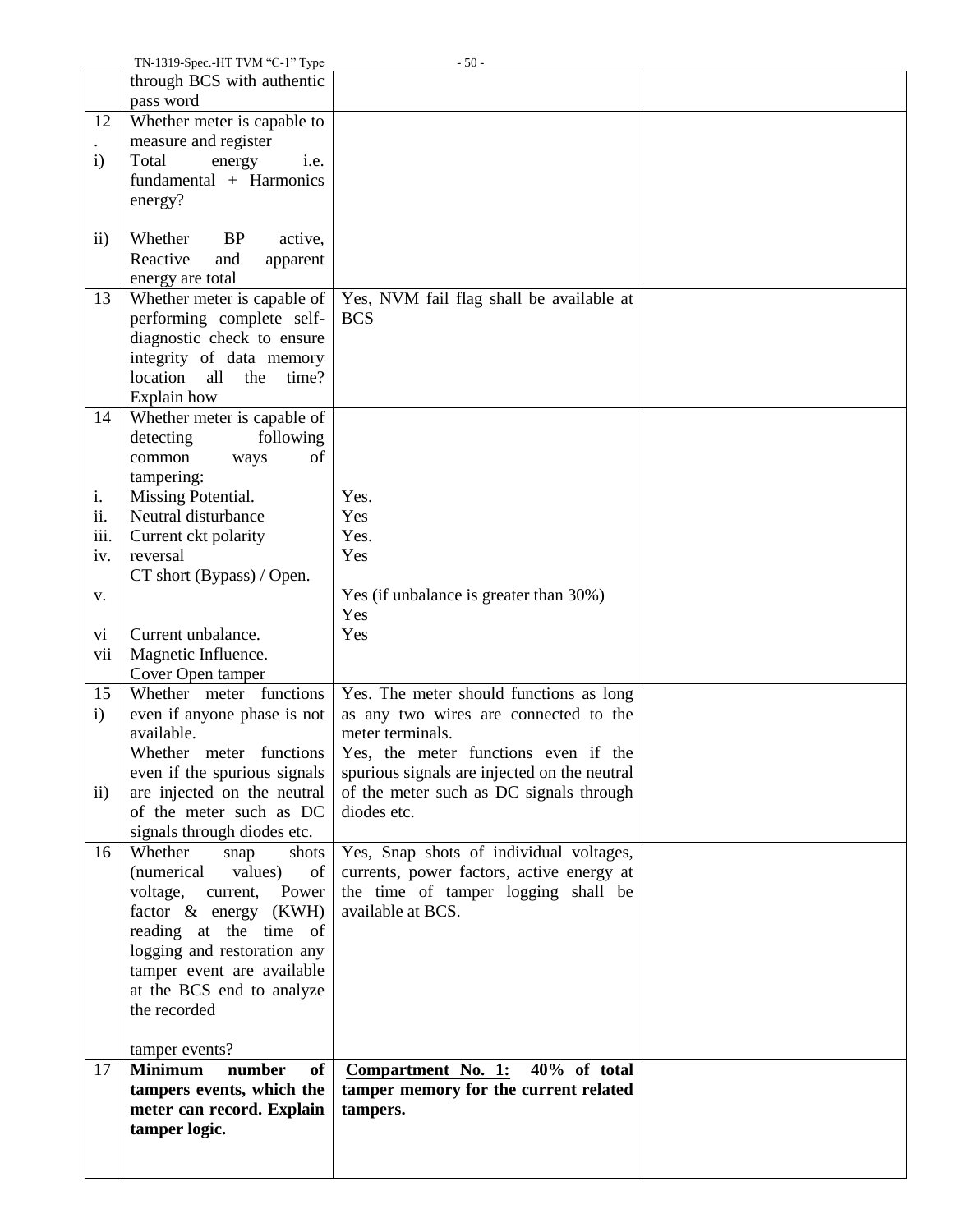|              | TN-1319-Spec.-HT TVM "C-1" Type                 | - 51 -                                                                               |  |
|--------------|-------------------------------------------------|--------------------------------------------------------------------------------------|--|
|              |                                                 | 40% of total<br>Compartment No. 2:                                                   |  |
|              |                                                 | tamper memory for<br>the potential                                                   |  |
|              |                                                 | related tampers.                                                                     |  |
|              |                                                 | <b>Compartment No. 3:</b><br>$20\%$ of total<br>tamper memory for the other tampers. |  |
| 18           | Whether meter is designed                       | Yes.                                                                                 |  |
|              | in such a way that it would                     |                                                                                      |  |
|              | not record tamper under                         |                                                                                      |  |
|              | known system abnormal                           |                                                                                      |  |
|              | condition?                                      |                                                                                      |  |
| 19           | Persistence<br>time<br>for                      |                                                                                      |  |
| $\mathbf{i}$ | logging/<br>of<br>occurrence                    | 5 minutes.                                                                           |  |
|              | tamper.                                         |                                                                                      |  |
| $\ddot{i}$   | Persistence time for logging                    |                                                                                      |  |
|              | restoration of tamper.                          |                                                                                      |  |
|              |                                                 | Tampers will be restored within 60                                                   |  |
|              |                                                 | seconds.                                                                             |  |
| 20           | Energy<br>measurement                           |                                                                                      |  |
|              | details: -                                      |                                                                                      |  |
| a)           | Type<br>of<br>registering                       | Electronic non-volatile memory & LCD                                                 |  |
|              | mechanism                                       | display.                                                                             |  |
|              |                                                 |                                                                                      |  |
| b)           | No. of digits in registering<br>mechanism       | Seven digit and additional characters for                                            |  |
|              |                                                 | annunciation of displayed parameters.                                                |  |
| c)           | Starting current at minimum                     | 0.1% of Ib.As per applicable standard.                                               |  |
|              | rated voltage<br>and<br>unit                    |                                                                                      |  |
|              | power factor (% of Ib)                          |                                                                                      |  |
|              |                                                 | Percentage error at unit power factor:                                               |  |
| $\rm d)$     | Percentage error at unit                        |                                                                                      |  |
|              | power factor.                                   | As per applicable standard.                                                          |  |
| i.           | 5% of rated current.                            | As per applicable standard.                                                          |  |
| ii.          | 20 to 200% of rated current.                    |                                                                                      |  |
|              | Percentage error at 0.5 lag.                    | Percentage error at 0.5 lag power factor.                                            |  |
| e)           | Power factor.                                   | As per applicable standard.                                                          |  |
|              |                                                 | As per applicable standard.                                                          |  |
| i.           | 10% of rated current.                           |                                                                                      |  |
| ii.          | 20 to 200% of rated current.                    | Percentage error with±5% variation in                                                |  |
|              | Percentage error with $\pm$ 5%                  | frequency:                                                                           |  |
| f)           | variation in frequency at:                      |                                                                                      |  |
| i.           | Unity P.F.                                      | As per applicable standard.                                                          |  |
| ii.          | 0.5 Lag. P.F.                                   | As per applicable standard.                                                          |  |
|              |                                                 |                                                                                      |  |
| g)           | Change of error due to<br>variation in voltage. | Change of error due to variation in<br>voltage:                                      |  |
| A)           | 20%<br>above<br>At<br>rated                     |                                                                                      |  |
|              | voltage, unity P.F. $\&$                        |                                                                                      |  |
| i.           | Rated current.                                  | As per applicable standard.                                                          |  |
| ii.          | 10% rated current.                              | As per applicable standard                                                           |  |
| B)           | 20%<br>below<br>At<br>rated                     |                                                                                      |  |
|              | voltage, unity P.F. &                           |                                                                                      |  |
|              | Rated current.                                  | As per applicable standard                                                           |  |
| i.           | 50% rated current.                              | As per applicable standard.                                                          |  |
| ii.          | 10% rated current.                              | As per applicable standard                                                           |  |
| $h$ ).       | Change of error due to self                     |                                                                                      |  |
|              | heating at rated current and                    |                                                                                      |  |
|              | rated voltage and-                              |                                                                                      |  |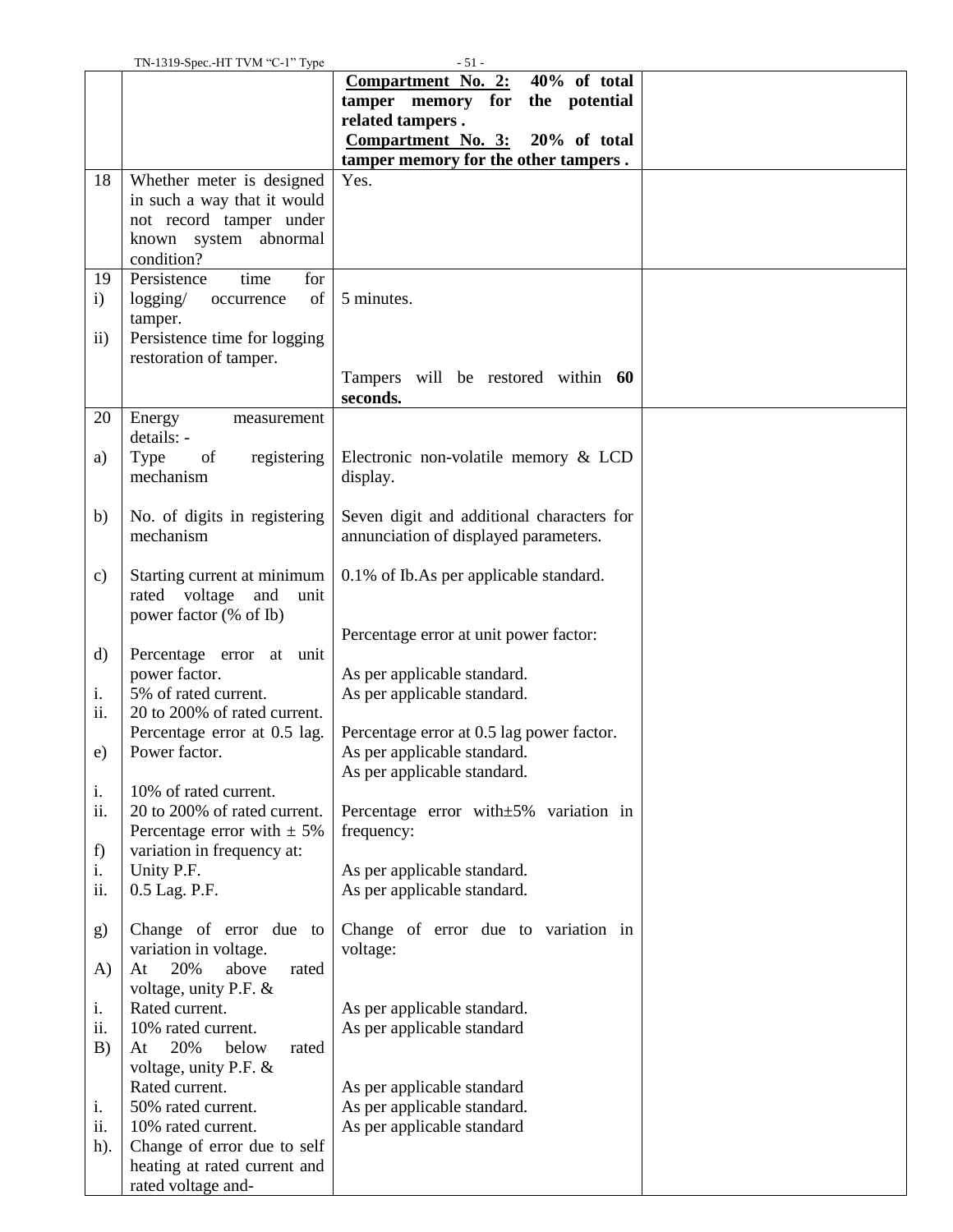|              | TN-1319-Spec.-HT TVM "C-1" Type | $-52-$                                   |  |
|--------------|---------------------------------|------------------------------------------|--|
| $\mathbf{i}$ | Unit PF                         | As per applicable standard               |  |
| $\rm ii$     | 0.5 lag P.F.                    | As per applicable standard               |  |
| iii          | Change of error<br>under        | As per applicable standard.              |  |
|              | influence of external A.C.      | As per applicable standard               |  |
|              | and D.C. magnetic field as      |                                          |  |
|              | per IS and specifications.      |                                          |  |
| 21           | Year since when the design      |                                          |  |
|              |                                 |                                          |  |
|              | offered is in vogue.            |                                          |  |
| 22           | Reference of certification      |                                          |  |
|              | mark/license.                   |                                          |  |
| 23           | Is the meter capable of         | Yes                                      |  |
|              | recording correctly both        |                                          |  |
|              | balance/unbalanced<br>under     |                                          |  |
|              | load conditions?                |                                          |  |
| 24           | The requisite details and       | In the absence of power, meter can be    |  |
|              | description of facility to      | read through an external battery pack    |  |
|              | read meter in the absence of    | through inductive coupled arrangement as |  |
|              | power.                          | per IS.                                  |  |
| 25           | Miscellaneous                   |                                          |  |
| a)           | Is the meter independent of     | Yes.                                     |  |
|              | phase sequence i.e. can the     |                                          |  |
|              |                                 |                                          |  |
|              | meter record correctly even     |                                          |  |
|              | if the phase sequence of        |                                          |  |
|              | supply is changed.              |                                          |  |
| b)           | Is the meter capable of         | As per relevant standard.                |  |
|              | recording correctly under       |                                          |  |
|              | low load conditions? If so      |                                          |  |
|              | up to what % of full load.      |                                          |  |
| c)           | Is the resetting of demand      | Yes                                      |  |
|              | and read facility dependent     |                                          |  |
|              | on availability of main         |                                          |  |
|              | power supply?                   |                                          |  |
| d)           | Whether Meter software          | Yes                                      |  |
|              | residing in the meter is        |                                          |  |
|              | suitable for communication      |                                          |  |
|              | with HHU confirming to          |                                          |  |
|              | CBIP Technical Report No.       |                                          |  |
|              | 111?                            |                                          |  |
|              |                                 |                                          |  |
| e)           | Whether<br>reading<br>meter     | Yes                                      |  |
|              | count increase<br>by<br>one     |                                          |  |
|              | number every<br>time<br>the     |                                          |  |
|              | meter is read successfully.     |                                          |  |
| f            | Whether meter is capable to     | Yes                                      |  |
|              | withstand phase to phase        |                                          |  |
|              | voltage between any phase       |                                          |  |
|              | & neutral                       |                                          |  |
| g)           | Whether meter<br>terminal       | Yes                                      |  |
|              | cover is of extend type and     |                                          |  |
|              | transparent                     |                                          |  |
| h)           | What type of indication         |                                          |  |
|              | provided for ascertaining       |                                          |  |
|              | healthiness of individual       |                                          |  |
|              | phases                          |                                          |  |
|              |                                 | Yes                                      |  |
| $\mathbf{i}$ | Whether meter continues to      |                                          |  |
|              | satisfactorily<br>operate<br>in |                                          |  |
|              | absence on neutral              |                                          |  |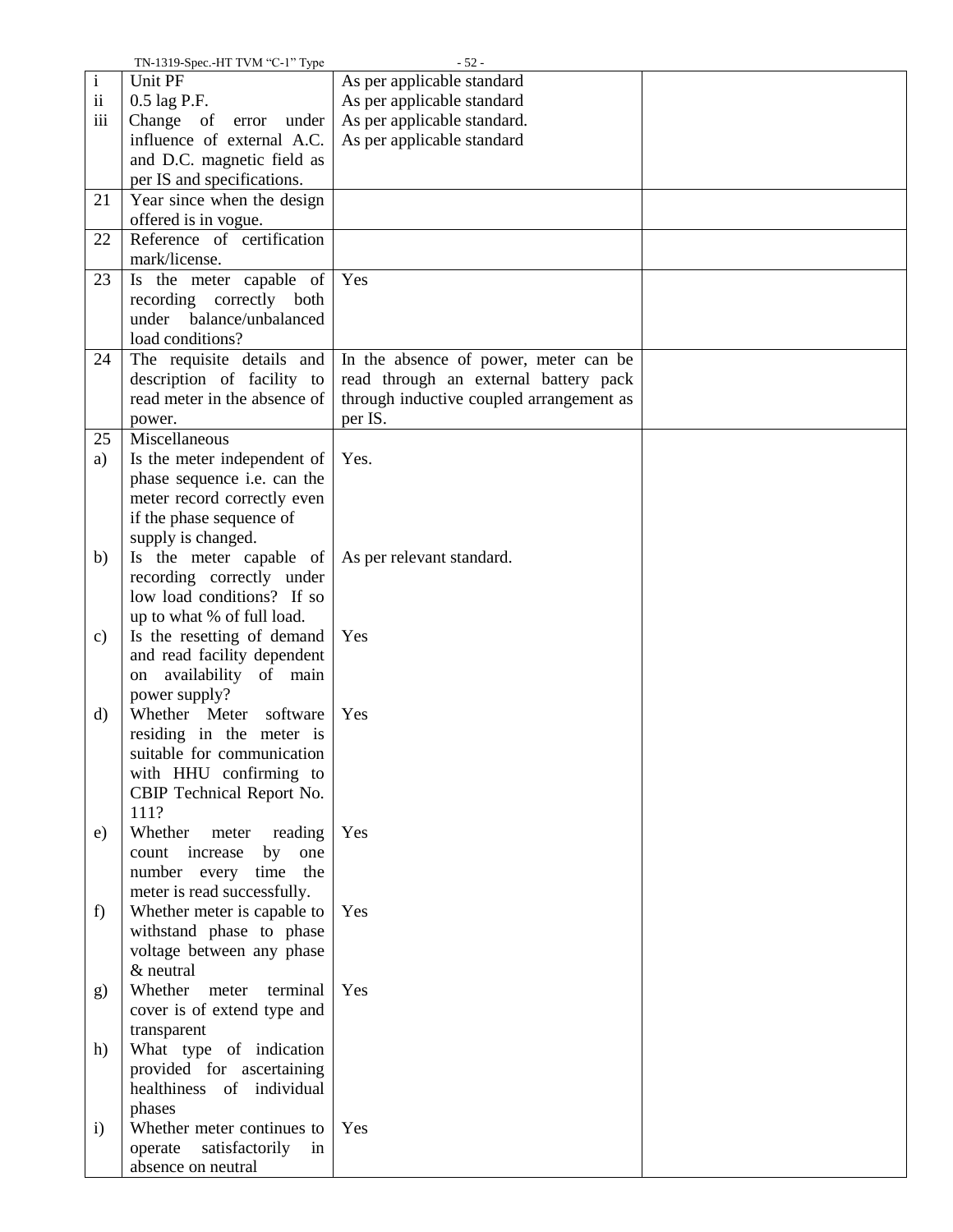|                  | TN-1319-Spec.-HT TVM "C-1" Type | $-53-$                                       |  |
|------------------|---------------------------------|----------------------------------------------|--|
|                  | What arrangement does the       |                                              |  |
| j)               | meter have for transferring     | Meter can be read in condition of total      |  |
|                  | data to HHU $\&$ reading        | power failure through external battery       |  |
|                  | parameter on display in         | pack.                                        |  |
|                  | condition of total power        |                                              |  |
|                  | failure                         |                                              |  |
| $\bf k)$         | Whether<br>shot<br>for<br>snap  |                                              |  |
|                  |                                 |                                              |  |
|                  | following parameter<br>are      |                                              |  |
|                  | available at the time of        |                                              |  |
|                  | registration of occurrence /    |                                              |  |
|                  | restorations of any tamper      | Yes, shall be available at BCS end.          |  |
| 1.               | Voltage                         |                                              |  |
| ii.              | Current                         |                                              |  |
| iii.             | Power factor                    |                                              |  |
| iv.              | Energy reading (kWh I)          |                                              |  |
| $\left( \right)$ | Whether sample of offered       | Yes                                          |  |
|                  | meter has been furnished        | Yes                                          |  |
|                  | along with tender offer? If     | Yes                                          |  |
|                  | Yes give detail such as         | Yes                                          |  |
|                  | Serial No. type etc.            |                                              |  |
|                  |                                 | Yes required.                                |  |
|                  |                                 |                                              |  |
| 26               | Principle of operation of the   | It shall be supplier specific. Details shall |  |
|                  | meter outlining the method      | be mentioned.                                |  |
|                  | and stages of computation       |                                              |  |
|                  | of<br>various<br>parameters     |                                              |  |
|                  | starting from input voltage     |                                              |  |
|                  | and<br>current<br>signals       |                                              |  |
|                  | including the sampling rate     |                                              |  |
|                  |                                 |                                              |  |
| 27               | application<br>Method           | Details shall be mentioned.                  |  |
|                  | adopted<br>to                   |                                              |  |
|                  | transform<br>voltage<br>and     |                                              |  |
|                  | current to the desired low      |                                              |  |
|                  | values with explanation on      |                                              |  |
|                  | devices used such as CT.        |                                              |  |
|                  | PT or potential divider as to   |                                              |  |
|                  | how they can be considered      |                                              |  |
|                  | superior in maintaining         |                                              |  |
|                  | ratio and phase angle for       |                                              |  |
|                  | influence<br>variation<br>of    |                                              |  |
|                  | quantities and during its       |                                              |  |
|                  | service period                  |                                              |  |
| 28               | Detail of memory used in        | Non-volatile memory, suitable to meet        |  |
|                  | the meter if applicable         | requirement of this offer.                   |  |
|                  | should be furnished by the      |                                              |  |
|                  | manufacturer                    |                                              |  |
| 29               | Details of programmable         |                                              |  |
|                  | parameters facilities under     |                                              |  |
|                  | the following categories        |                                              |  |
| $\mathbf{i}$     | <b>Factory Programmable</b>     | All the features available in meter are      |  |
|                  |                                 | Factory Programmable<br>except<br>user       |  |
|                  |                                 | programmable features                        |  |
|                  |                                 | Following are user programmable              |  |
|                  |                                 |                                              |  |
|                  |                                 |                                              |  |
|                  |                                 |                                              |  |
|                  |                                 |                                              |  |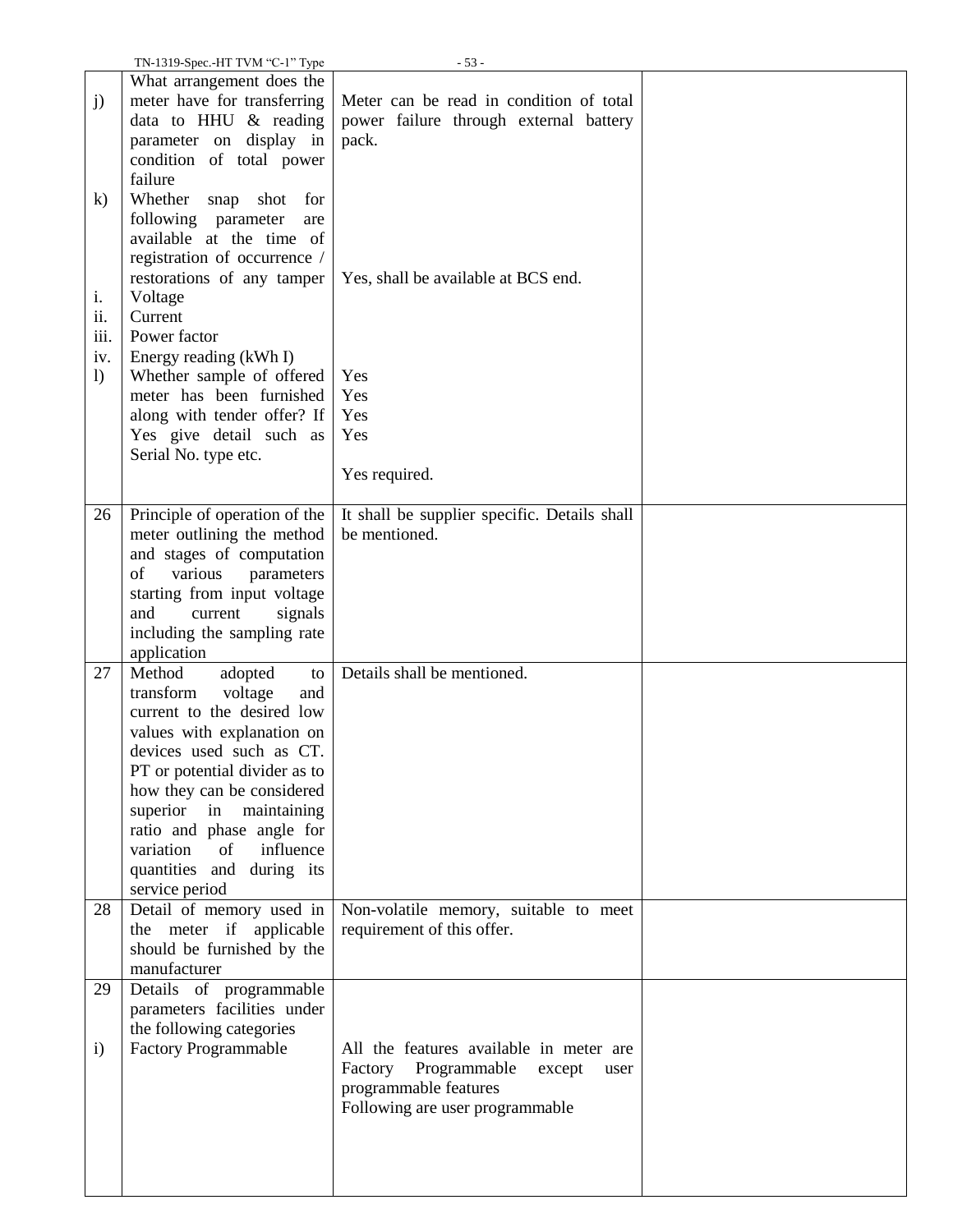|           | TN-1319-Spec.-HT TVM "C-1" Type | $-54-$                                    |
|-----------|---------------------------------|-------------------------------------------|
|           |                                 | Real Time Clock-Date and Time.<br>a)      |
| $\rm ii)$ | User Programmable               | Demand Integration Period.<br>b)          |
|           |                                 | Profile capture Period.<br>C)             |
|           |                                 | Single –action schedule for Billing<br>d) |
|           |                                 | Dates.                                    |
|           |                                 | Activity Calendar for Time Zones<br>e)    |
|           |                                 | etc.                                      |
| 30        | Whether<br>meter cover is       | i-Sample with offer-Not required<br>US    |
|           | ultrasonically welded with      | welded                                    |
|           | meter base.                     | ii-Sample before commencement and         |
|           |                                 | supplies against PO- required US welded.  |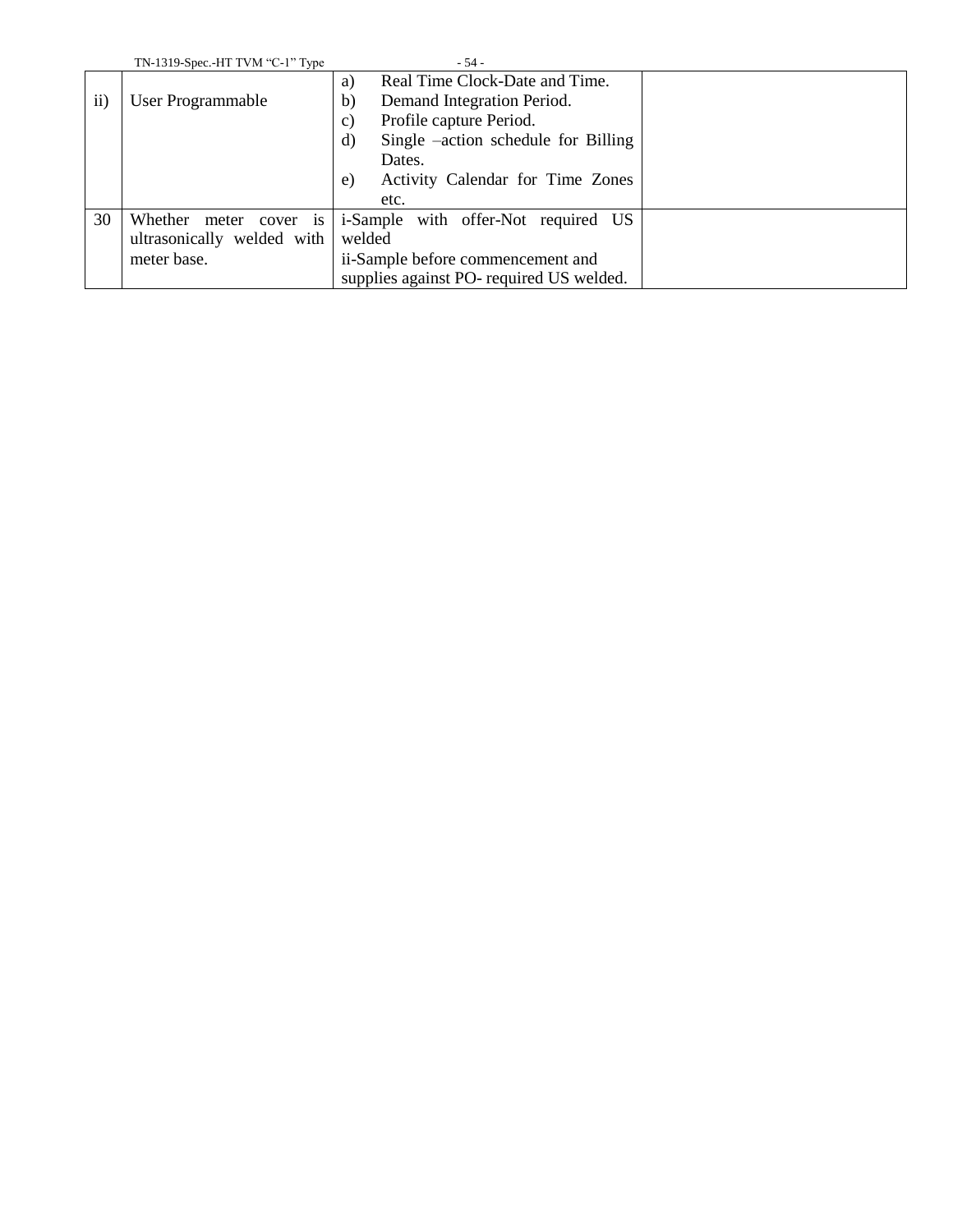

# **DEPARTURE/DEVIATION FROM TECHNICAL SPECIFICATION**

The bidder shall state under this schedule the departure from the Purchaser"s specification in respect of technical is as under:-

S.No. Main Deviations from Technical Specification.

Certified that we agree to all the technical specification of the NIT except for the deviation to the extent indicated above.

> **(Signature)** Name & Designation with seal of the bidder.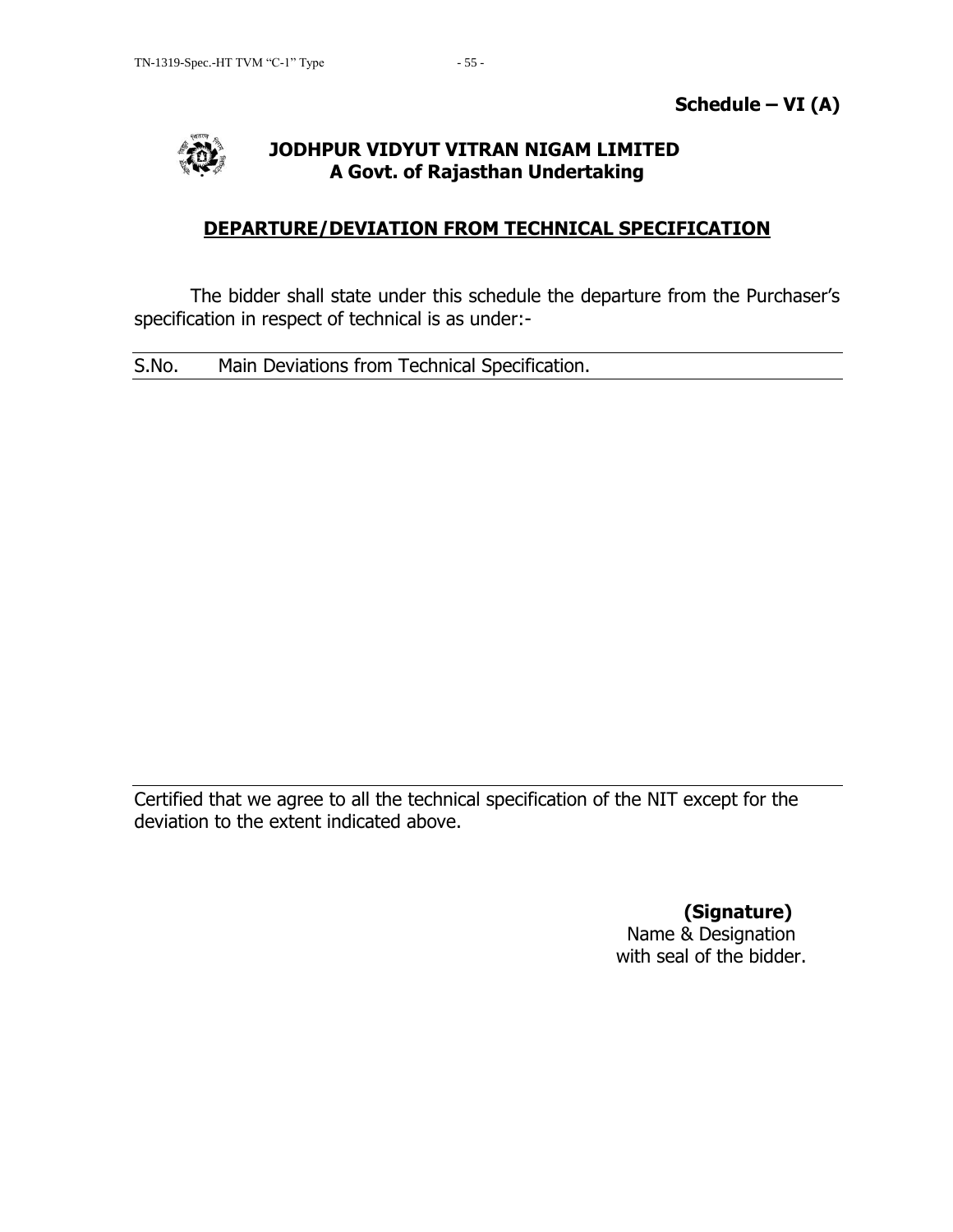

## **DEPARTURE FROM COMMERCIAL TERMS & CONDITIONS OF THE SPECIFICATION**

The bidder shall state under this schedule the departure from the Purchaser"s specification in respect of Commercial terms & conditions:-

S.No. Main Deviations from Specification.

Certified that we agree to all the commercial terms & conditions as laid down in General Conditions of Contract to the specification except for the deviation to the extent indicated above.

> **(Signature)** Name & Designation with seal of the bidder.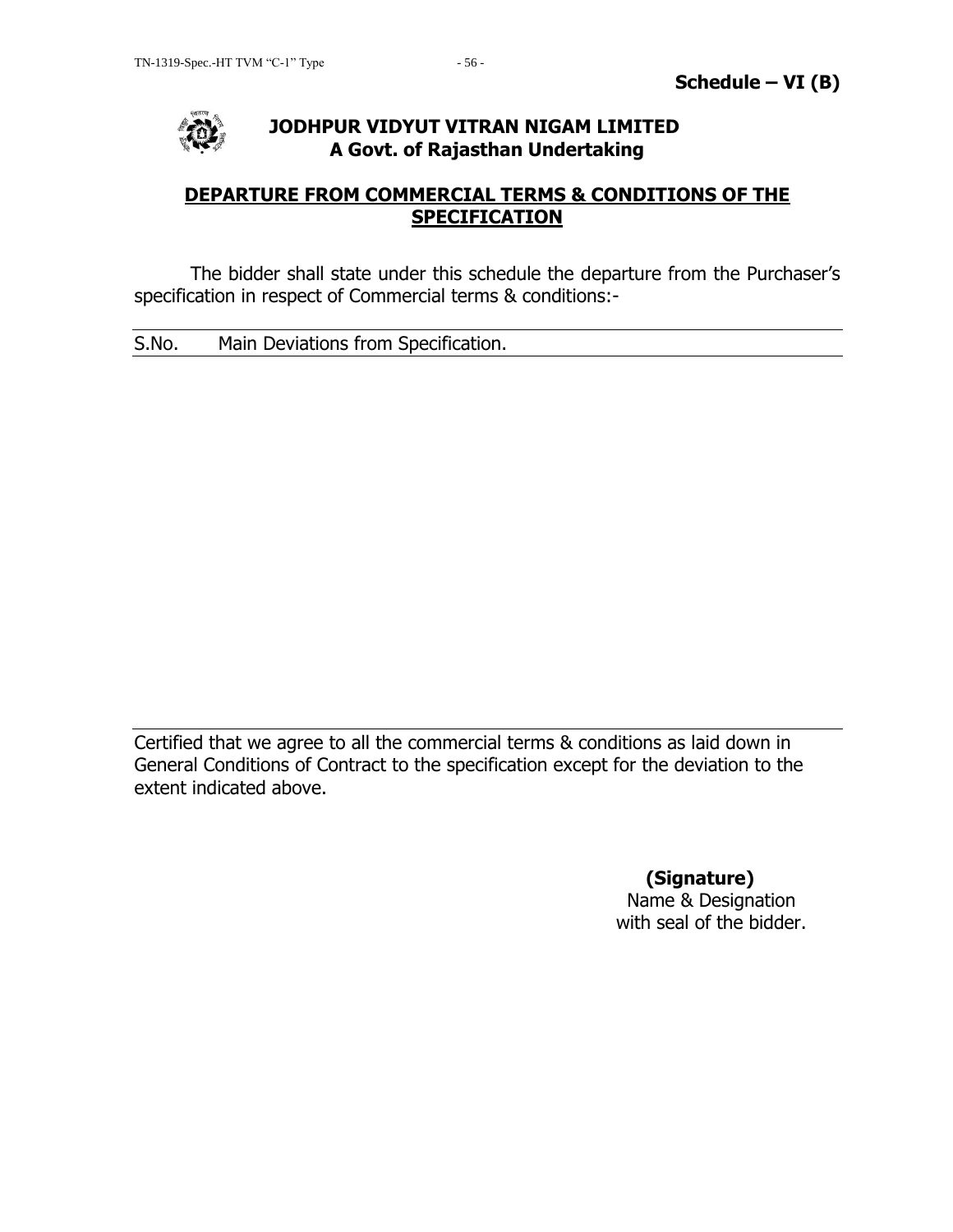

# **LIST OF PAST SUPPLIES**

The bidder shall state under this schedule whether material and equipments, similar to those offered in the tender have been previously supplied by him. A list shall be given of such orders executed by him together with information regarding the names of purchasing organizations, quantities supplied and when the supplies were effected. This list should be in form given below:-

| S.No. Detailed particulars Oty in Order No. Name & details Date of of<br>items supplied | Nos. | & Date | of purchasing Completion<br>authority |  |
|-----------------------------------------------------------------------------------------|------|--------|---------------------------------------|--|
|                                                                                         |      |        |                                       |  |

| If executed partially<br>to be mentioned<br>(Qty. in Nos.) | whether still<br>to be executed | <b>Delivery</b><br>stipulated in<br>order | <b>Remarks</b> |
|------------------------------------------------------------|---------------------------------|-------------------------------------------|----------------|
|                                                            |                                 |                                           | 10             |

**Note:** Separate schedules are to be furnished by the bidder for past supply to the JdVVNL, Jodhpur and other State Electricity Boards and other Departments /Organizations.

> **(Signature)** Name & Designation with seal of the bidder.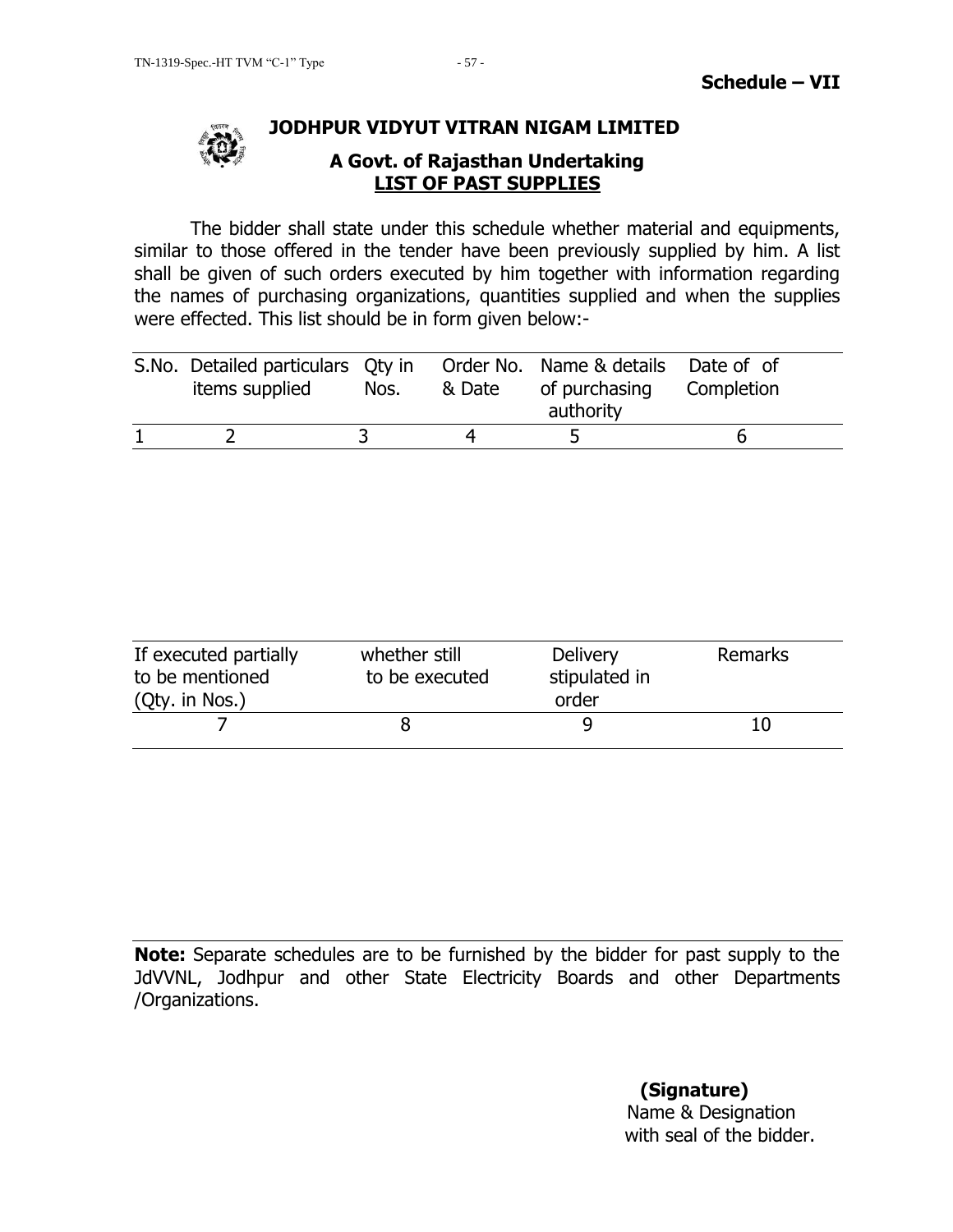

## **PROFORMA FOR C.A. CERTIFICATE FOR QUANTITY VERIFICATION TN No. 1319**

## **TO WHOM SO EVER IT MAY CONCERN**

This is to certify that M/s.

(complete with address) have manufactured and supplied the goods / equipments / material during the following financial year(s) to the Electrical utilities / Government Department / Discoms / SEBs as detailed out below :

#### **FOR THE LAST THREE FINANCIAL YEAR FROM DATE OF OPENING OF TECHNO-COMMERCIAL BID.**

| S.<br>No. | <b>Financial</b><br>Year<br>in<br>which | <b>Detailed</b><br>particul<br>of<br>ars | <b>Name</b><br>&<br>partic                                   | <b>Order</b><br>&<br>No.<br>date             | <b>Unit</b> |    | <b>Ordered</b> |      | <b>Actual</b><br>supplied<br>upto | Rema<br>rks |                       |  |
|-----------|-----------------------------------------|------------------------------------------|--------------------------------------------------------------|----------------------------------------------|-------------|----|----------------|------|-----------------------------------|-------------|-----------------------|--|
|           | material<br>supplied                    | item(s)<br>supplied                      | ulars<br>of<br><b>Purcha</b><br>sing<br><b>Author</b><br>ity | against<br>which<br>item(s)<br>supplie<br>d. |             |    |                | Qty. | <b>Value</b><br>(Rs.)             | Qty.        | <b>Value</b><br>(Rs.) |  |
| 1.        | 2.                                      | 3.                                       | 4.                                                           | 5.                                           | 6.          | 7. | 8.             | 9.   | 10.                               | 11.         |                       |  |
|           |                                         |                                          |                                                              |                                              |             |    |                |      |                                   |             |                       |  |
|           |                                         |                                          |                                                              |                                              |             |    |                |      |                                   |             |                       |  |
|           |                                         |                                          |                                                              |                                              |             |    |                |      |                                   |             |                       |  |
|           |                                         |                                          |                                                              |                                              |             |    |                |      |                                   |             |                       |  |
|           |                                         |                                          |                                                              |                                              |             |    |                |      |                                   |             |                       |  |
|           |                                         |                                          |                                                              |                                              |             |    |                |      |                                   |             |                       |  |

Signature Signature of C.A Name & Designation Name : With Seal of the Bidder **Address :** Address : Date Place \_\_\_\_ Membership No.

The above particulars are true and correct based on explanations, records and books of accounts produced before us. Further the above certificate has been issued on the request of the company.

|  | CA Firm |
|--|---------|
|  |         |

**Note: The CA certificate must be signed by the bidder and C.A. firm on the letter head of C.A. The details i.e. address of C.A. & membership No. shall clearly be mentioned on CA certificate. In case CA certificate is not signed by the bidder/ furnished without membership no. & address of C.A. then same may not be considered for which responsibility rests with the bidder.**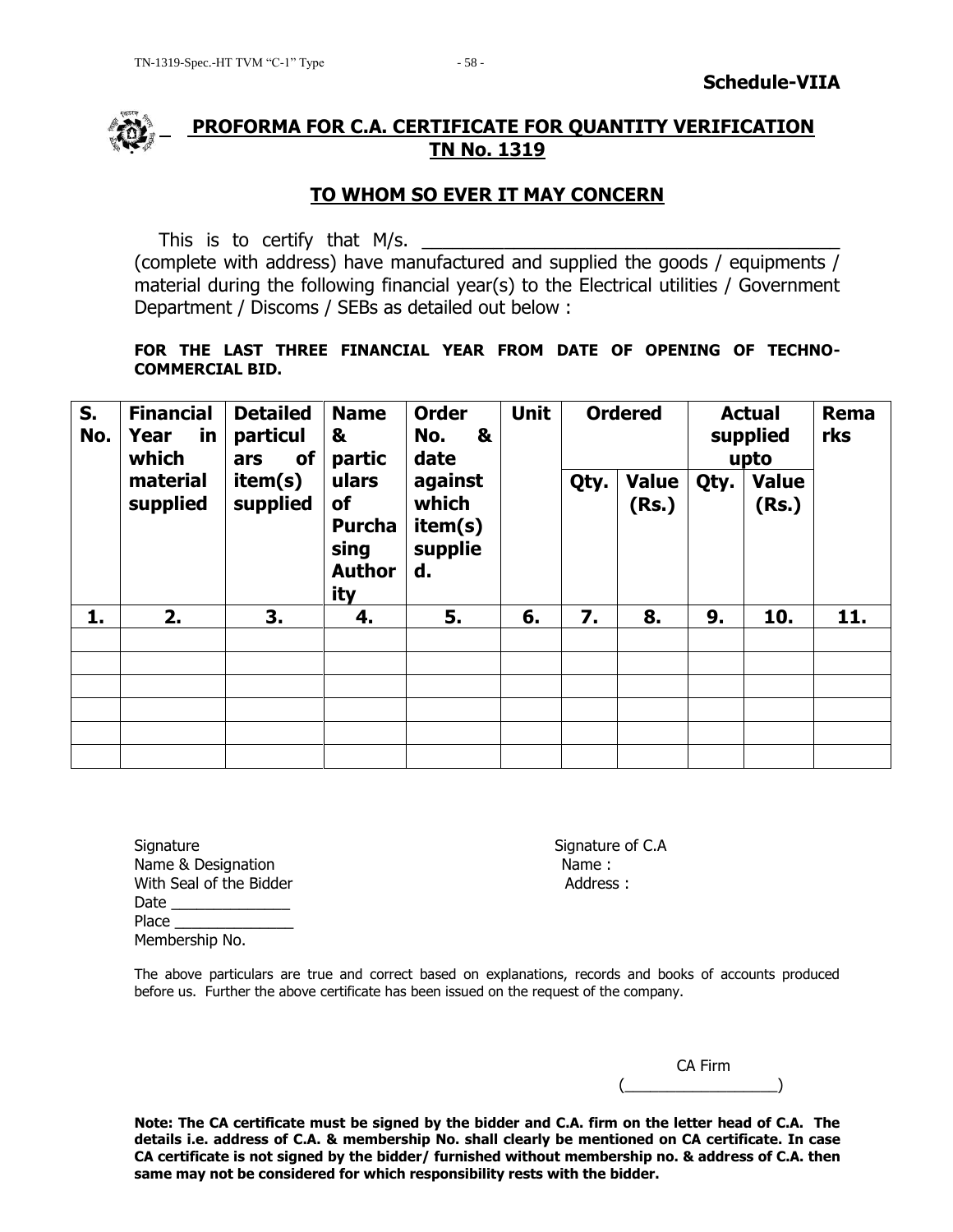

## **DELIVERY SCHEDULE** PART-A

The delivery schedule of the material by the Purchase Officer is as mentioned hereunder:-

|  | S.No. Particulars Commencement<br>of Material period per Month. per Month | Rate of supply | Period for completion<br>of delivery of entire<br>material |
|--|---------------------------------------------------------------------------|----------------|------------------------------------------------------------|
|  |                                                                           |                |                                                            |

**As per Clause No. 3.45 of Section III (Tender specifications).**

# PART-B

In case bidder deviates from the delivery schedule mentioned by the purchaser in Part-A then the delivery schedule shall be indicated/mentioned by the bidder as under:-

|  | S.No. Particulars Commencement<br>of Material period per Month. per Month | Rate of supply | Period for completion<br>of delivery of entire |
|--|---------------------------------------------------------------------------|----------------|------------------------------------------------|
|  |                                                                           |                | material                                       |

**Note:** 1. During the commencement period the process of model assembly and submission of B.O.M. for approval shall be got completed.

2. During the commencement period the contractual formalities shall be got completed.

> **(Signature)** Name & Designation with seal of the bidder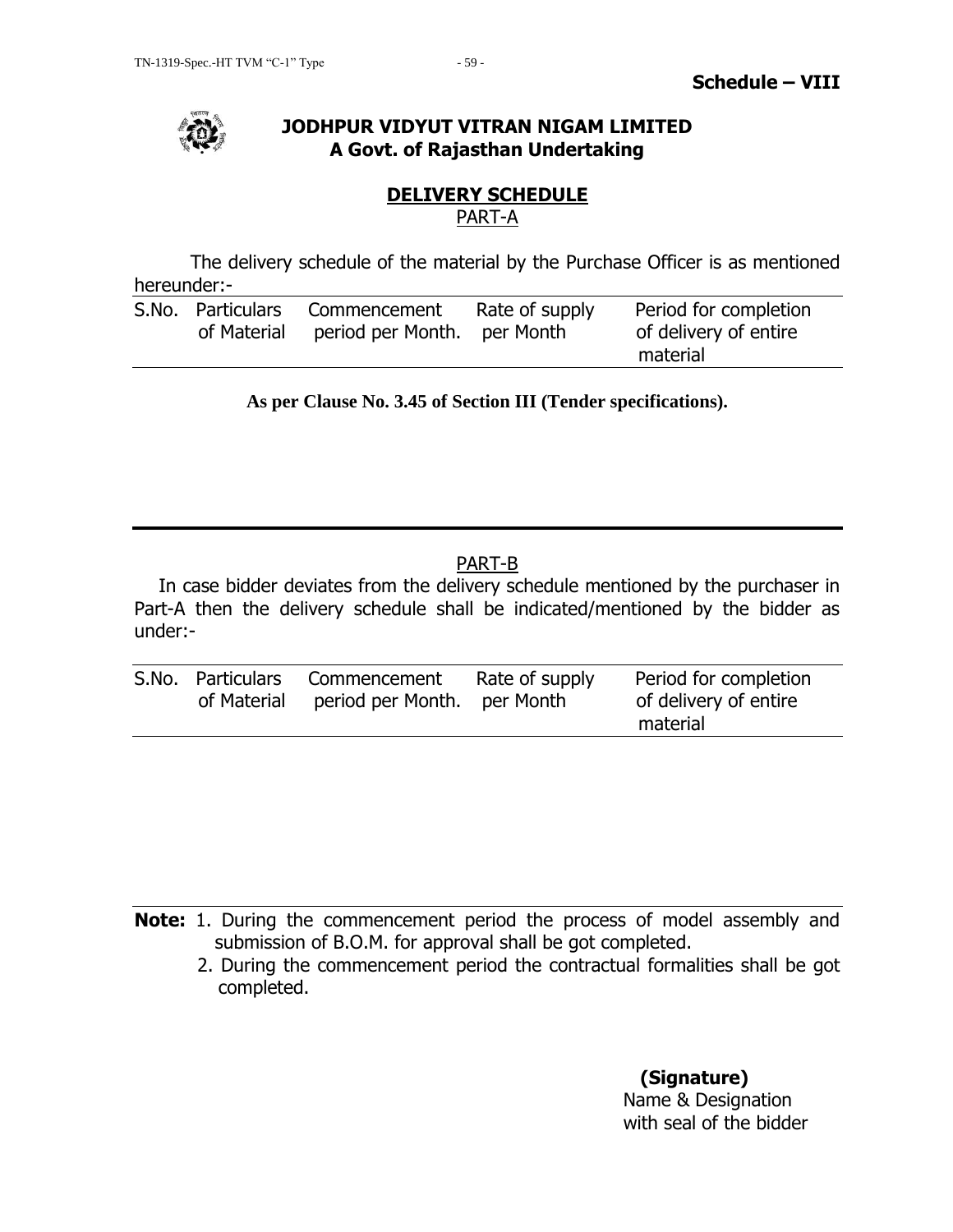

List of Equipments and Technical Hands Available with the Firm (To be filled in by the bidders & enclosed with the bid)

Manufacturers and / or their authorized agents who are quoting against this bid are requested to furnish the following information along-with the bid. The Purchaser will have the discretion to ignore the bid without the under noted particulars and/or ignore the bid particulars.

- 1. Name and Address of Manufacturer.
- 2. Place where works exist.
- 3. Details of machinery particularly with B.H.P. of each item installed.
- 4. Details of staff employed in the works.
- 5. Date when started the manufacturing of item under reference.
- 6. List of items manufactured.
- 7. Literature and drawings of items manufactured showing their description, size, design and other important technical particulars.
- 8. Details of order so far, executed along with the names of organization to whom supplied.
- 9. Manufacturing capacity.
- 10. Is the workshop open for inspection by the representative of the board, if required?
- 11. Statement of financial resources and Banking Reference along with Balance-Sheet for previous two years.
- 12. Testing facilities available for the manufactured articles in the testing laboratory of works.
- 13. Whether the Firm is a small/medium/large scale industry.
- 14. Registration No. with :
	- i. Small Scale, National/State.
	- ii. DGTD
	- iii. State Industries Department.

## **(Signature)** Name & Designation with seal of the bidder.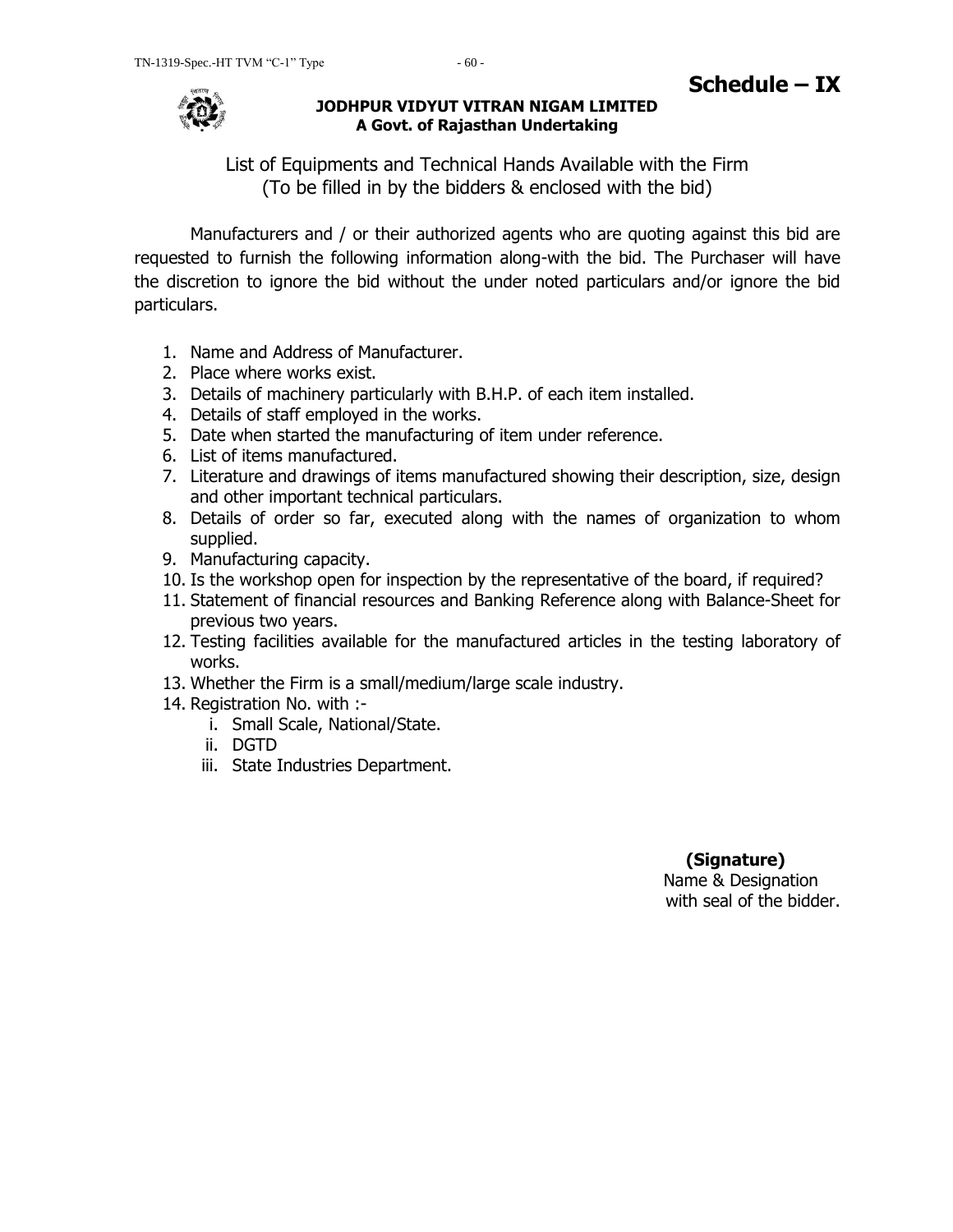#### **GENERAL PARTICULARS ABOUT THE TENDER IN BRIEF**

#### **JODHPUR VIDYUT VITRAN NIGAM LIMITED OFFICE OF THE SUPERINTENDING ENGINEER (MM) NEW POWER HOUSE INDUSTRIAL AREA, JODHPUR TELEPHONE: 0291-2742223 / FAX: - 0291-2746539**

## **SPECIFICATION FOR SUPPLY OF HT TRIVECTOR METERS WITH DLMS PROTOCOL CAT."C-1" UNDER SPECIFICATION NO. JDVVNL/SE/MM&C/TN-1319**

| LAST DATE AND TIME FOR BID SUBMISSION | 02.08.2017 at 12:00 p.m.              |
|---------------------------------------|---------------------------------------|
| DATE AND TIME OF OPENING OF BID       | 02.08.2017 at 3:00 p.m                |
| EARNEST MONEY TO BE DEPOSITED         | Rs.1,50,000.00                        |
| COST OF THE SPECIFICATION             | Rs.2,950.00 per set (non refundable)  |
| TENDER PROCESSING FEE                 | Rs.1,180.00 (non refundable)          |
| <b>VAI IDITY</b>                      | <b>120 DAYS FROM THE NEXT DATE OF</b> |
|                                       | <b>OPENING OF TECHNO-COMERCIAL</b>    |
|                                       | <b>BID</b>                            |

#### **VERY VERY IMPORTANT**

1. The bidders, in their own interest are requested to read very carefully the tender document before submitting the bid only through online on website http://www.eproc.rajasthan.gov.in/nicgep/app. The bidders can download bid documents upto 06.00 p.m. one day prior and submit their bid upto 12:00 p.m. to schedule date of opening of respective bid mentioned above.

2. The Tender process fee Rs.1,000/- paid by Demand Draft in favour of MD, RISL, Jaipur and **cost of tender specification and EMD amount (wherever applicable)** paid by Demand Draft/Banker"s Cheque in favour of Sr.AO(CASH/CPC), JdVVNL, Jodhpur (payable at Jodhpur) **upto one WORKING day prior to schedule date of opening of respective bid. However the bidders who possess valid vendor registration issued by JdVVNL as per Clause No. 1.5.3 of Section-II (General Condition of Contract)** for supply of quoted items under appropriate category are not required to furnish Earnest Money Deposit. The Central and State Govt. undertakings are exempted from furnishing of Earnest money subject to furnishing of such certificate / documentary evidence in support of their being Govt. (Central/State) undertaking. **They shall upload the proof of such valid registration/exemption certificate with their bid.**

3. The bidders are required to **upload the** receipt of deposing all above payments along with their tender at the relevant place on the scheduled date & time otherwise their bids are liable to be rejected.